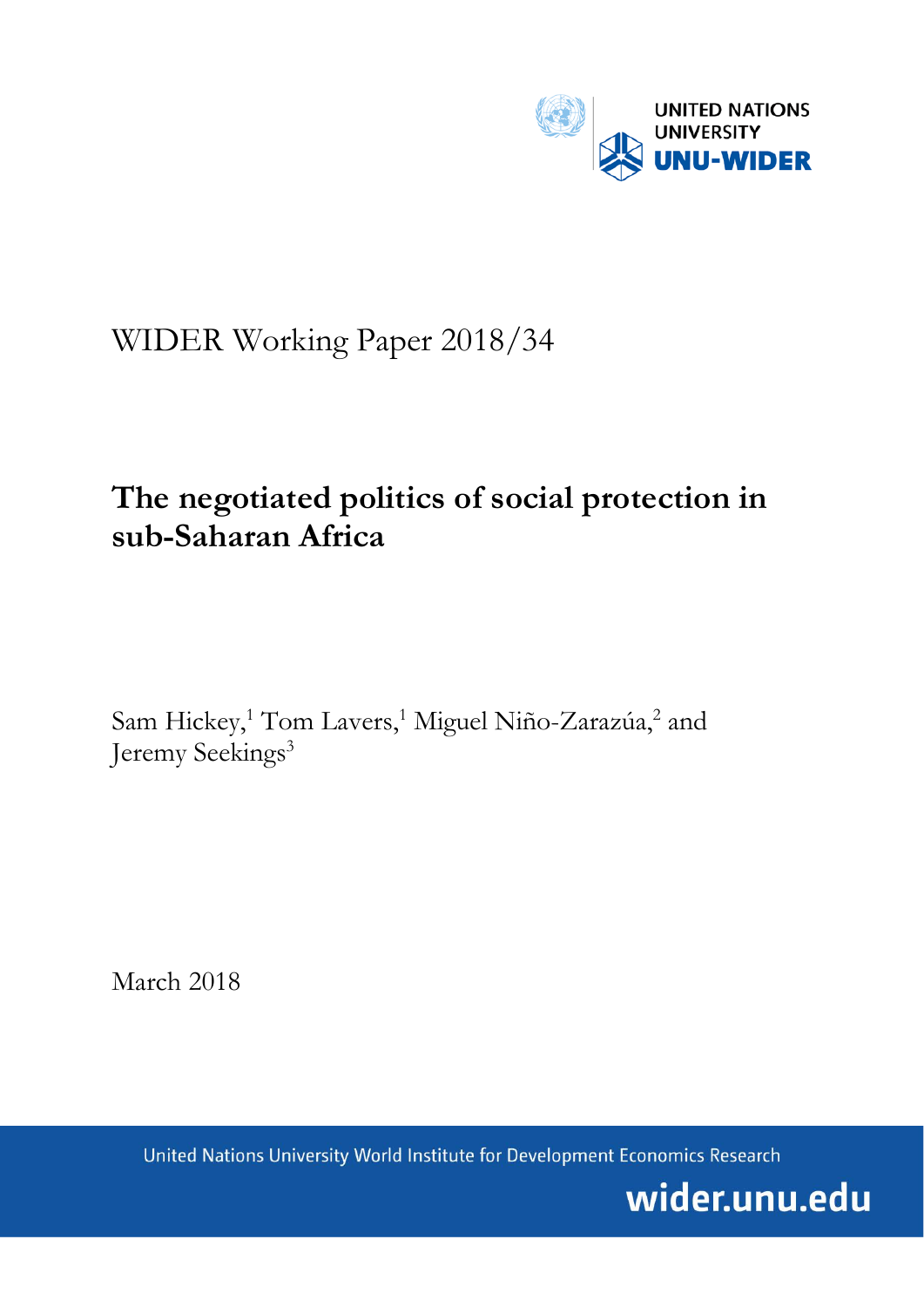**Abstract:** Social assistance programmes proliferated and expanded across much of the global South from the mid-1990s. Within Africa there has been enormous variation in this trend: some governments expanded coverage dramatically while others resisted this. The existing literature on social assistance, or social protection more broadly, offers little in explanation of this variation. Drawing on the literature on political settlements and democratic politics, we argue that variation results from the political contestation and negotiation between political elites, voters, bureaucrats, and transnational actors. The forms of politics that matter at each of these inter-related sites of negotiation include struggles over ideas as well as material interests, and reflect the ways in which social assistance is being used to advance certain political as well as developmental projects in sub-Saharan Africa.

**Keywords:** social assistance, politics, sub-Saharan Africa, international development organizations **JEL classification:** H53, I38, N37, O55

**Acknowledgements:** The case studies highlighted in this paper are based on research conducted as part of two research projects: the 'Legislating and Implementing Welfare Policy Reforms' project, based at the University of Cape Town, and the 'Politics of Social Protection' project, which is part of the broader 'Effective States and Inclusive Development' programme based at the University of Manchester. The authors gratefully acknowledge financial support from DFID (the Department for International Development), ESRC (Economic and Social Research Council) and UNU-WIDER. Naturally, any remaining errors are ours.

<sup>1</sup>Effective States and Inclusive Development Research Centre, University of Manchester, Manchester, UK; <sup>2</sup> UNU-WIDER, Helsinki, Finland, corresponding author email [miguel@wider.unu.edu;](mailto:miguel@wider.unu.edu) <sup>3</sup> Centre for Social Science Research, University of Cape Town, Cape Town, South Africa.

This study has been prepared within the UNU-WIDER project on ['The political economy of social protection systems',](https://www.wider.unu.edu/node/479) which is part of the Institute's larger research project on 'The economics and [politics of taxation and social protection'.](https://www.wider.unu.edu/node/367)

Copyright © UNU-WIDER 2018

Information and requests: publications@wider.unu.edu

ISSN 1798-7237 ISBN 978-92-9256-476-6 <https://doi.org/10.35188/UNU-WIDER/2018/476-6>

Typescript prepared by Lesley Ellen.

The United Nations University World Institute for Development Economics Research provides economic analysis and policy advice with the aim of promoting sustainable and equitable development. The Institute began operations in 1985 in Helsinki, Finland, as the first research and training centre of the United Nations University. Today it is a unique blend of think tank, research institute, and UN agency—providing a range of services from policy advice to governments as well as freely available original research.

The Institute is funded through income from an endowment fund with additional contributions to its work programme from Finland, Sweden, and the United Kingdom as well as earmarked contributions for specific projects from a variety of donors.

Katajanokanlaituri 6 B, 00160 Helsinki, Finland

The views expressed in this paper are those of the author(s), and do not necessarily reflect the views of the Institute or the United Nations University, nor the programme/project donors.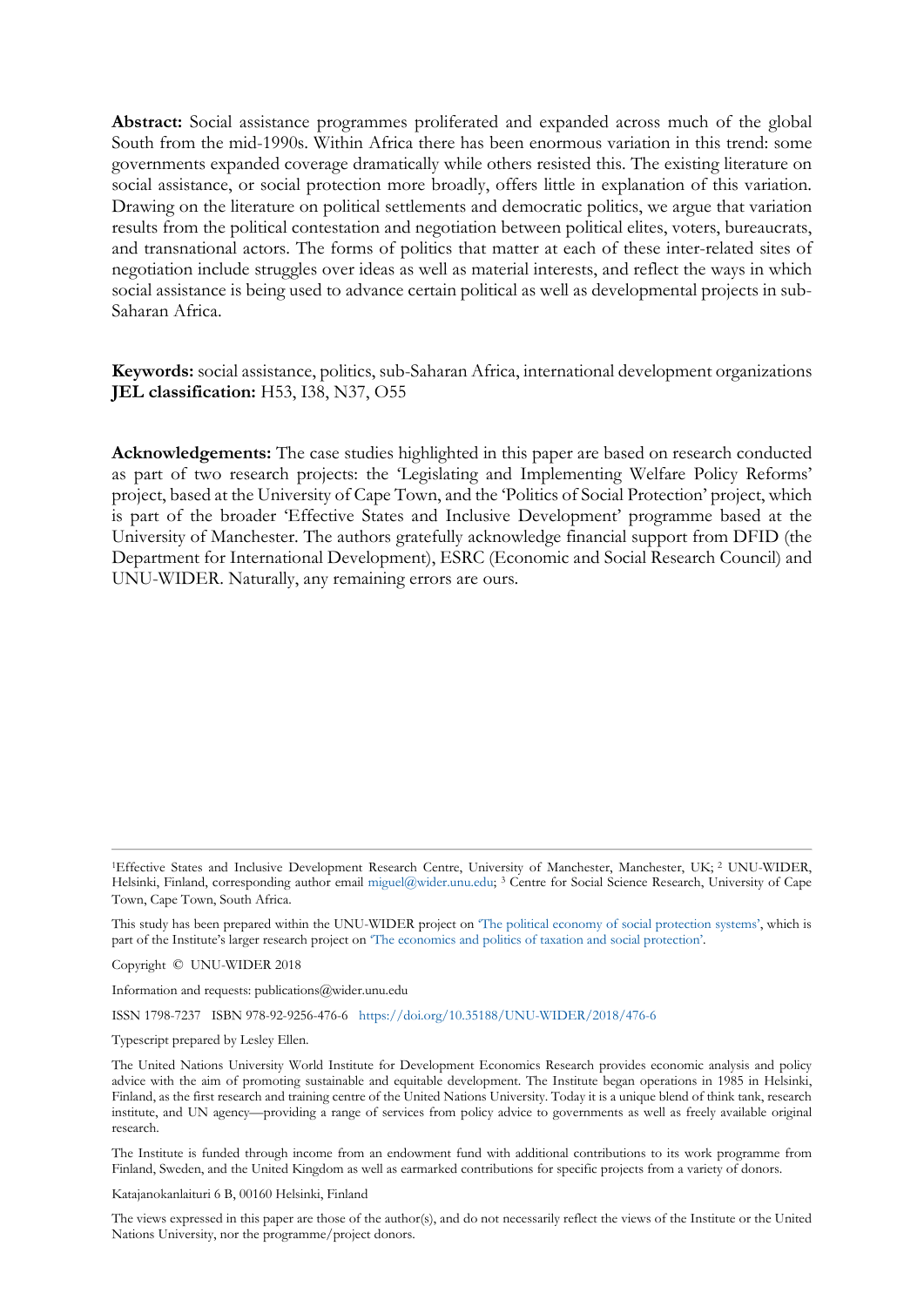### **1 Introduction**

-

In the twenty years since the mid-1990s there has been something of a 'quiet revolution' in poverty reduction strategies across the world, with the proliferation and expansion of social assistance programmes that entail direct cash or in-kind transfers to the poor (Hanlon et al. 2010). While different studies define social assistance (and social protection more broadly) in different ways and use different data, generating different estimates of their coverage or reach, they concur that coverage or reach have expanded dramatically across the global South, including in sub-Saharan Africa. These past two decades have also been characterized by a series of important political and political economy developments that have reshaped both state–society relations within sub-Saharan Africa and its relationship with transnational actors and ideas. In this introductory paper for a forthcoming collection of studies<sup>[1](#page-2-0)</sup> in a special issue of the journal *Development and Change*, we argue that the (uneven) expansion of social assistance has to be seen in this context rather than as read-off from general indicators of economic or political development. These developments include highly contested processes of democratization, often involving a (re)assertion of clientelistic and sometimes authoritarian forms of governance, and processes of deagrarianization that continue to transform rural livelihoods in particular.

The nature of Africa's engagement with external forces has in some cases been transformed by the declining influence of traditional aid actors vis-à-vis 'rising powers', new natural resource finds, and the changing nature of international debt. In the evidence and analysis offered in the forthcoming special issue, we show how the process through which social protection has been promoted, contested, and rolled out closely reflects the *negotiated* character of statehood in Africa (Hagmann and Péclard 2011), both in terms of the heavily transnationalized nature of governance in sub-Saharan Africa and also as part of a bargaining process between rulers and ruled, whereby concerns with electoral success, legitimacy, and popular pressures are increasingly influential over budgetary allocations and welfare provision.

We argue that African political agency has played a powerful role in this process, with the countries that reveal the highest levels of commitment to social protection driven more by domestic political imperatives than by external pressure. Importantly, this process has been strongly informed not only by global imperatives and elite-level machinations but also by the historical character of welfare regimes in the region, particularly in terms of long-standing ideas around deservingness and the role of the state in the context of ongoing processes of deagrarianization (Lavers 2013; Seekings forthcoming).

### **1.1 Tracking the rise of social assistance in sub-Saharan Africa**

Definitional debates abound regarding the scope and appropriateness of related but distinct terms such as social assistance, social protection, and social safety nets. While acknowledging the importance of these debates and associated terminology, here our primary focus is on state social assistance programmes that provide support in cash or in kind to households and/or individuals as a means of addressing poverty, vulnerability, or food insecurity. Such schemes are commonly financed through a combination of taxes and development assistance, rather than direct financial contributions from programme participants. As such, our cases include examples of programmes

<span id="page-2-0"></span><sup>&</sup>lt;sup>1</sup> The articles in the forthcoming special issue are based on the following WIDER Working Papers: Granvik (2016), Hickey and Bukenya (2016), Lavers (2016a, 2016b), Pruce and Hickey (2016), Ulriksen (2016), Hamer and Seekings (2017), Hickey and Seekings (2017) and Seekings (2017a).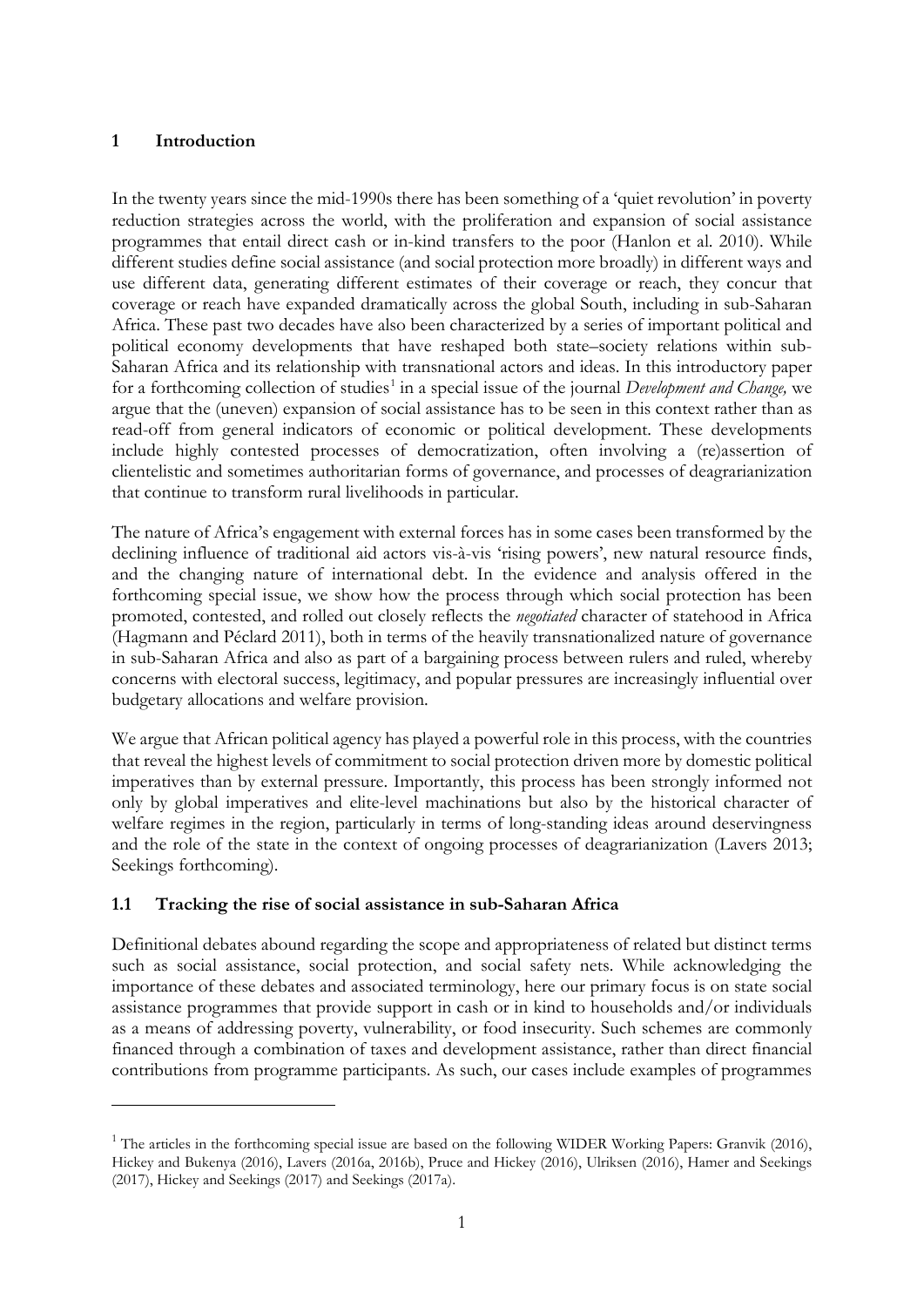such as old age pensions and family allowances that provide income support to vulnerable groups to smooth consumption and mitigate the effects of shocks; programmes such as conditional cash transfers that provide income support to households together with incentives for the utilization of health and education services; and workfare (or public works programmes), especially where such programmes provide something close to an employment guarantee. Social assistance, as defined here, is one component of the broader concept of social protection, which, according to most definitions, also includes social insurance and labour market regulation. In contemporary sub-Saharan Africa, it is social assistance that predominates within broader debates over social protection (Niño-Zarazúa et al. 2012; World Bank 2018; Seekings forthcoming).

The widespread agreement that social assistance has expanded rapidly across the global South can be demonstrated with data from various sources, including the International Labour Organization (ILO 2017), World Bank (2017b), and also the most recent Social Assistance, Politics and Institutions (SAPI) database (UNU-WIDER 2017). [2](#page-3-0) To illustrate, SAPI suggests that, globally, nearly 900 million people currently benefit, directly or indirectly, from social assistance (UNU-WIDER 2017). African countries lag behind other parts of the global South. The SAPI database counts more than 60 million people—about 15 per cent of the population living in extreme poverty<sup>[3](#page-3-1)</sup>—currently receiving a cash transfer through a total of 86 programmes in 37 countries (see Table A1 in the Appendix).[4](#page-3-2) The number of countries with social assistance programmes has risen, largely driven by a growing number of public works and family allowances, but also old age pensions, and cash transfers for human development (see Figure 1), although the combined reach of these programmes has risen more modestly. 'Coverage' rates and public expenditure might be lower in Africa than in some other parts of the global South (ILO 2017; World Bank 2017b), at least by some definitions of social assistance, but social assistance is very clearly on the agenda of many African countries.

-

<span id="page-3-0"></span><sup>2</sup> The SAPI database provides a synthesis of longitudinal and comparable information on: i) social assistance programmes, ii) country-level information on economic and social performance, and iii) political institutions in developing countries. For more information, see UNU-WIDER (2017).

<span id="page-3-1"></span> $3$  Calculations based on the share of the population living on less than \$1.90 a day at 2011 purchasing power parity, as defined by the World Bank (2017a).

<span id="page-3-2"></span><sup>4</sup> Estimates based on a typology described in Barrientos and Niño-Zarazúa (2010).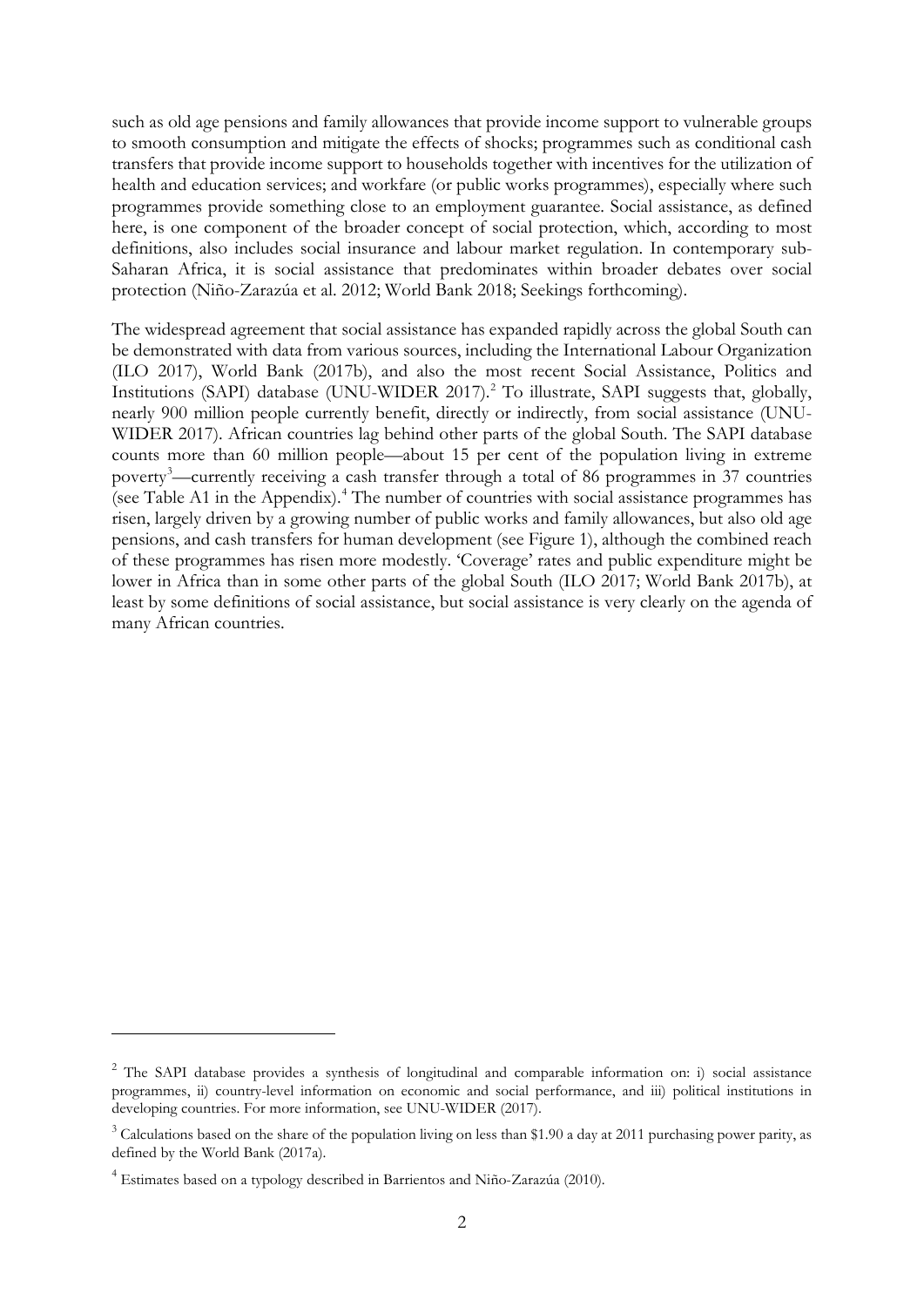



Africa is far from homogeneous. There is considerable variation in how and the extent to which social assistance (and social protection more generally) has evolved in sub-Saharan Africa. South Africa has the highest effective 'coverage' (as measured by the ILO) at 48 per cent of the population (ILO 2017: Table B.3), with its system of social assistance costing close to 4 per cent of gross domestic product (GDP). In stark contrast, other countries have small and less generous programmes targeted at the extremely poor. Few countries have coverage rates (as measured by the ILO) above 10 per cent, and expenditure on social assistance is often less than 0.5 per cent of GDP (ILO 2017). It is unlikely, however, that any country has no programme. Even in countries across the Sahel and Horn of Africa, with weak or failed states, non-governmental organizations (NGOs), and quasi-state institutions operate feeding and food or cash-for-work programmes (see Osofisan (2011)). According to one recent review (ODI 2016), 40 of the 48 countries now have at least one social assistance programme, a doubling since 2010.

The papers in the forthcoming special issue of *Development and Change* examine how and why social assistance programmes have expanded, at different paces and to different extents, across a set of East and Southern African countries. The case studies are based on research conducted as part of two research programmes based at the Universities of Cape Town and Manchester. Both the Cape Town-based programme on 'Legislating and Implementing Welfare Policy Reforms' (LIWPR) and the Manchester-based 'Politics of Social Protection' project, which is part of the broader Effective States and Inclusive Development (ESID) research centre, were funded by the British Department for International Development (DFID), the former jointly through the UK's Economic and Social Research Council. The UNU-WIDER project on 'The Economics and Politics of Taxation and Social Protection' helped bring the two projects together, including through a symposium held in Mexico City in February 2016, and provided the impetus and resourcing for the forthcoming special issue.<sup>[5](#page-4-0)</sup>

-

Source: Authors, based on the SAPI database (UNU-WIDER 2017).

<span id="page-4-0"></span><sup>5</sup> For more on these three research initiatives, see IDCPPA (n.d.) and UNU-WIDER (n.d.).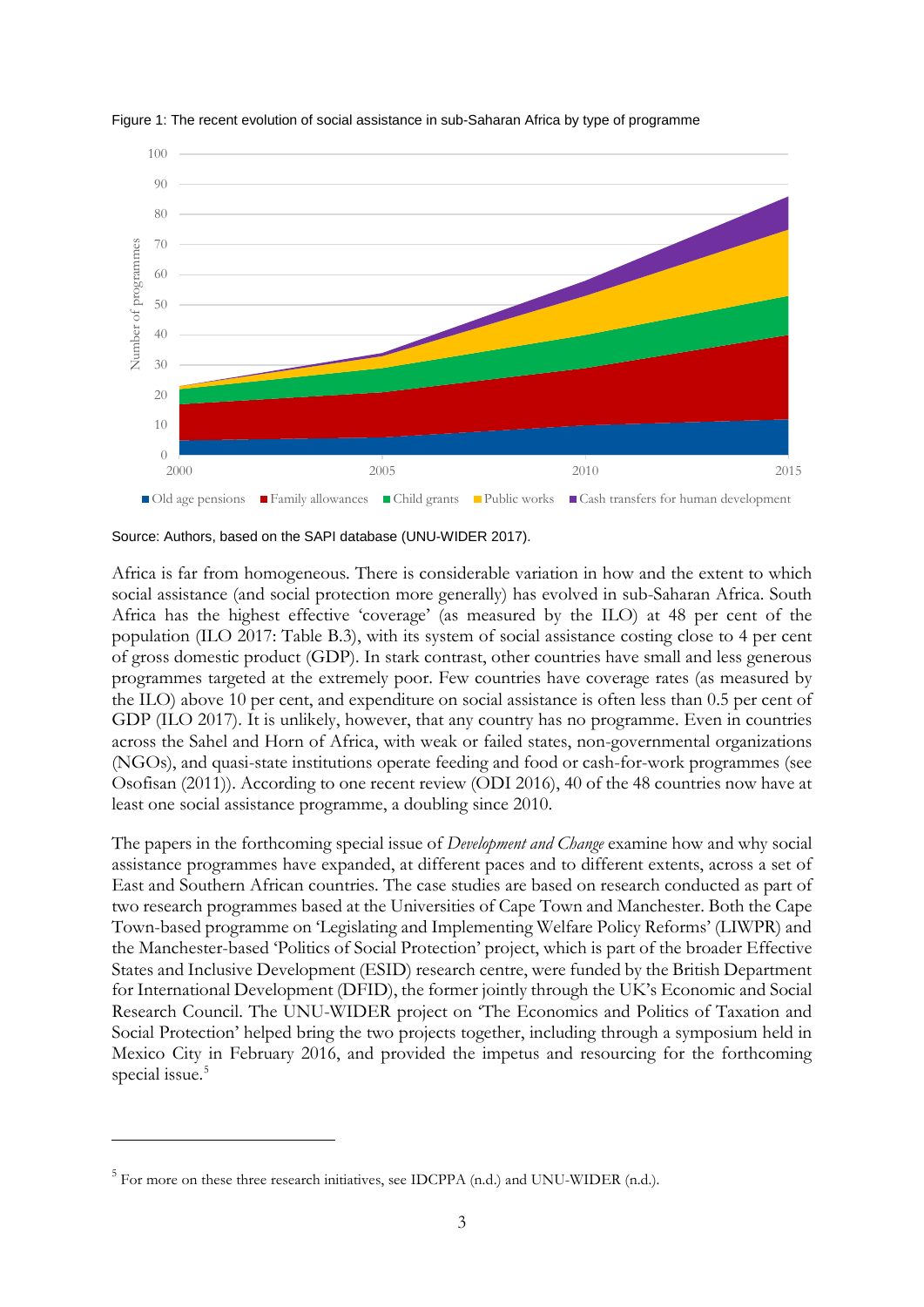These initiatives shared a concern that sub-Saharan Africa remains largely 'off the map' of the growing global literature on social protection and welfare state-building, and that African cases do not fit well into existing global typologies or explanations. The vast majority of research on social protection in Africa, mostly commissioned by aid donors, has had an overwhelmingly technical focus, concerned with issues such as measuring the welfare impacts of particular programmes, examining how best to design targeting and delivery systems, and assessing the degree of fiscal space for policy reform. In contrast, the studies conducted for the ESID and LIWPR programmes, some of which are included in the forthcoming special issue, focused on the politics of policy reform (and non-reform). The research teams used process-tracing methods to identify the key drivers of government decisions either to reject proposed reforms or to adopt or expand social assistance programmes (George and Bennett 2004; Collier 2011). Documents from states and international organizations provided an important frame, but the most important sources were key informant interviews with the actors involved in negotiating social assistance in particular country contexts. The resulting case studies offer detailed first-hand accounts of how contested processes of policy reform played out over time in relation to wider political and political economy developments. The papers in the special issue focus on eight cases, with a ninth paper focusing on one of the major international organizations immersed in reforms in many of these cases.

The eight countries—Botswana, Ethiopia, Lesotho, Malawi, Rwanda, Tanzania, Uganda, and Zambia—vary in most general economic and political dimensions (see Table 1) as well as in the particulars of their social assistance systems (see Table A1 in the Appendix). While none are in West Africa, and all are broadly anglophone, they encompass much of the diversity of cases across sub-Saharan Africa. They include a country with high GDP per capita, very little official development assistance (ODA), little agricultural employment, and low absolute poverty (Botswana) as well as low-income countries with massive ODA, considerable agricultural employment, and high poverty rates (especially Malawi). Some of the countries have small populations (especially Botswana and Lesotho); one has a very large population (Ethiopia). Some (Botswana, Lesotho, Zambia, and Malawi) were credibly democratic as of 2015. Others remained far from democratic (Rwanda, Ethiopia, Uganda).

| Country         | GDP per       | Population | Poverty rate      | Agricultural  | Net ODA as %   | Quality of     |
|-----------------|---------------|------------|-------------------|---------------|----------------|----------------|
|                 | capita (US\$, | (millions, | $(%$ , year) $1/$ | work (%,      | of government  | democracy      |
|                 | 2016)         | 2016)      |                   | 2016) $^{2/}$ | expenditure 3/ | $(2016)^{4/2}$ |
| <b>Botswana</b> | 6,924         |            | (2009)<br>18      | 26            |                |                |
| Ethiopia        | 707           | 102        | (2010)<br>34      | 71            | 96             | $-2$           |
| Lesotho         | 1.040         | ົ          | (2010)<br>60      | 40            | 32             | 8              |
| Malawi          | 300           | 18         | (2010)<br>71      | 70            | 88             | 6              |
| Rwanda          | 703           | 12         | (2013)<br>60      | 75            | 76             | -3             |
| Tanzania        | 879           | 56         | (2011)<br>49      | 67            | 27             | 3              |
| Uganda          | 580           | 41         | (2012)<br>35      | 72            | 47             | $-1$           |
| Zambia          | 1.270         | 17         | 58<br>(2015)      | 55            | 33             |                |

Table 1: Economic and political conditions in the country case studies

Note: 1/ Poverty rate measured as share of population with incomes below \$1.90 per person per day at 2011 prices, PPP. <sup>2/</sup> Employment in agriculture as % of total employment. <sup>3/</sup> net official development assistance received by countries as % of central government expenditure. <sup>4/</sup> Polity IV scale from -10 for fully authoritarian to +10 for fully democratic.

Source: Authors, based on World Development Indicators (World Bank 2017a) and the Polity IV database (Center for Systemic Peace 2016).

Our eight case studies also encompass much of the variation that exists across sub-Saharan Africa in terms of social assistance programmes. They include countries with widespread pension and other cash transfer programmes (Botswana, Lesotho), countries that have been slowly expanding pilot programmes (Malawi, Uganda, Zambia), and countries with a stronger emphasis on workfare (Ethiopia, Tanzania). The case studies do not include, however, the former settler states of South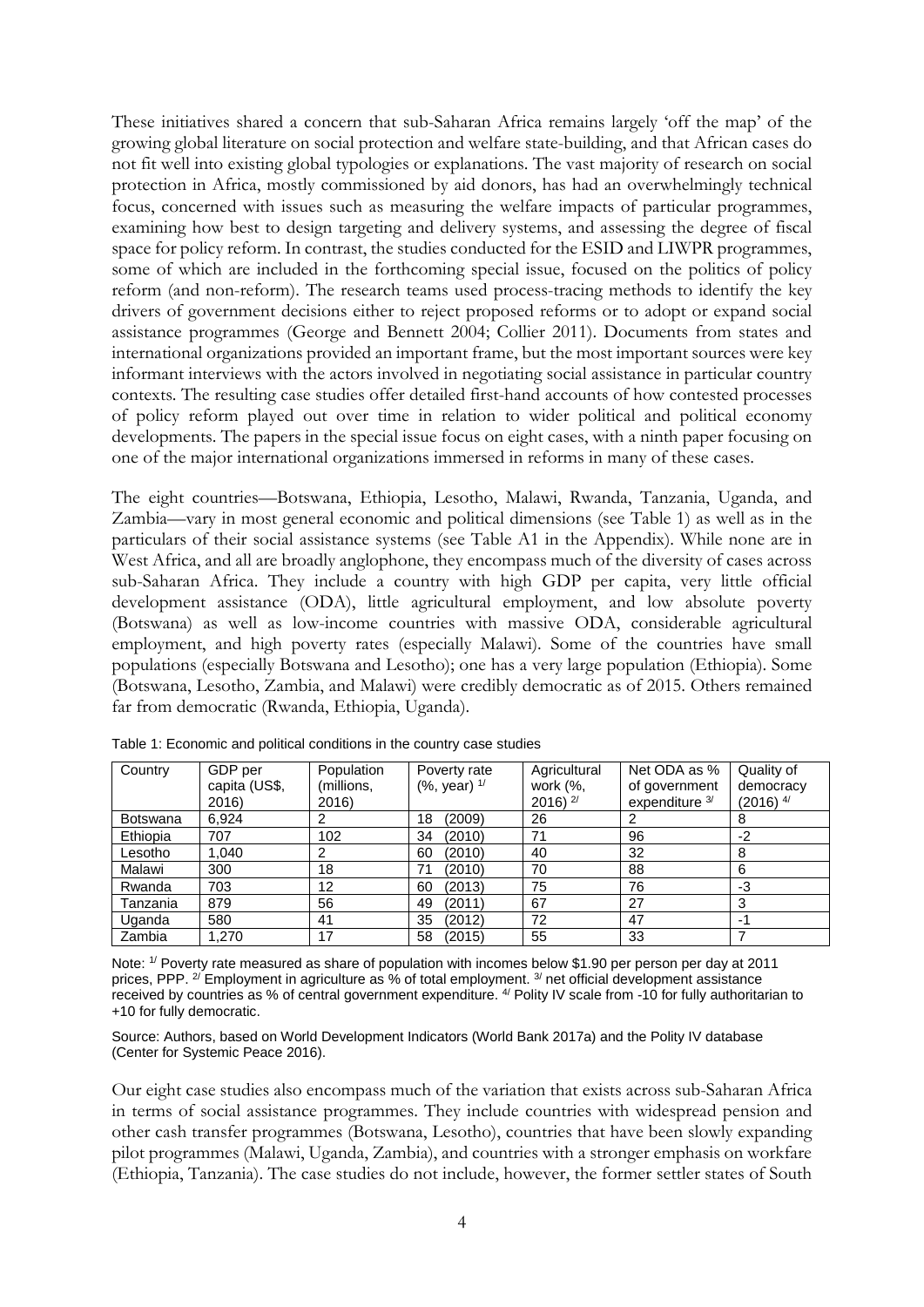Africa and Namibia, nor the Indian Ocean island-state of Mauritius. The welfare states of South Africa (and hence its former quasi-colony, Namibia) and Mauritius long predate those of other countries across sub-Saharan Africa (Seekings 2007, 2011; Ulriksen 2012). South African and Mauritian cash transfer programmes influenced the design of programmes elsewhere in Africa (directly, in the case of Mauritius and Zanzibar (Seekings 2016b) and more indirectly in the case of South Africa and its neighbours, as the case studies of Lesotho and Botswana below indicate). Nor does the forthcoming special issue consider the countries of North Africa.

While our focus is on the politics of whether and how social assistance programmes become adopted (and later expanded), this cannot be understood independently of the broader character of the economy and public policy, or what has been called the 'distributional regime' (Seekings and Nattrass 2005). In countries across Africa, 'who gets what' depends on both the 'market' distribution and the pattern of redistribution effected (directly and indirectly) through public policy. Across most of sub-Saharan Africa, policy makers face choices not only between what interests to promote but also what policies to prioritize in so doing. Crucially, as we shall see below, even those policy makers committed to improving the welfare of the poor must choose how to allocate scarce resources between subsidizing aspects of peasant production (through, for example, fertilizer subsidies or free seed) and social assistance to poor households. In many countries, including (most clearly) Botswana and Ethiopia, current social assistance measures have their origins in 'emergency' drought relief. Protecting citizens against the risk of drought led to workfare and feeding programmes, and later other cash transfers. In these countries, social assistance expanded as the limits to agrarian strategies became clearer. In other cases, however, the agrarian option remains credible and politically appealing. In both Malawi and Zambia, for example, social assistance has been sidelined by governments' preference for fertilizer subsidies. Social assistance has become important in Africa when and where the prior agrarian distributional regime has broken down.

### **2 The changing literature on welfare state-building and African cases**

The global study of the drivers of social protection—or welfare state-building—has gone through at least four phases, applied primarily to the advanced capitalist economies of the global North (Hicks and Esping-Andersen 2005; Castles et al. 2010). Welfare state-building—measured in terms of state expenditure (or 'commitment')—was first viewed as driven by economic modernization, which drove political and demographic change (Wilensky 1975). From the 1980s this approach was superseded by one focusing on 'power resources', i.e. the distributional struggles between competing interest groups. This approach focused on the political power wielded by the major classes and the ensuing class conflicts and compromises characteristic of capitalist democracies (especially Korpi 1983; Esping-Andersen 1990, 1999; Huber and Stephens 2001). Esping-Andersen's (1990) seminal contribution revolved around his insight that welfare regimes varied in form separately to their level of commitment. Scholars of the USA, especially, criticized this approach for its neglect of political institutions (e.g. Amenta et al. 2001). By the mid-2000s, a concern with the role of ideas and norms had expanded from historical case studies to a more general engagement with cross-national variation (e.g. Béland 2005; van Oorschot et al. 2008) and transnational diffusion (e.g. Obinger et al. 2013).

The more recent study of countries across the global South has been influenced most strongly by the power resources approach focused on the political economy. Haggard and Kaufman (2008) show in their comparative study of Latin America, East Asia, and Central and Eastern Europe that strong regional differences persist even when controlling, in regression models, for various measures of economic modernization or development. They explain inter-regional variation in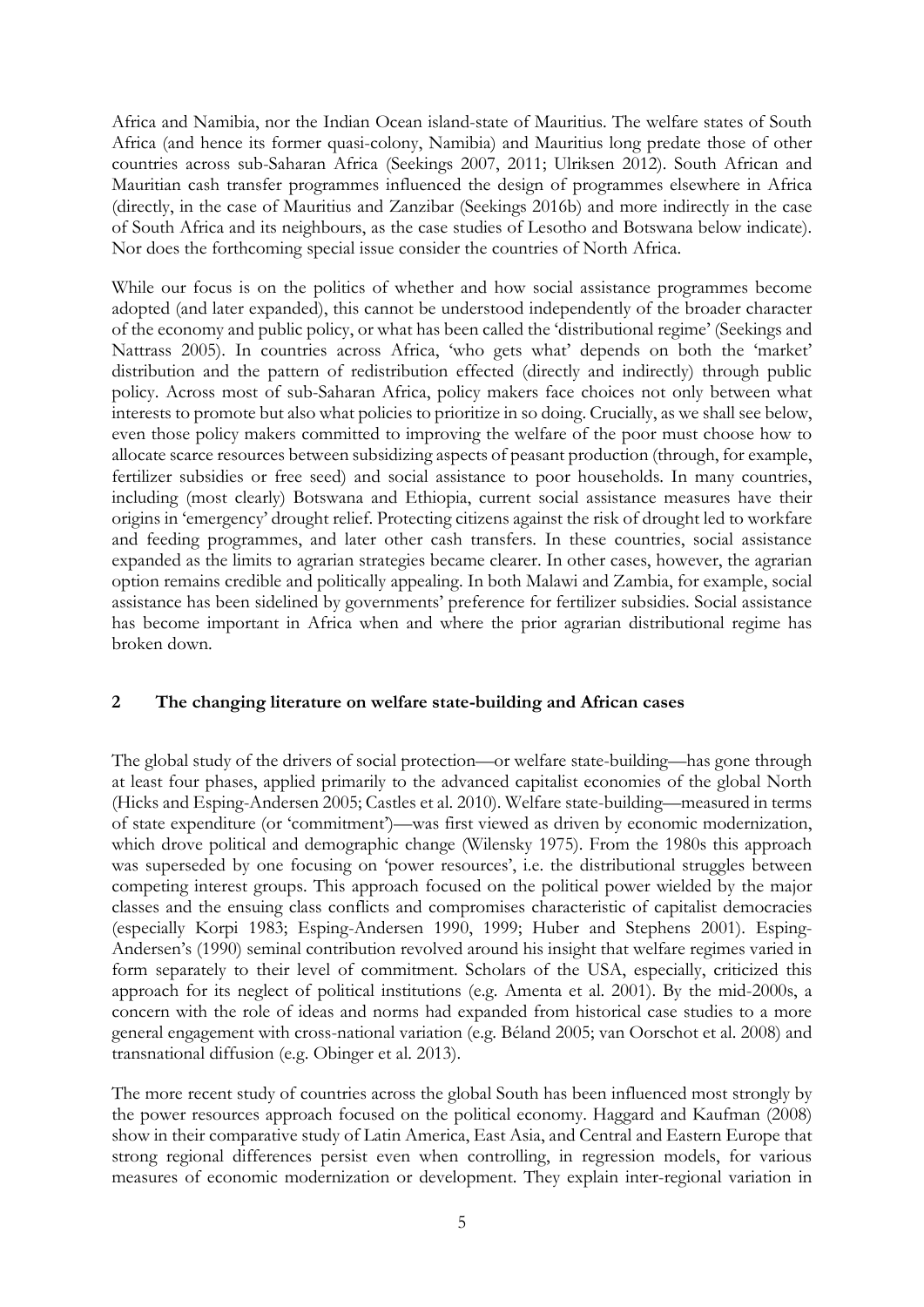terms of differences in periods of 'critical realignment', i.e. of 'the composition of the political elite and in the political and legal status of labor and peasant organizations and mass political parties' (Haggard and Kaufman 2008: 45). Similar arguments have been made in more detail with respect to Latin America, in both comparative studies of this one region (Pribble 2011; Huber and Stephens 2012) and case studies of individual countries within it (e.g. Dion 2010), and East Asia (e.g. Yang 2017). More recently, a similar political economy approach has been used to explain variation between Indian states (e.g. Tillin et al. 2015).

The existing literature has little to say about Africa. Indeed, one early study emphasized the supposed absence of welfare states in Africa (Bevan 2004). Recent reviews have pointed to many of the key and distinctive features of African cases: an historically rooted emphasis on social assistance for a predominantly rural population rather than social insurance for formally employed public sector and industrial workers; the importance of rural and agrarian rather than urban and industrial risks, and of the challenges of deagrarianization; and the important role played by transnational actors in combination with domestic actors (Hickey 2008; Niño-Zarazúa et al. 2012; Lavers 2013; Seekings 2013, forthcoming; Lavers and Hickey 2016). Until now, however, there have been few detailed case studies of individual countries that allow for an analysis of either specific policy outcomes or overall variation within Africa. The case studies presented in the forthcoming special issue provide a rich and novel base for analysing variation within Africa as well as the overall distinctiveness of Africa in relation to other regions across the global South.

In explaining varied policy outcomes, the case studies conducted at ESID and LIWPR have employed slightly different approaches. The ESID studies have been influenced strongly by the literature on 'political settlements' in the global South, i.e. an approach with marked parallels with the 'power resources' and 'power constellations' approaches to explaining variation between welfare states in the global North (Lavers and Hickey 2016). The LIWPR studies have attached more importance to the political institutions—especially political parties and elections—that characterize much of Africa since (re)democratization in the 1990s. The two approaches reflect in part the selection of cases in each research programme. The ESID research covered three distinctly undemocratic or only weakly democratic countries (Ethiopia, Rwanda, and Uganda) as well as two more competitive democracies (Zambia and Kenya).[6](#page-7-0) The LIWPR research also covered the minimally democratic case of Uganda, but focused primarily on more competitive democracies (including, in addition to Zambia, Ghana, and Kenya, the cases of Botswana, Zimbabwe, Malawi, Tanzania (and Zanzibar), Lesotho, South Africa, and Mauritius). In practice, the two research programmes broadly converged, paying attention to both political economic and more specifically political factors, as well as to the role of ideas, even if they arrived there from somewhat different directions.

'Political settlements' can be defined as 'a combination of power and institutions that is mutually compatible, and also sustainable in terms of economic and political viability' (Khan 2010: 4). The analytical focus of political settlement theory is on the power relations between political, economic, and social elites; between these elites and non-elite groups; and how this distribution of power both shapes and is shaped by the formal and informal institutions that distribute resources and political power. From this perspective, social protection is a resource whose distribution is subject to competition and negotiation and which is shaped by the survival strategies of political elites. The power resources literature in the global North focused on class struggles and coalition building in the context of relatively developed capitalist markets and functioning representative democracies. Countries across the global South, especially in Africa, tend to have much less

<u>.</u>

<span id="page-7-0"></span><sup>6</sup> ESID has more recently conducted studies of social assistance in Ghana, Mozambique, Senegal, Sierra Leone, and Tanzania.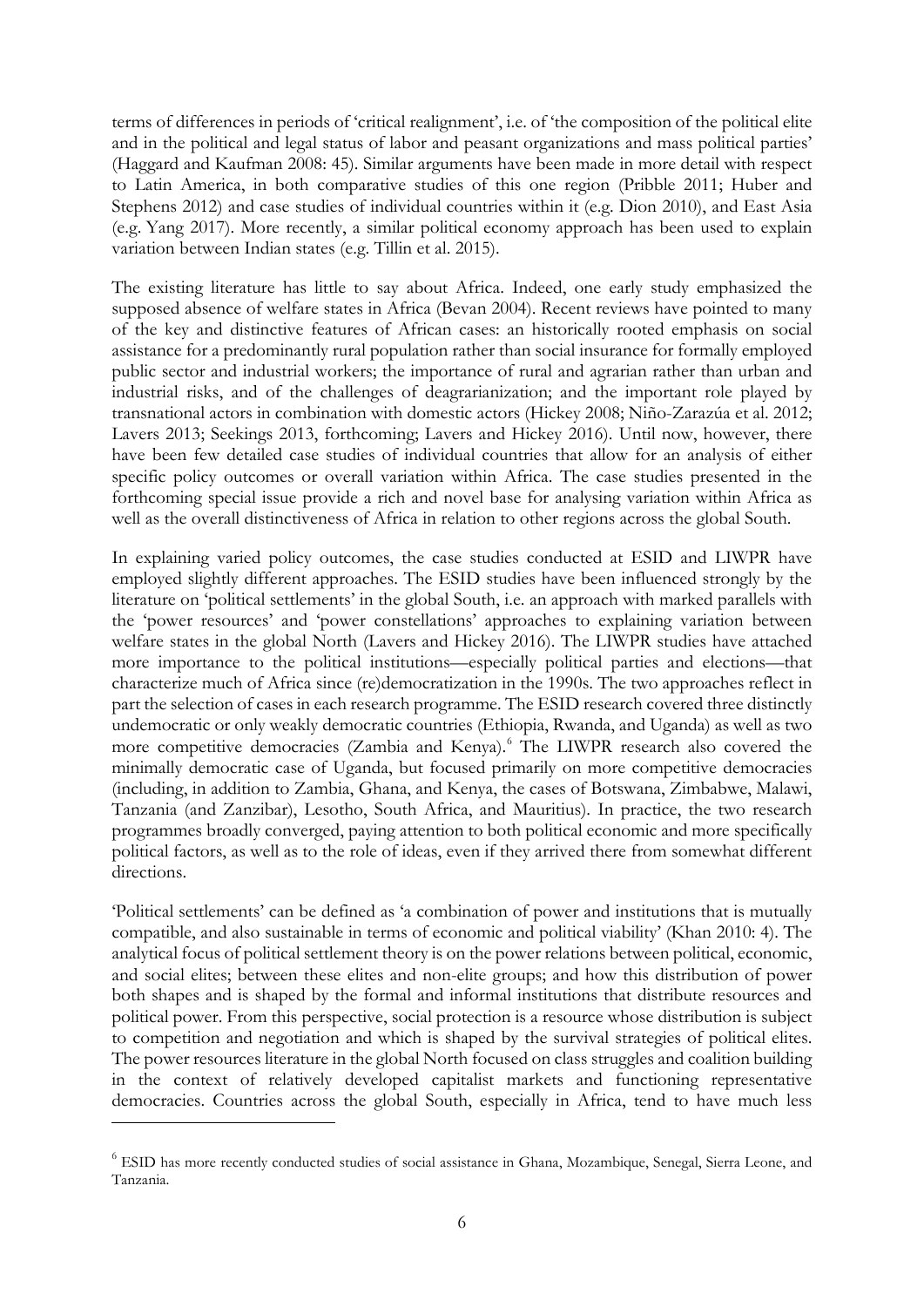developed capitalist markets and weak or no democratic political institutions. The political settlements approach has thus considered other forms of political incorporation and mobilization, including along ethnic and regional lines or through patron–client relationships, and highlights the importance of informal as well as formal political institutions.

Studies by ESID have gone beyond Khan (2010), however, in emphasizing, first, that political settlements do not merely reflect the balance of power between competing interest groups but are also held together by common ideas that provide a shared understanding between the factions that are party to a political settlement (Lavers and Hickey 2016). These ideas can take many different forms such as nationalism, developmentalism, socialism, or opposition to communism (Hickey et al. 2015; Lavers forthcoming). As we found in our case study investigations, it is useful here to distinguish between three types of idea: *policy ideas* that provide potential solutions to pre-defined social problems; *problem definitions* that provide ways of framing particular social issues, favouring certain types of policy solution over others; and *paradigms* or political philosophies that serve as overarching road maps (Béland 2005: 8; Schmidt 2008). Second, in a context in which donors continue to finance a significant portion of central government expenditure, although with a significant variation across countries (see Figure 1), the domestic focus of political settlements theory must be complemented by an acknowledgement of the transnationalized nature of governance in contemporary Africa (Hagmann and Péclard 2011; Hickey et al. 2015). Foreign donors operate as a distinct faction (or factions) within political settlements whose power and influence do not simply follow from the importance of the resources they provide but, vitally, depend on the evolution of aid relations over years and the strategies African governments have derived to manage these donors (Whitfield 2009; Lavers and Hickey 2016). Third, the term 'political settlement' unfortunately and misleadingly implies that politics remains settled or static following a 'settlement'. While political settlements imply a certain degree of institutional stability over the short to medium term, political settlements are inherently dynamic (Behuria et al. 2017), transformed not only through economic growth and financial or other shocks, but also as a result of political challenges posed by groups previously excluded from political power. The ensuing processes of change can be either slow and gradual or rapid and transformative.

There are a number of ways in which the political settlement may shape the evolution of social protection. The resources provided through social protection can be an important part of the distributive bargain that underpins stability of the political settlement itself. This was the case in the class compromise between capital and labour in both the global North and Latin America through most of the twentieth century. In South Africa also, relatively generous social transfers to a broad section of the population have become an integral part of the post-apartheid distributive bargain, compensating the mostly unskilled, unemployed, and poor population for an economic growth path that is capital- and skill-intensive (Seekings and Nattrass 2005, 2015). Even where social protection does not yet constitute a sufficiently large resource to be considered a central component of the political settlement itself, social protection policy-making is still likely to be shaped by the incentives generated by the political settlement. For example, where power is highly concentrated among a narrow ruling elite and there is little prospect of the ruling coalition losing power in the near future, policy-making in general, but including that on social protection, may be open to long time horizons. In contrast, where power is distributed more widely among elite groups and there is a high likelihood that the political elites currently in power will be replaced by others in the short to medium term (whether through elections or coups), time horizons will be much shorter and decision-making focused on retaining political power.

While the ESID researchers drew (critically) on political settlements theory, the LIWPR researchers focused more on the new political dynamics resulting from the shift from one-party and other authoritarian regimes to competitive multi-party democracies in the 1990s, and in a few cases—including Botswana—dating back to independence in the 1960s. In country after country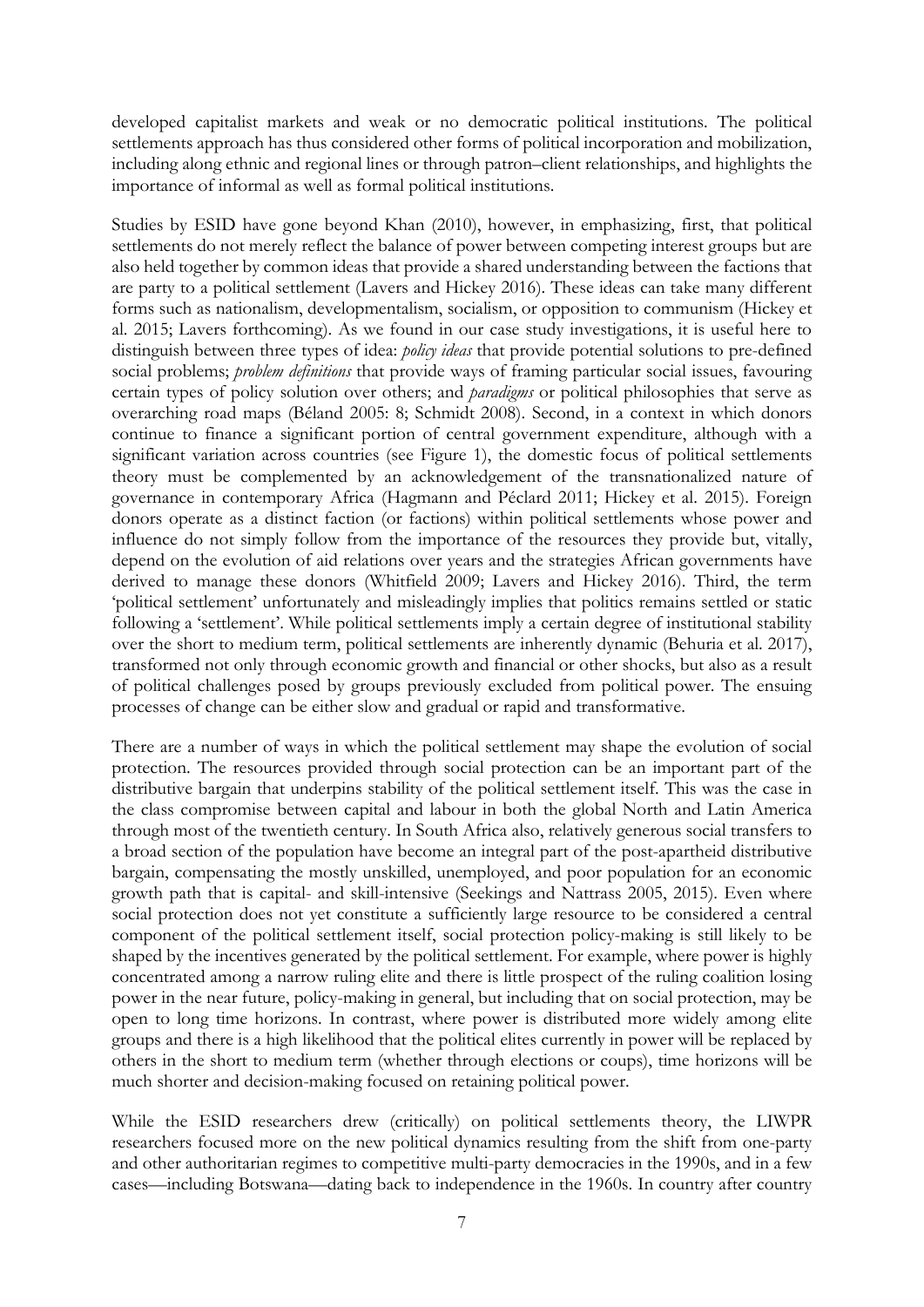across Africa, over a single generation, one-party states, life presidents, and authoritarian regimes have given way to term limits, multi-party elections, and the ousting of presidents and parties through electoral defeat (Carbone 2013; Cheeseman 2015). In the eight countries studied in the forthcoming special issue, four have experienced turnovers in government following electoral defeat (thrice in Lesotho, twice in each of Zambia and Malawi, and once in Kenya). In a fifth case (Botswana), the incumbent party has won several elections by narrow margins (as is the case in Zanzibar, part of Tanzania). Even in Uganda, elections have prompted an authoritarian president to adopt popular reforms (e.g. Stasavage 2005).

Competitive elections shift the incentives facing political elites, who can choose to use social protection policy as a material or ideological resource to win or retain electoral support. Political elites may be unable to retain power solely through the distribution of rents within the elite, and instead must reach out to voters through promises to distribute resources (van de Walle 2007, 2014). In Africa, as in Latin America, there has been some 'democratisation of clientelism' (Gay 1998). Recent research suggests that democracy has been a key factor in the public health and education reforms (Carbone 2012; Kudamatsu 2012; Harding and Stasavage 2013; Carbone and Pellegata 2017). The LIWPR researchers sought to understand whether, how, and why democratization had shaped welfare policy-making and implementation.

The quality of democracy in contemporary Africa remains very uneven, however. Not only do incumbents often ensure that the 'democratic' playing field is not level, but political parties in sub-Saharan Africa tend to be vehicles for patronage politics rather than programmatic reform. Few parties have strong organization. Some have no clear ideological position. Many political parties have remained the highly personalized vehicles for the career advancement of individual politicians, rarely outliving the founder, while politics becomes a competition to build sufficiently broad ethnic or regional coalitions to secure electoral majorities (van de Walle 2014; Cheeseman 2015). Patronage and clientelism remain the dominant political practices in many parts of sub-Saharan Africa (see e.g. Cheeseman (2016) on Kenya). The flaws are evident even in the sample of eight countries examined in the forthcoming special issue, which cover the full range of possibilities along the democracy–authoritarian continuum (see Table 1) (Levitsky and Way 2010; Bogaards and Elischer 2016). For ESID researchers, the influence of democratization was examined in terms of whether it altered the dynamics of political settlements, in terms of relationships between elites competing for power and between ruling elites and citizens.

The uneven character of 'democracy' across much of Africa reflects in large part the broad political economic factors underpinning political settlement theory. In northwest Europe, social democratic parties drew their power from the mass political mobilization of the working class, often in alliance with small farmers. Across most of Africa, the working class remains small, and the formally employed working class even smaller. The small farmers who continue to dominate the electorate in many African countries are rarely politically mobilized and organized as a class. Nonetheless, their demands may provide important incentives for political elites to expand social protection as a way of rewarding core supporters or of branding candidates for election.

The case studies in the forthcoming special issue examine the interactions between different actors over policy reforms while locating these in a broader analysis of the underlying character of politics—i.e. the political settlement—in each country. The case studies examine how the efforts of transnational actors to promote particular forms of social assistance through a combination of ideational influence and financial leverage intersect with domestic political processes in particular national contexts. Here, the degree to which donor policy ideas fit with the incentives provided by particular political settlements and democratic competition are vital considerations. Likewise, the ability of social protection advocates to forge coherent coalitions of transnational actors, politicians, bureaucrats, and civil society representatives, and, vitally, how these relate to influential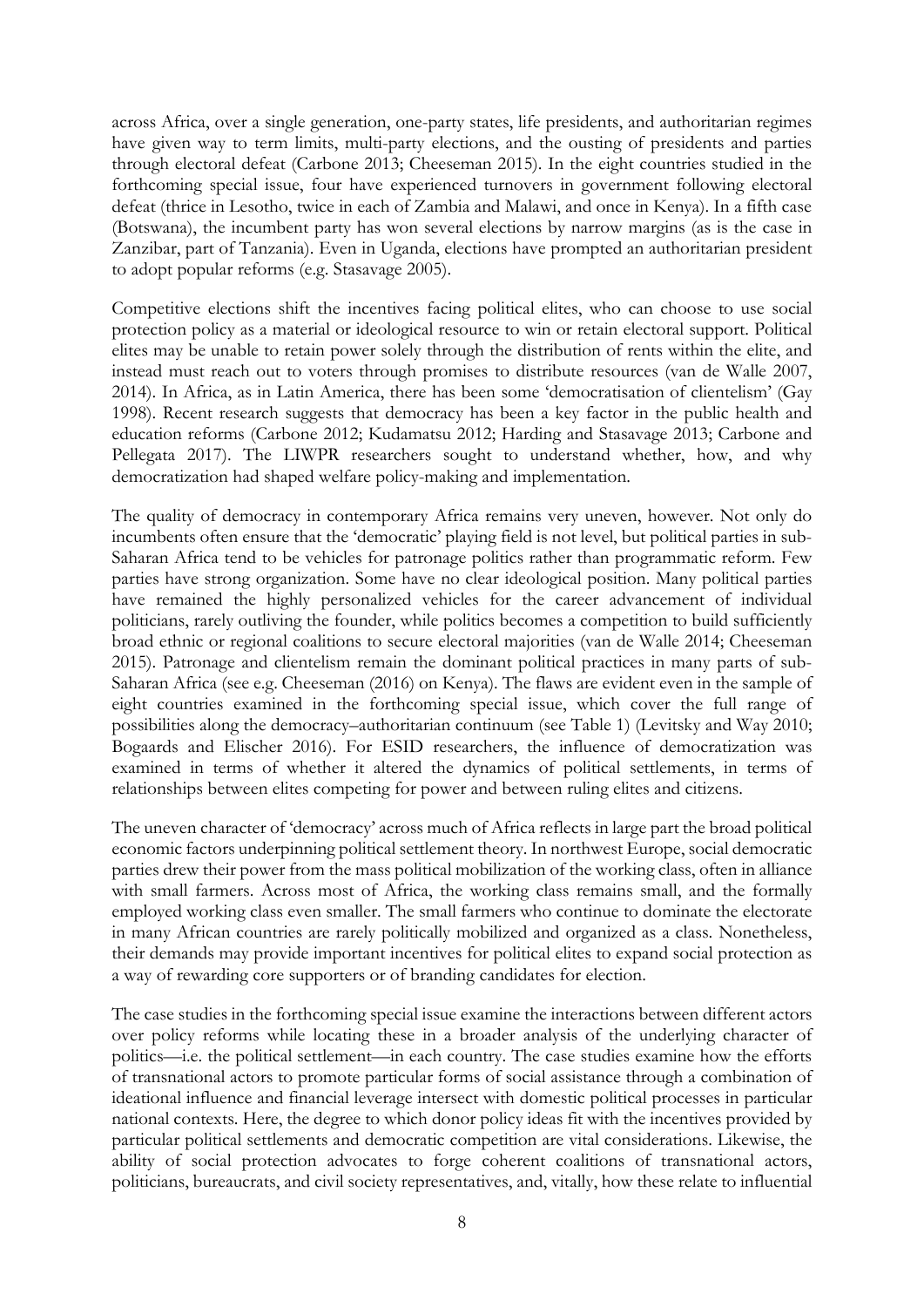figures within the political settlement have an important bearing on social protection policymaking.

## **3 Transnational actors and policy diffusion**

Perhaps the most immediately striking aspect of the policy-making process in sub-Saharan Africa is the prominence of transnational actors (including UN agencies), international finance organizations (especially the World Bank), national aid donor agencies (such as the British Department for International Development, (DFID)) and international NGOs (such as HelpAge International). As previous studies have emphasized, transnational actors have been highly influential in policy reform across much of Africa (Devereux 2010; Cherrier 2014). All major international agencies involved in development have now adopted a commitment to social protection, and social protection is explicitly included in the Sustainable Development Goals, as Hickey and Seekings (2017) discuss.

These transnational actors have diverse approaches. The World Bank, for example, has promoted the Latin American model of 'conditional' cash transfers primarily for families with poor children into sub-Saharan Africa, together with workfare programmes (Peck and Theodore 2015). The ILO has promoted both the expansion of social insurance and social assistance. HelpAge International has promoted universal social pensions, while DFID has tended to promote means-tested but otherwise social assistance. The World Food Programme (WFP) has promoted workfare programmes as a substitute for direct feeding schemes.

Transnational actors have employed a wide array of tactics in their promotion of reform. Within Africa, as our case studies show, multiple agencies have invested heavily in policy advocacy, with DFID in particular 'working politically' to secure their objectives. They have typically invited political leaders and senior bureaucrats to seminars and on study tours; they commissioned and distributed research on the benefits, design, and costs of programmes, and provided technical assistance to government departments; they initiated (and subsequently monitored and evaluated) experimental or pilot programmes; and they often played a major role in drafting bold national statements about social protection policy. Donors have funded significant parts of or even entire programmes.

The embrace and advocacy of social assistance by transnational actors has not consistently led to a similar embrace on the part of national governments, however. Across much of Africa, governments have resisted the reforms endorsed and promoted by these transnational actors. While aid donors and international agencies are often perceived to have considerable power, our case studies suggest that their power has been tightly bounded, often limited to putting the idea of policy reforms on the agenda and falling short of ensuring that governments actually adopt and implement reforms. This ideational power is far from insignificant. It is not a coincidence that social assistance programmes have been introduced in most African countries during a particular historical period. But donors and agencies have often failed to persuade national governments either to extend (or 'scale up') experimental programmes across the whole country or to accept full financial responsibility for the programmes.

In the extreme case of Zambia, Pruce and Hickey (2016) show that pilot programmes operated for ten years before the national government began to expand them, despite the use of reformist discourse in planning documents. In Lesotho, Granvik (2016) argues that donors were important in the partial introduction of a child grant, but not in the earlier and more fulsome introduction of old age pensions. In Tanzania, Ulriksen (2016) shows that the government of Tanzania has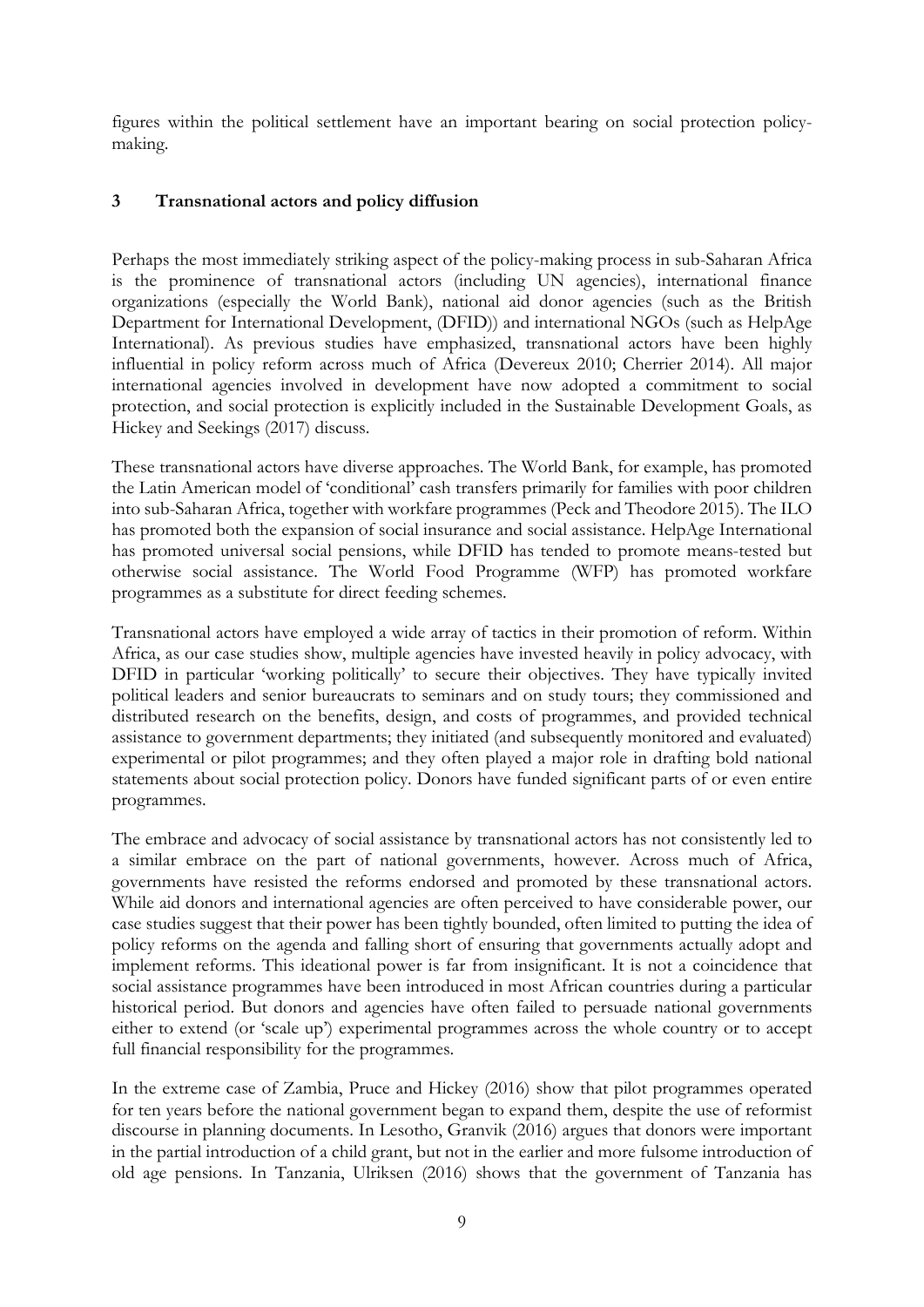steadfastly resisted assuming any responsibility for World Bank-initiated cash transfer programmes. Seekings (2017a) also shows that international organizations played no part in the introduction of old age pensions in Botswana, and the government of Botswana subsequently resisted proposals that it introduced a general child or family grant. Meanwhile, Lavers (2016a) shows that the government of Ethiopia resisted donor pressure to reform the emergency relief system for years, only introducing the Productive Safety Net Program (PSNP) when domestic political crises forced a re-think in policy. These cases point to the fact that donor power is easily overestimated.

The bounded power of international organizations reflects in part the shifting financial position of most African countries. In the 1980s and 1990s, highly indebted African countries were susceptible to external pressure. Debt relief in the early 2000s reduced the power of international organizations. Some national governments remain heavily dependent on foreign aid, as Table 1 above shows. Overseas development aid to Ethiopia is valued at almost 100 per cent of central government expenditure. Malawi (at 88 per cent) and Rwanda (at 76 per cent) are not far behind. But many other countries—including low-income countries such as Tanzania and Zambia—are much less dependent, and middle-income countries such as Botswana receive very little aid. Unsurprisingly, international organizations exert very little influence in Botswana. Even in aiddependent countries, however, ODA buys less influence over social assistance reforms than might be expected, as revealed in Lavers' (2016a, 2016b) papers on Ethiopia and Rwanda.

Almost no country in sub-Saharan Africa spends as much on social assistance as the major international organizations recommend. Both the ILO and World Bank have advocated the introduction of social assistance programmes costing several percentages of GDP, but almost no national governments have approved expenditures of more than 0.5 per cent of GDP, and most governments balk at even smaller expenditures (Seekings 2017b). This is partly due to the fact that governments in many low- and lower middle-income countries in sub-Saharan Africa lack the fiscal capacity to implement social protection systems to scale (Barrientos and Niño‐ Zarazúa 2011). The precarious level of institutionalization and financing that remains characteristic of most transfer programmes in the region (see Table A1 in the Appendix) reflect continuing economic fragility, partly due to the systemic effects from the Great Recession of the late 2000s and early 2010s, but also due to the structure of these economies (IMF 201[7](#page-11-0)).<sup>7</sup>

The case studies in the forthcoming special issue argue that whether or not national governments introduce or expand social assistance programmes depends primarily on politics within each country. Bilateral donors and international organizations are certainly players on the national stage, but they have rarely acted as a united force (frequently on account of their divergent approaches and organizational dynamics) and individually have played subordinate roles. In Uganda, as Hickey and Bukenya (2016) show, the initial failure of transnational actors to persuade the government to introduce reforms was in part due to divisions between them; their subsequent success followed agreement that one organization (DFID) would take the lead. Similarly, in Ethiopia, as Lavers (2016a) has shown, a rare moment of coordination between donors during the 2003 food crisis forced the government to engage in the discussions that led to the PSNP, while the subsequent donor fragmentation over the design of the programme enabled the government to dictate key aspects of the design. Donor coordination around a shared agenda also helped give impetus to social assistance reforms adopted in Zambia, as the study by Pruce and Hickey (2016) indicates.

<u>.</u>

<span id="page-11-0"></span><sup>&</sup>lt;sup>7</sup> For a detailed discussion on the role of taxation and revenue mobilization in state building and economic development, see Addison et al. (2018) and the accompanied articles in the same issue.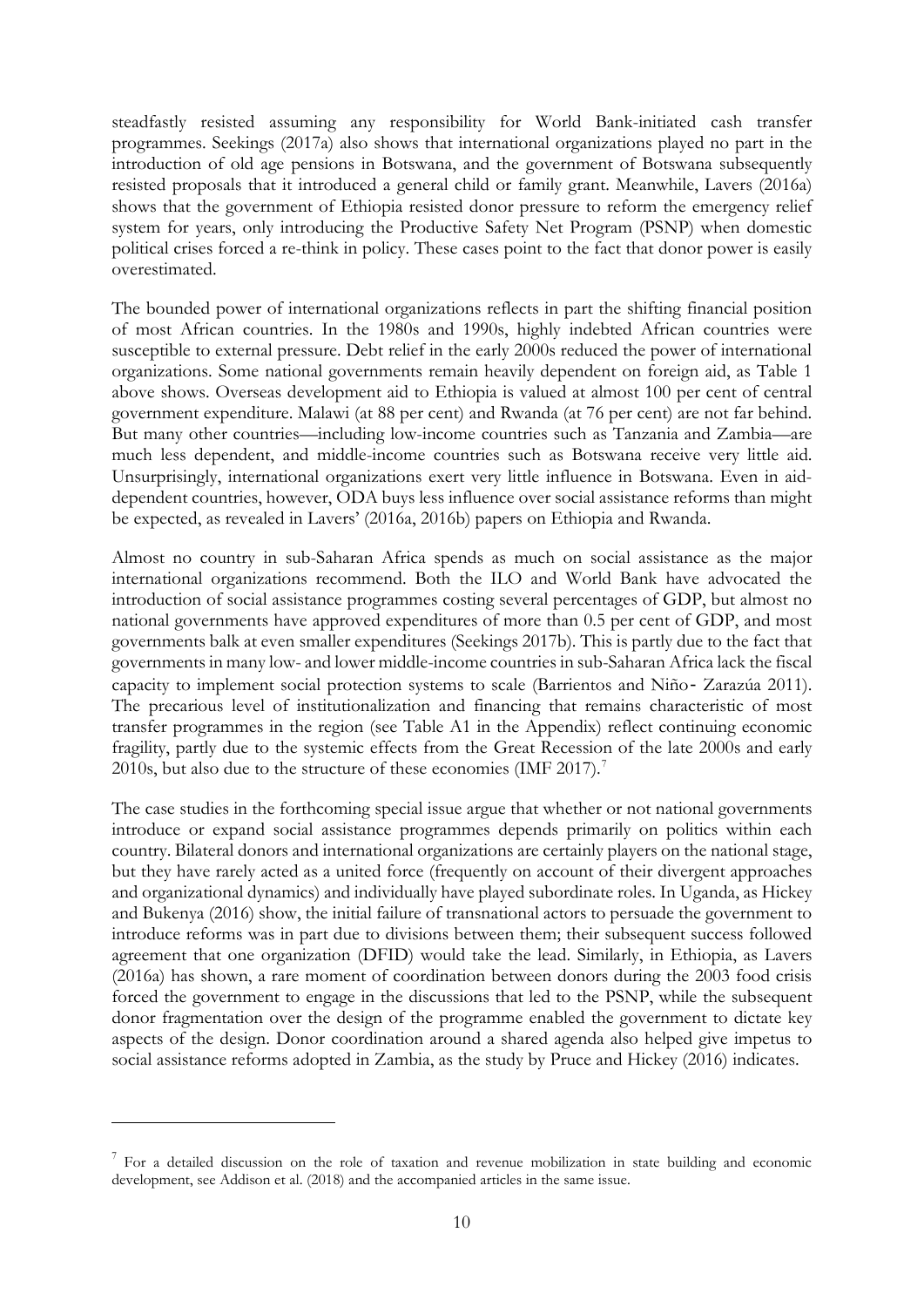Some of the international organizations have themselves recognized that successful reform requires that national states take 'ownership' of reforms and have made efforts to align their advocacy with political incentives and ideas (Hickey and Seekings 2017). If external actors overplay their hand, they undermine the likelihood of local ownership of the process. This is evident in the contrast between Tanzania and Zanzibar. In Tanzania, as Ulriksen (2016) shows, the World Bank has poured considerable resources into social assistance, funding the rollout of the Productive Social Safety Net through the Tanzania Social Action Fund. The national government has declined to pay for any programmes itself. In Zanzibar—a largely autonomous territory within Tanzania the idea of a universal pension was also placed on the agenda and then promoted for five years by external actors, especially HelpAge International. The reform was effected only when the Zanzibari state saw it as their initiative with external actors providing assistance (Seekings 2016b).

International organizations have often been most effective when they have facilitated policy transfer (and adaptation) from one country to another. Ethiopia's PSNP provided an important inspiration for Rwanda's Vision 2020 Umurenge Programme as Lavers (2016b) has shown. However, the attraction of Ethiopia's PSNP was in part because these other countries shared, to varying degrees, the Ethiopian government's developmental vision and paradigmatic worldview, including the importance of self-reliance. Meanwhile, global and even regional initiatives and 'agreements' on social protection have had little direct influence on national-level policy-making. African governments were party to the UN-wide Social Protection Floors Initiative and the ILO's Recommendation 202 on national Social Protection Floors. The African Union adopted a Social Policy Framework in 2008. The process-tracing conducted for the case studies failed to uncover evidence that these external agreements did more than legitimate—to some extent—the possibility of social protection. The experience of international organizations in sub-Saharan Africa points to the limits to their power and influence. When they do influence national policy-making, their preferred approach is more often translated rather than simply applied or replicated.

#### **4 State and society**

While transnational actors have, undoubtedly, exercised some influence on the expansion of social assistance within sub-Saharan Africa, the case studies in the forthcoming special issue emphasize that the timing of scheme adoption, the types of programmes that are adopted or rejected, and the degree of programme expansion are all fundamentally driven by domestic political dynamics. Cases as diverse as Ethiopia, Malawi, and Uganda all highlight how donor pressure for policy reform and the expansion of social assistance has been resisted over extended periods, only resulting in programme adoption and expansion when domestic political factors shift or where donors realign their advocacy efforts to fit with dominant ideas and incentives within national-level politics. Here we focus on how these political dynamics, particularly in terms of political settlements, ideas, and electoral politics, have shaped the adoption and expansion of cash transfer programmes in our eight case study countries.

### **4.1 Social assistance and the politics of elite survival in Africa**

In stark contrast to research on the politics of welfare states and social protection in Latin America, and also in the South Asian context, the case studies in the forthcoming special issue suggest that popular political mobilization has played a minimal role in the expansion of social assistance in the sub-Saharan African countries examined. Instead, the driving force for reform has been where social assistance is incorporated as an element of the political survival strategies employed by domestic political elites to build regime legitimacy, secure political allegiance, or win over electoral support. These survival strategies differ according to both the nature of the political settlement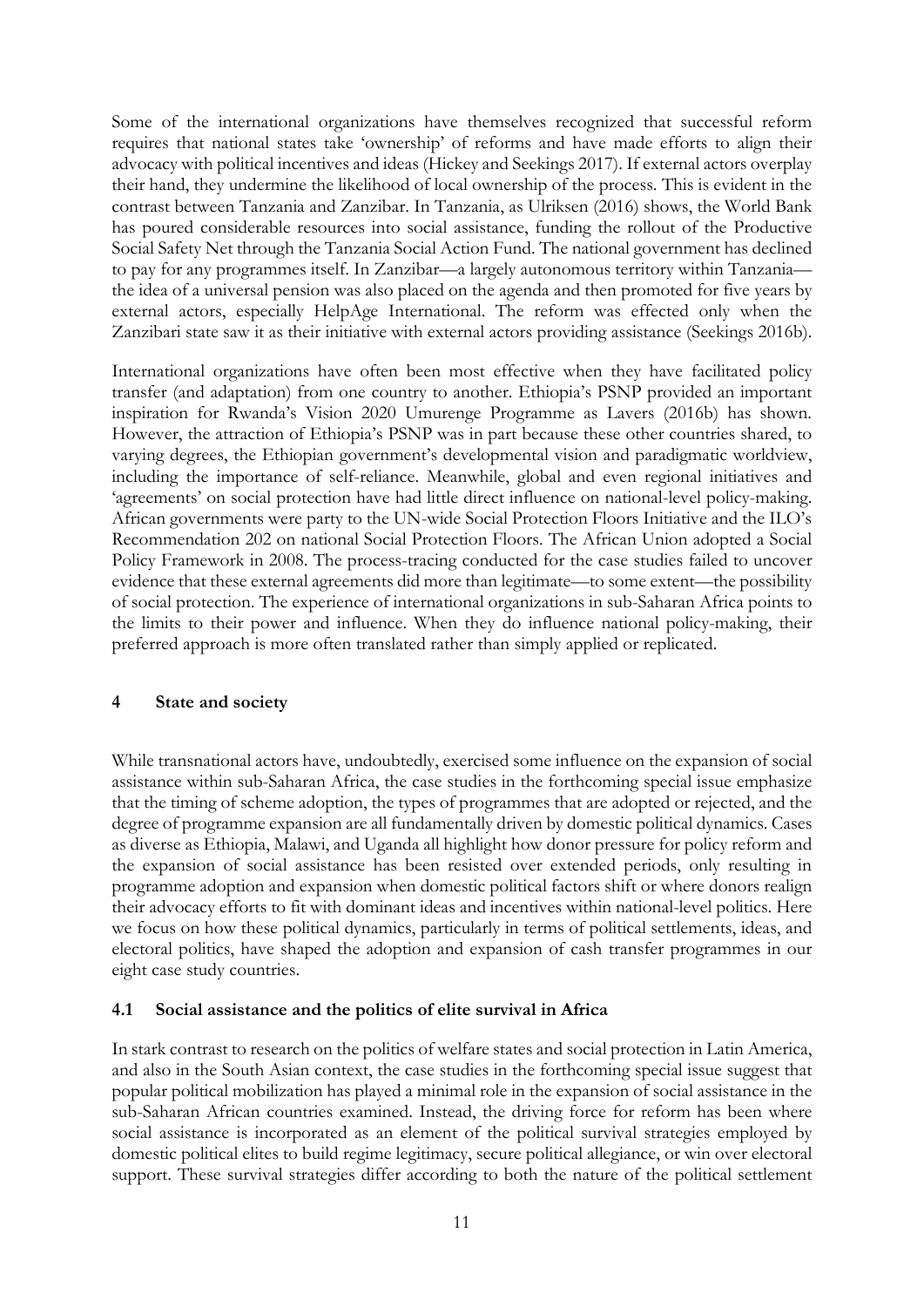within each country, with reference to the balance of power relations among elites and between elites and subjects, and the dynamics that flow from these shifting power relations. Of the case studies that employ the political settlements framework, a clear divergence exists between those countries where political power is concentrated among a handful of political elites within a dominant ruling party (Ethiopia and Rwanda) and those in which power is more dispersed among elite groups (Uganda and Zambia). In the former, electoral politics are, for the most part, a mere façade, offering little to no possibility of regime change. In contrast, in the latter some degree of dispersal of political power in Uganda and Zambia requires that politicians prioritize building broad political coalitions through alliances and the distribution of rents in order to win meaningfully competitive elections.

There are strong similarities between the Ethiopia and Rwanda cases in terms of how this basic political settlement translates into commitment to particular forms of social assistance. In each case, the ruling elite secured political power through military means, and this narrow elite is commonly associated with a minority ethnic group, which would stand little chance of maintaining power through the distribution of rents and coalition-building strategies common in Uganda and Zambia. Instead, both regimes have adopted a developmental orientation as foundational element of their political settlements, seeking to build regime legitimacy through the delivery of rapid and broad-based socioeconomic development, alongside the suppression of political voice outside the ruling party. These clear developmental visions initially excluded social assistance—quite explicitly in the case of Ethiopia (Lavers 2016a)—while prioritizing ideas of self-reliance and the importance of maximizing resources for broad-based economic development. It was only in the context of perceived threats to the political settlement—including a major food crisis in 2002/03 following a series of 'Armageddons' facing the leadership in Ethiopia and rising inequality that threatened to undermine the post-ethnic national building strategy in Rwanda—that social assistance schemes have been integrated into existing development strategies as a means of enhancing regime legitimacy and neutralizing potential political threats (see Lavers (2016b) on Rwanda). In doing so, very particular forms of social assistance have been adopted and rapidly rolled out, with a strong focus on productive programme designs through an emphasis on the development of community infrastructure through labour-intensive public works and links between receipt of transfers and credit and livelihoods schemes to promote self-reliance and graduation.

A very different process unfolded in Uganda and Zambia, as shown by Hickey and Bukenya (2016) and Pruce and Hickey (2016). While ruling parties in these countries periodically express a desire to pursue developmental or social democratic agendas, these are inconsistently applied in practice, not least as a result of the necessity of elite coalition building and rent distribution that undermines developmental impulses. As such, ruling party ideology has provided little in the way of support for the expansion of social assistance, while concerns about the dangers of welfare dependency resulted in significant opposition, particularly from finance ministries in both cases. Rather, the original strategy for social assistance in Uganda and Zambia came from donors who lobbied extensively to secure approval for pilot cash transfer schemes. These pilots were then the focus of further advocacy efforts focused on building the evidence base for programme efficacy (particularly in Zambia) and organizing visits for influential politicians and bureaucrats to demonstrate the programmes in action. However, the moderate levels of political support that have ultimately been secured in each case only materialized as a result of domestic political shifts and attempts by donors to align their advocacy efforts with the interests and ideas of ruling elites (see also Grebe and Mubiru (2014) and Grebe (2014) on Uganda; and Kabandula and Seekings (2016) and Siachiwena (2016) on Zambia).

However, it is not just the type of political settlement that matters, but the way in which the shifting nature of power relations that underpin them can generate perceived threats to the legitimacy and stability of the ruling coalition. The willingness and urgency of elites to extend social assistance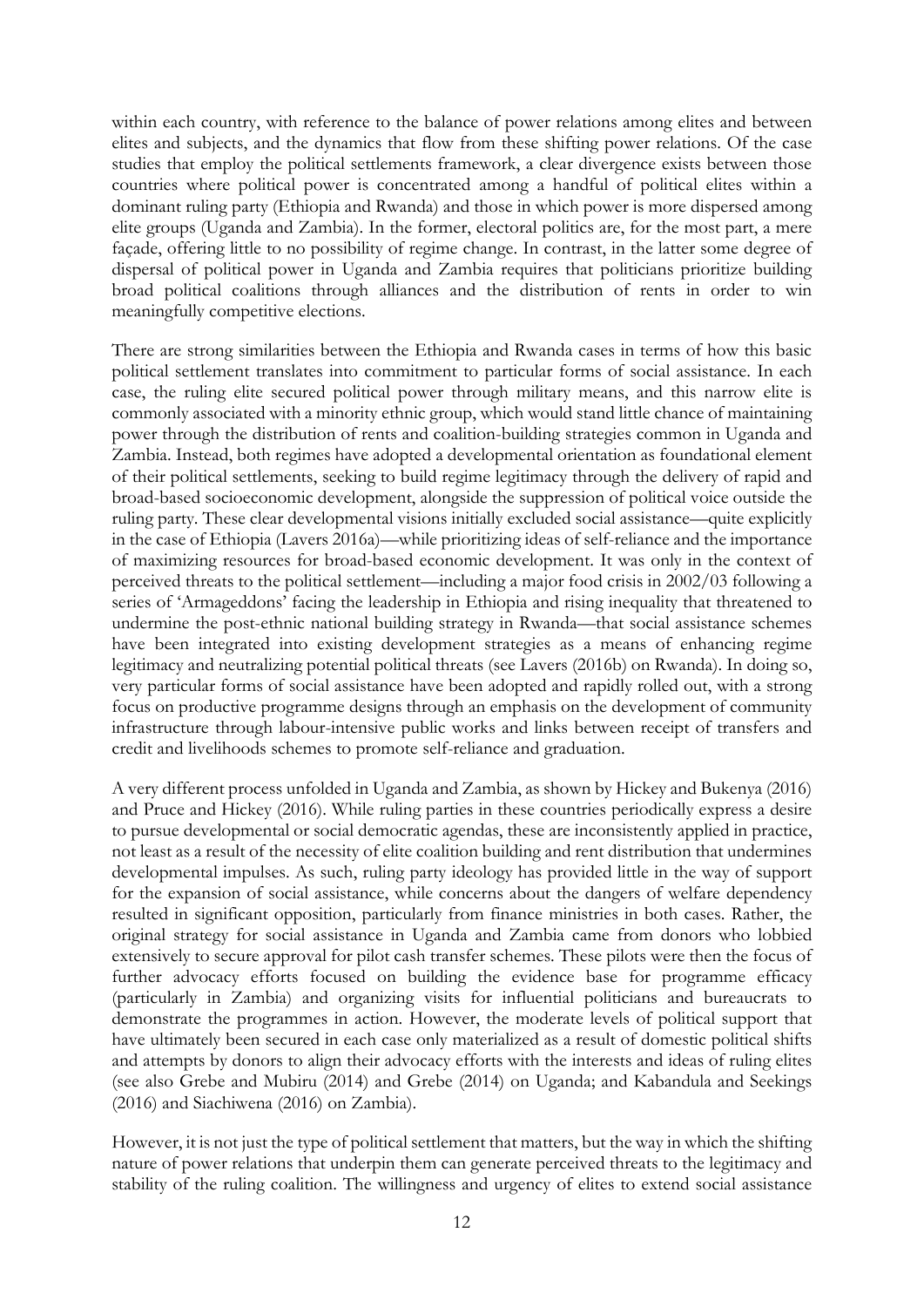can be linked directly to the level of threat that they perceived themselves to be under. The response has been weakest where the political threat to ruling elites was weak, as in Zambia and Uganda, and highest where the threat was perceived to be high (Ethiopia and Rwanda). During the mid-2000s when donors started to promote social assistance in Uganda and Zambia, the respective political elites did not face a significant crisis that threatened their legitimacy or hold on power. The main motivation for political elites in these contexts was to secure local level political support in the context of certain lower-level shifts within the political settlement, rather than cope with threats to the deal itself. For example, in Zambia, the direct trigger for increasing expenditure on social assistance was a crisis in the agricultural subsidy system which had constituted the primary mode of rent distribution used by elites to maintain legitimacy and political support in rural areas (see Mason et al. (2013)).

In contrast, the strongest cases of elite commitment to social assistance derive from perceived threats—even existential threats—to the political settlement to which social assistance is seen as a potential solution. Here, elites have been motivated by broad concerns about political legitimacy, as well as mitigating specific threats to the ruling coalition that originate in distributional crises.<sup>[8](#page-14-0)</sup> In addition to the 'Armageddons' that political elites in Ethiopia perceived themselves to be threatened by, Rwanda's ruling elite was catalysed by the failure to translate economic growth into a reduction of poverty or inequality, thereby threatening the coalition's claims to promote inclusive development and build a post-ethnic society. The case of Botswana suggests that these findings hold across time. The paper by Seekings (2017a) shows how the prolonged drought that the country experienced in the 1960s helped instigate a response that would set in place a process of building the welfare regime apparent today. This crisis coincided with a critical political moment within the process of state formation in Botswana, with the new ruling coalition keen to establish its developmentalist and nation-building credentials, in part to assuage concerns that a certain element of the Tswana elite would seek to govern in sectional rather than national interests. In Botswana, as in South Africa, the welfare state became a major pillar of the legitimacy not only of democratically elected government but of the democratic institutions themselves.

The cases studies of Lesotho (Granvik 2016) and Tanzania (Ulriksen 2016) also incorporate aspects of the adapted political settlements framework to explain the social assistance policy process. In both cases, dominant party settings provided sufficient stability and long-term horizons to enable coherent decision-making on social assistance. In Tanzania, in a dominant party setting the adoption of a clear productivist developmental vision and an emphasis on self-reliance has favoured productivist forms of social assistance, requiring labour supply from households and other conditions, rather than pure income transfers. Meanwhile in Lesotho, the transition from an extended period of highly unstable competitive politics to a more stable dominant party system following reform to the electoral system provided the ruling elite with an opportunity to introduce a social pension.

### **4.2 Electoral politics**

<u>.</u>

If political settlements underpin enduring patterns to politics, elections provide opportunities for change. The case studies in the forthcoming special issue provide a rather mixed picture regarding the influence of electoral competition (and multi-party politics more broadly) on policy reform. There are certainly examples in which the general trend from dominant leaders and parties to increasingly competitive, multi-party elections during the 1990s and 2000s has spurred campaign promises to expand the reach and generosity of social assistance. In some cases, candidates have

<span id="page-14-0"></span><sup>&</sup>lt;sup>8</sup> In line with past research that highlighted the importance of crises in the adoption of pro-poor policies (Hickey 2009).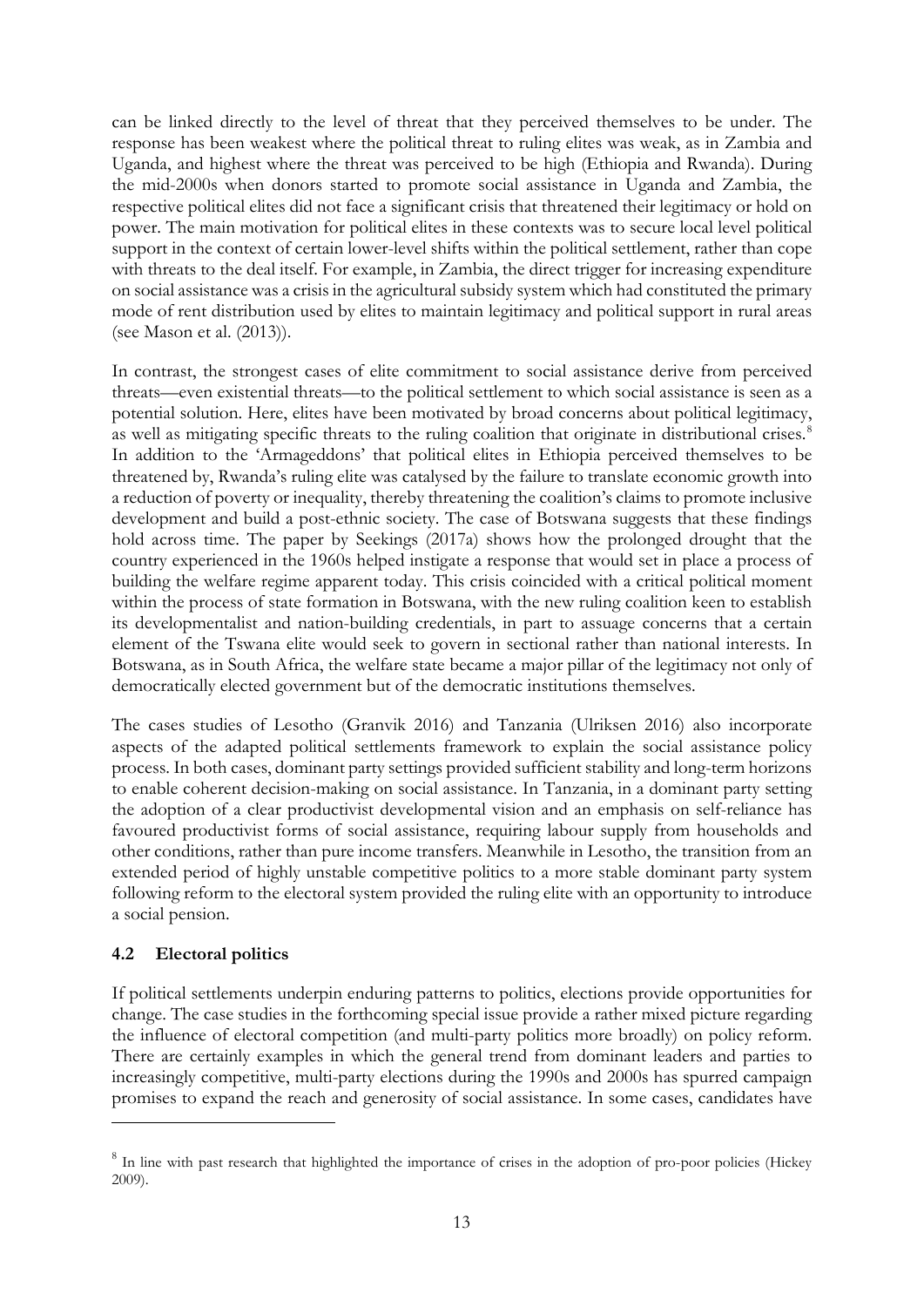sought to brand or distinguish themselves in terms of social protection. More often, social assistance has been a valence issue, with competing political parties outlining similar views, whether in favour of or sceptical towards social protection. In Botswana, Seekings (2017a) has shown that the ruling Botswana Democratic Party (BDP) had long branded itself as the party of drought relief. Faced with stronger challenges from urban-based opposition parties that themselves advocated increased expanded public provision, the BDP moved to introduce old age pensions and to expand its feeding and workfare programmes. Likewise, in Lesotho, Granvik (2016) argues that the social pension was introduced in a period of political dominance and stability, although the pension payment rates subsequently became a focus for competition between political parties promising voters ever higher rates. In Zambia, Hickey and Pruce (2016) show that the expansion of the social cash transfer programme followed the change of government in 2011, although this has not been an issue in the election itself. Furthermore, in Uganda, Hickey and Bukenya (2016) show that the addition of a fifteenth district in the original pilot was linked to the ruling party's political strategy for building support in the opposition-leaning north of the country, while the subsequent roll out of the scheme was intended to provide visible state transfers in the lead-up to presidential elections in 2016. The case of Malawi, however, provides a somewhat cautionary tale regarding the potential of social protection as an electoral strategy. Hamer and Seekings (2017) argue that in a context in which competing candidates had already staked out the pro-growth and pro-peasant political brands, President Banda resorted to a pro-poor and prowomen social assistance brand as part of her electoral strategy. Though her resounding defeat had multiple causes, the results suggest limits to the political appeal of social assistance.

The other case studies do not identify electoral politics as a major driver of social assistance. In Tanzania, the adoption of a new social pension was announced prior to the 2015 elections, but, as Ulriksen (2016) argues, this has not been matched with budgetary allocations and it is unclear whether there is any real commitment to meeting those electoral promises. Finally, and perhaps unsurprisingly, there is little evidence that electoral competition had any real effect on the adoption of social assistance programmes in the highly dominant party regimes in Ethiopia and Rwanda. Despite common claims in the literature regarding the influence of the 2005 elections on the adoption of the PSNP earlier that year, Lavers (2016a) shows that the drivers of the programme lay in earlier political crises and revision of the government's development strategy. The political protests and violence following the highly contested 2005 elections in Ethiopia did, however, influence the recent adoption of the Urban PSNP. Here localized electoral losses in urban areas, as well as the large-scale opposition protests held in 2005 provided a spur for a renewed political strategy that combined both repression and closing of political space, alongside more populist initiatives to win back support including food subsidies, employment schemes, and, latterly, the PSNP.

### **4.3 The role of ideas**

Variation between countries, and between governments in a country, also reflect ideological differences. Governments and other actors make choices when they are aware of alternative models or possibilities, and in light of their ideologies and beliefs as well as their calculation of interests. While political elites across much of Africa are generally resistant to the idea of 'handouts', they often also recognize collective responsibilities for certain categories of deserving poor, including even working-age adults and their dependents in times of drought. Within what might be considered a general conservative liberalism there are important variations. In Botswana, for instance, the political leaders—beginning with the founding President Seretse Khama and continuing under his successors from the BDP—developed a benignly conservative welfare doctrine that justified public support along conservative lines (Seekings 2016a). A similarly conservative view of welfare and deservingness seems to hold in Uganda, also, where donors' initial advocacy efforts were unsuccessful until they were re-framed within a politically acceptable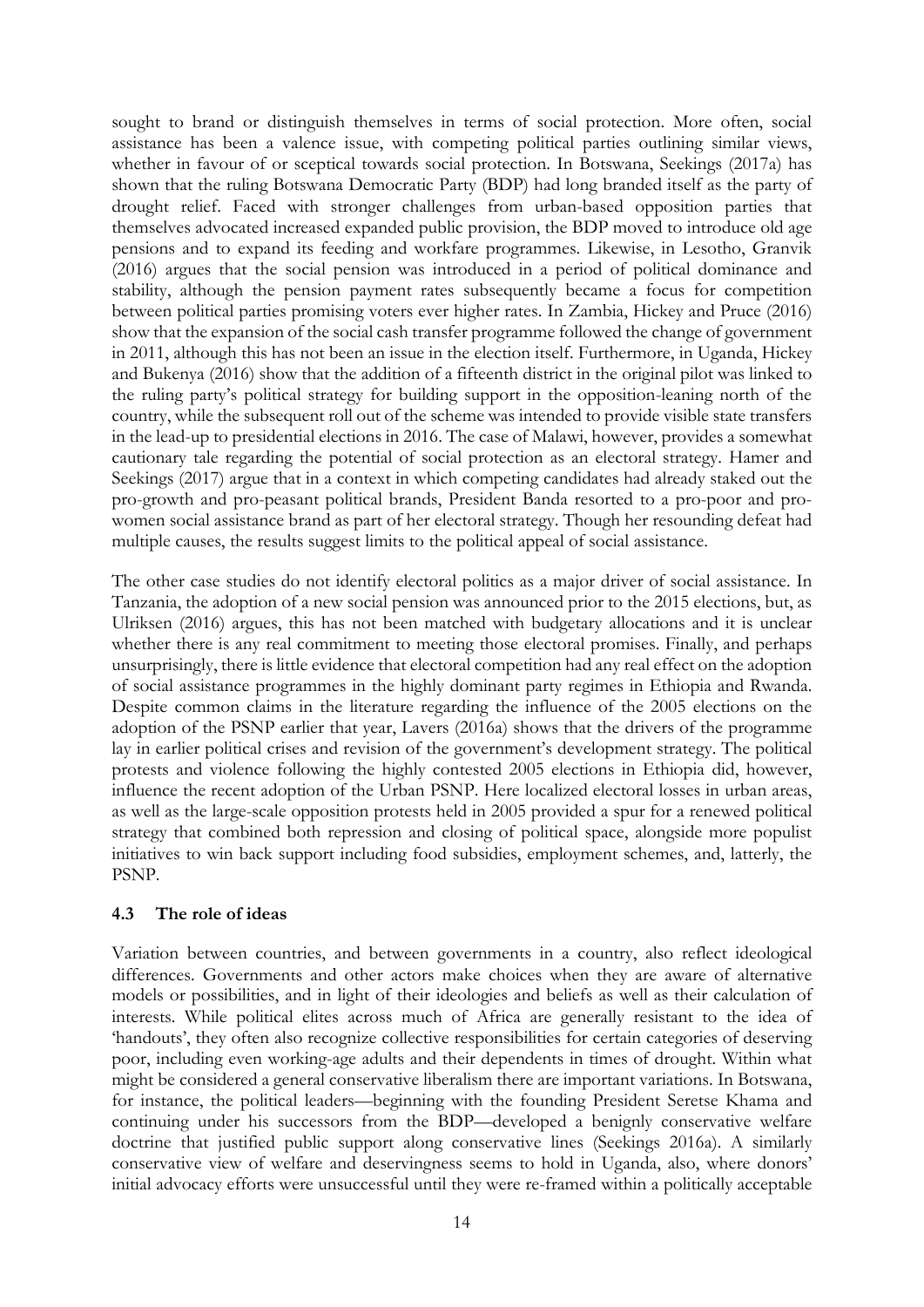discourse regarding the need to preserve the dignity of vulnerable and deserving groups such as the elderly, rather than 'the poor' in general (see Hickey and Bukenya (2016)). Conservatism also seems to have underpinned the widespread anxiety over 'dependency', i.e. citizens (especially poor citizens) becoming dependent on government 'handouts' undermining their self-reliance and work ethic (see Seekings (2017c)). Political leaders seem to embrace policy reform when incentives (rooted in political crisis or competition) combine with a sense of responsibility to overshadow any anxiety over dependency.

More radical views have been articulated, including by the social democratic political elite in Mauritius, urban-based parties, trade unions, and other civil society organizations in Botswana and South Africa, and Bishop Kameeta in Namibia. Outside of Mauritius and South Africa, however, such views have rarely influenced policy-making.

Paradigmatic ideas regarding the importance of rapid and relatively inclusive socioeconomic development have been strong influences on social assistance policy in Ethiopia and Rwanda. In each case, regimes associated with minority ethnic groups have sought to build regime legitimacy and promote political stability through rapid development, requiring all policy, including social assistance, to contribute to these productive objectives. Despite the strong Marxist–Leninist roots in Ethiopia, in both countries the resulting approach to social protection is in stark opposition to social democratic ideas, with a strong resistance to perceived western-style welfare dependency (Lavers 2016a). In Ethiopia, at least, developmentalism has also been specifically framed in opposition to a caricatured neoliberalism. Nonetheless, government ideas on social protection in Ethiopia and Rwanda have actually resonated most strongly with the neoliberal, or what has more generously been described as 'inclusive liberalism', views of the post-Washington Consensus World Bank at points. The resulting social assistance programmes have been narrowly targeted on the poorest and most food insecure, with a strong emphasis on work requirements for anyone receiving support, and links to livelihood programmes aimed at making recipients productive and thereby enabling them to graduate from support.

Efforts to frame social assistance as a policy solution to a particular set of social problems were also influential at times, although only extensively so where they also fitted well with the types of paradigmatic ideas discussed above (Schmidt 2010). For example, new evidence that the rate of poverty reduction was declining helped convince some bureaucrats and politicians in countries like Rwanda and Zambia that new policy solutions were required. In Zambia, bureaucrats who had been co-opted into transnational policy coalitions in support of social assistance were able to point to evaluation evidence from randomized control trials that revealed the social cash transfer scheme to be more effective and efficient than other government interventions (Pruce and Hickey 2016).

Our work on these normative and ideological dimensions of public policy help to fill a conspicuous gap in the existing literatures on African politics, namely the politics that animates negotiations between elites and state-citizens, and between politicians and bureaucrats, which is informed by the ideas as well as the material incentives of the actors involved. In showing how the ideas and discursive strategies of key players within politics and international development can help explain the 'politics of change' around social assistance in Africa, we reflect the growing sense that political elite behaviour is not shaped solely by material self-interest (Hall 1993; Blyth 2002; Schmidt 2010). This is consistent with the constructivist turn in political studies (Hay 2011: 65–82), and Hagmann and Péclard's (2011) insistence that the negotiation of statehood in Africa involves a significant discursive element.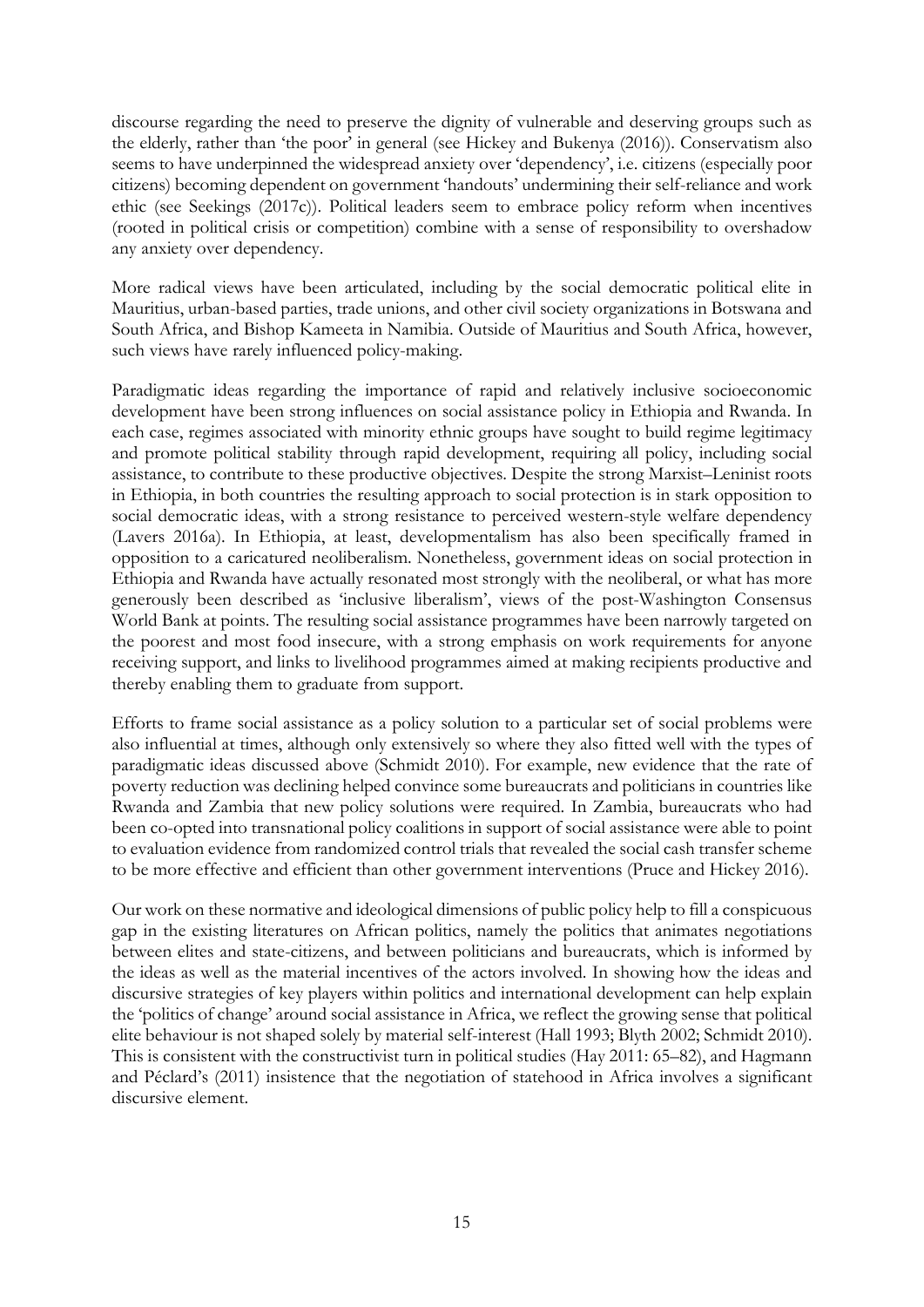#### **5 Conclusion**

The process through which social assistance has been promoted, contested, and rolled out thus closely reflects the *negotiated* character of statehood in sub-Saharan Africa (Hagmann and Péclard 2011), both in terms of the heavily transnationalized nature of governance, which continues to offer an influential role for external actors and ideas, and also the terms of the bargain between rulers and ruled, whereby concerns with electoral success, legitimacy, and popular pressures are increasingly influential over budgetary allocations and welfare provision. Our evidence suggests that political agency in the region has played a powerful role in this process, with the countries that reveal the highest levels of commitment to social assistance driven more by domestic political imperatives, and in some cases 'neighbourhood' effects, than by external pressure. Importantly, this process has been strongly informed not only by global imperatives and elite-level machinations but also by the particular historical character of welfare regimes in sub-Saharan Africa, particularly in terms of long-standing ideas around deservingness and the role of the state, and the related effort to manage ongoing processes of deagrarianization.

It is worth pointing out some tensions arising between different elements in our analysis. On the one hand, and contrary to the Latin American experience, we find evidence that dominant and authoritarian regimes can be equally, and even more, committed to and capable of delivering social assistance than their more democratic counterparts. On the other hand, we also find that multiparty elections—and other aspects of democracy, including the media—can also play a positive role in driving up a focus on social assistance. This could lead us to re-open long-standing debates regarding the relative strengths and weaknesses of democratic as opposed to authoritarian regimes. However, we would argue that such debates tend to shed more heat than light (Kelsall 2014). What matters is the specific nature of state–society relationships in different contexts, how these are being reconfigured in different ways, and what this means for elite power, citizenship, and broader issues of legitimate and accountable rule. Contrasting democracy with authoritarianism is also unhelpful when it comes to discussing the strategic implications of the findings discussed here in practical terms. It is of little use to tell politicians and civil servants in Zambia and Ghana that Rwanda and Ethiopia are doing better than they are at delivering social assistance because they have dominant political settlements.

Understanding social assistance as forming part of the processes through which negotiated processes of statehood are currently taking place in sub-Saharan Africa offers a good deal of analytical power and helps reveal the possibility that social assistance may more readily form part of the politics of patronage in sub-Saharan Africa than a politics of 'rightful claims' (see Ferguson (2015), initially at least. This is not to deny that democratization can have a positive effect on extending social assistance; indeed, some of our cases are broadly consistent with van de Walle's (2014: 231) claim that democratization is likely to provide incentives to make clientelism more redistributive by extending services and benefits to larger sections of the population. Social assistance within sub-Saharan Africa, then, is both flowing from and helping to embed very different political forms, not all of which are well aligned with contemporary hopes for a new politics of citizenship and social contracts on the continent.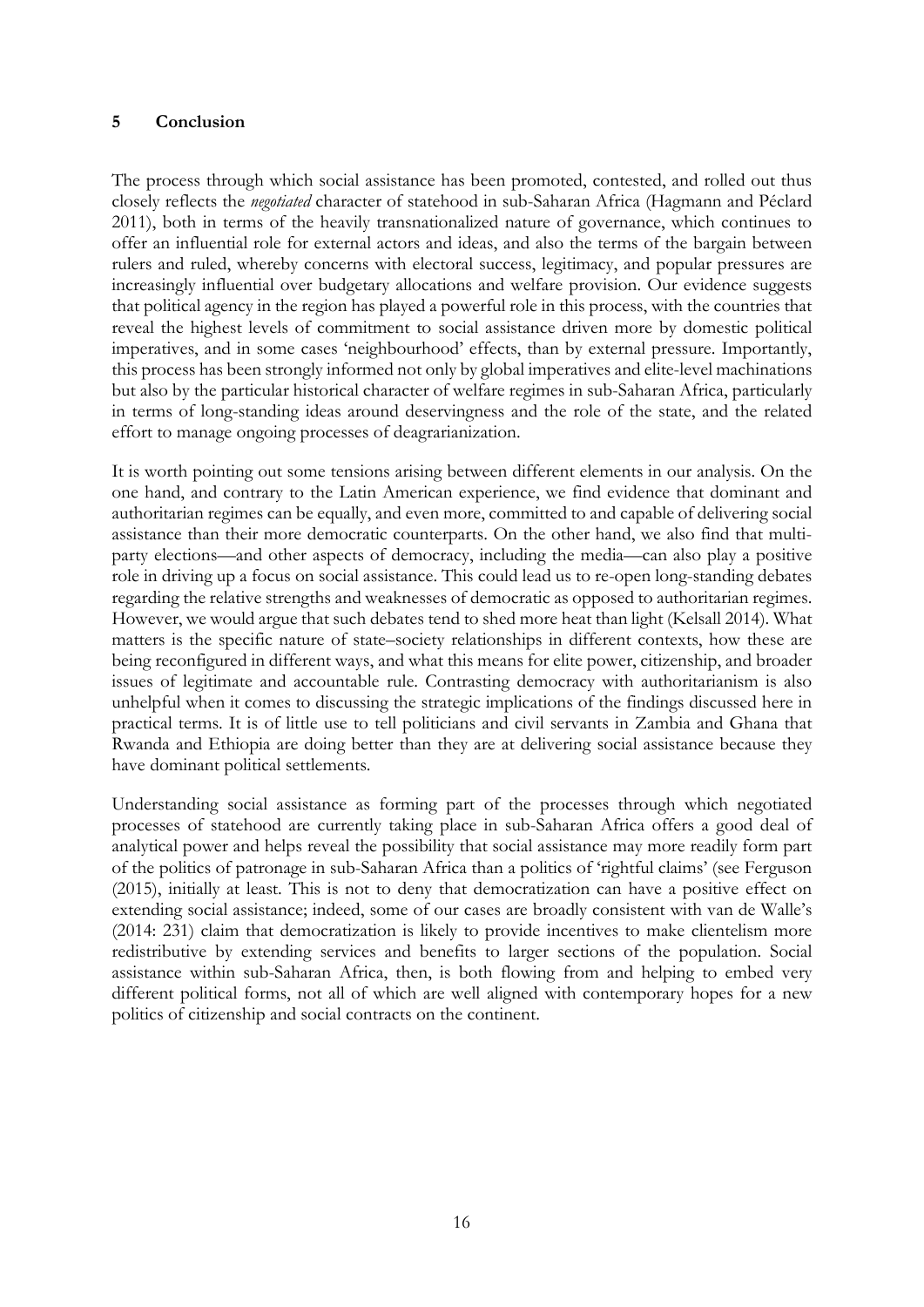#### **References**

- Addison, T., M. Niño-Zarazúa, and J. Pirttilä (2018). 'Fiscal Policy, State Building and Economic Development'. *Journal of International Development*, 30(2): 1–8.
- Amenta, E., C. Bonastia, and N. Caren (2001). 'US Social Policy in Comparative and Historical Perspective: Concepts, Images, Arguments, and Research Strategies'. *Annual Review of Sociology*, 27: 213–34.
- Barrientos, A., and M. Niño-Zarazúa (2010). 'Effects of Non-contributory Social Transfers in Developing Countries: A Compendium'. In International Labour Office (ed.), *Extending Social Security to All: A Guide Through Challenges and Options*. Geneva: ILO.
- Barrientos, A., and M. Niño Zarazúa (2011). 'Financing Social Protection for Children in Crisis Contexts'. *Development Policy Review,* 29(5): 603–20.
- Behuria, P., L. Buur, and H. Gray (2017). 'Studying Political Settlements in Africa'. *African Affairs*, 116(464): 508–25.
- Béland, D. (2005). 'Ideas and Social Policy: An Institutionalist Perspective'. *Social Policy and Administration*, 39(1): 1–18.
- Bevan, P. (2004). 'Conceptualising in/Security Regimes'. In I. Gough and G. Wood (eds), *Insecurity and Welfare Regimes in Asia, Africa and Latin America: Social Policy in Development Contexts*. Cambridge: Cambridge University Press.
- Blyth, M. (2002). *Great Transformations: Economic Ideas and Institutional Change in the Twentieth Century*. Cambridge: Cambridge University Press.
- Bogaards, M., and S. Elischer (2016). 'Competitive Authoritarianism in Africa Revisited'. *Zeitschrift für Vergleichende Politikwissenschaft,* 10(1): 5–18.
- Carbone, G. (2012). 'Do New Democracies Deliver Social Welfare? Political Regimes and Health Policy in Ghana and Cameroon'. *Democratization*, 19(2): 157–83.
- Carbone, G. (2013). 'Leadership Turnovers in Sub-Saharan Africa: From Violence and Coups to Peaceful Elections?'. ISPI Analysis 192. Milan: Italian Institute for International Political Studies.
- Carbone, G., and A. Pellegata (2017). 'To Elect or Not to Elect: Leaders, Alternation in Power and Social Welfare in Sub-Saharan Africa'. *Journal of Development Studies*, 53(12): 2017. DOI: 10.1080/00220388.2017.1279733.
- Castles, F.G., S. Leibfried, J. Lewis, H. Obinger, and C. Pierson (eds) (2010). *The Oxford Handbook of the Welfare State*. Oxford: Oxford University Press.
- Center for Systemic Peace (2016). 'The Polity IV Project Database'. From Center for Systemic Peace. Available at: <http://www.systemicpeace.org/polityproject.html> (access on 20 January 2018).
- Cheeseman, N. (2015). *Democracy in Africa: Successes, Failures, and the Struggle for Political Reform*. Cambridge: Cambridge University Press.
- Cheeseman, N. (2016). 'Patrons, Parties, Political Linkage, and the Birth of Competitive-Authoritarianism in Africa'. *African Studies Review*, 59(3): 181–200.
- Cherrier, C. (2014). 'The Politics of Revenue Mobilisation for Social Transfers in Sub-Saharan Africa'. Paper presented at the 14th EADI General Conference on Responsible Development in a Polycentric World. Bonn. DOI: 10.13140/2.1.3583.4563.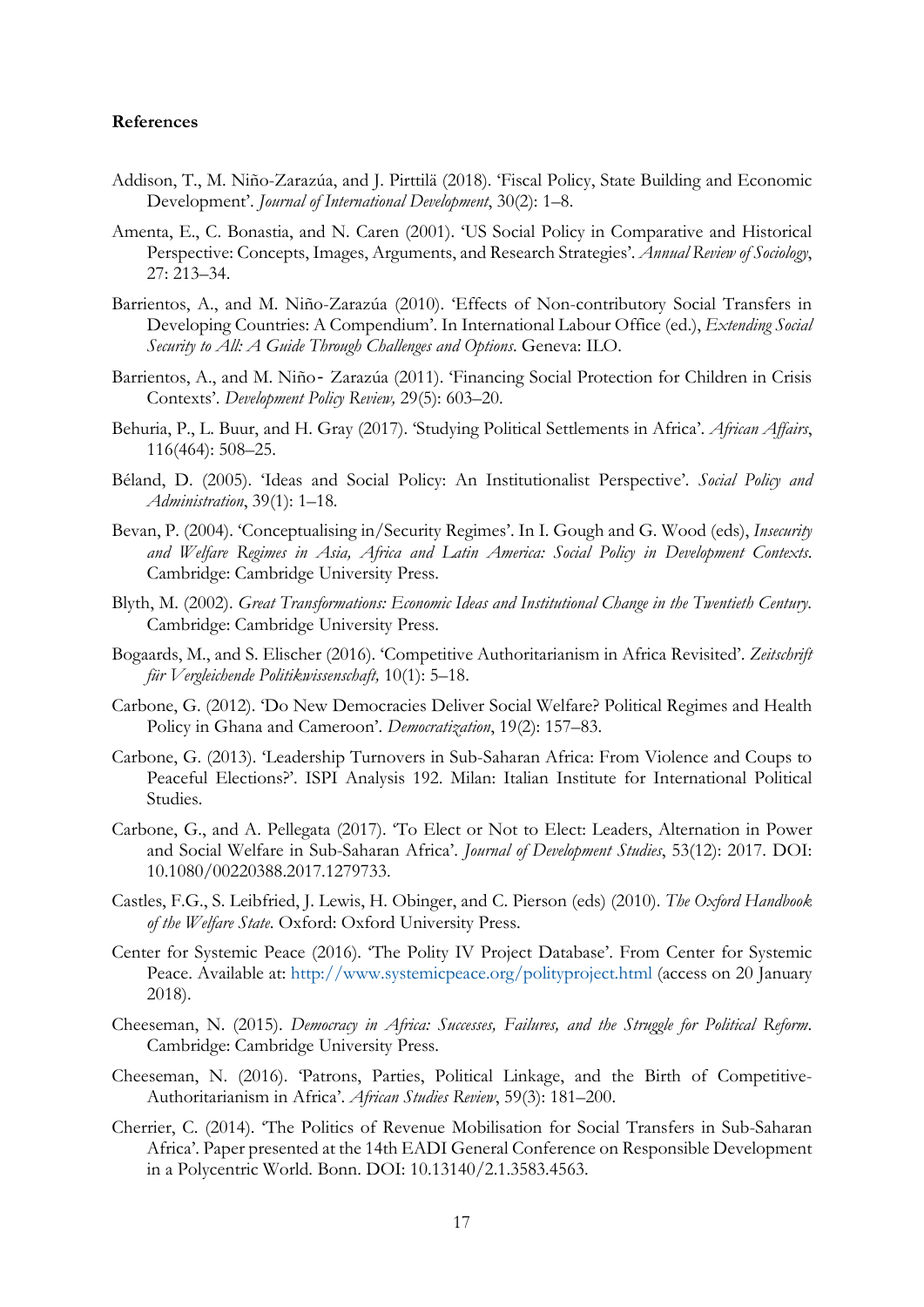Collier, D. (2011). 'Understanding Process Tracing'. *PS: Political Science and Politics*, 44(4): 823–30.

- Devereux, S. (2010). 'Building Social Protection Systems in Southern Africa'. Paper prepared in the framework of the European Report on Development, European Union and European University Institute. Available at: [http://erd.eui.eu/media/BackgroundPapers/](http://erd.eui.eu/media/BackgroundPapers/%0bDevereaux%20-%20BUILDING%20SOCIAL%20PROTECTION%20SYSTEMS.pdf) [Devereaux%20-%20BUILDING%20SOCIAL%20PROTECTION%20SYSTEMS.pdf](http://erd.eui.eu/media/BackgroundPapers/%0bDevereaux%20-%20BUILDING%20SOCIAL%20PROTECTION%20SYSTEMS.pdf) (accessed on 15 November 2017).
- Dion, M. (2010). Workers and Welfare: Comparative Institutional Change in Twentieth-Century Mexico. Pittsburgh, PA: University of Pittsburgh Press.
- Esping-Andersen, G. (1990). The Three Worlds of Welfare Capitalism. Cambridge: Cambridge University Press.
- Esping-Andersen, G. (1999). *Social Foundations of Postindustrial Economies*. Oxford: Oxford University Press.
- Ferguson, J. (2015). *Give a Man a Fish: Reflections on the New Politics of Distribution*. Durham, NC: Duke University Press.
- Gay, R. (1998). 'Rethinking Clientelism: Demands, Discourses and Practices in Contemporary Brazil'. *Revista Europea de Estudios Latinoamericanos y del Caribe/European Review of Latin American and Caribbean Studies*, 7–24.
- George, A.L., and A. Bennett (2004). *Case Studies and Theory Development in the Social Sciences*. Cambridge, MA; MIT.
- Granvik, M. (2016). 'Policy Diffusion, Domestic Politics and Social Assistance in Lisotho, 1998– 2012'. WIDER Working Paper 2016/146. Helsinki: UNU-WIDER.
- Grebe, E. (2014). 'Donor Agenda-Setting, Bureaucratic Advocacy and Cash Transfers in Uganda, 2002-13'. CSSR Working Paper 354. Cape Town: Centre for Social Science Research, University of Cape Town.
- Grebe, E., and J.B. Mubiru (2014). 'The Politics of Welfare Policy-Making and Cash Transfers in Uganda'. CSSR Working Paper 353. Cape Town: Centre for Social Science Research, University of Cape Town.
- Haggard, S., and R.R. Kaufman (2008). *Development, Democracy, and Welfare States: Latin America, East Asia, and Eastern Europe*. Princeton, NJ: Princeton University Press.
- Hagmann, T., and D. Péclard (2011). *Negotiating Statehood: Dynamics of Power and Domination in Africa*. Oxford: Wiley-Blackwell.
- Hamer, S., and J. Seekings (2017). 'Social Protection, Electoral Competition and Political Branding in Malawi'. WIDER Working Paper 2017/99. Helsinki: UNU-WIDER.
- Hall, P.A. (1993). 'Policy Paradigms, Social Learning, and the State: The Case of Economic Policymaking in Britain'. *Comparative Politics*, 25(3): 275–96.
- Hanlon, J., A. Barrientos, and D. Hulme (2010). *Just Give Money to the Poor*. London: Kumarian Press.
- Harding, R., and D. Stasavage (2013). 'What Democracy Does (And Doesn't Do) for Basic Services: School Fees, School Inputs, and African Elections'. *Journal of Politics*, 76(1): 229–45.
- Hay, C. (2011). 'Ideas and the Construction of Interests'. In D. Béland and R.H. Cox (eds), *Ideas and Politics in Social Science Research*. Oxford: Oxford University Press, 65–82.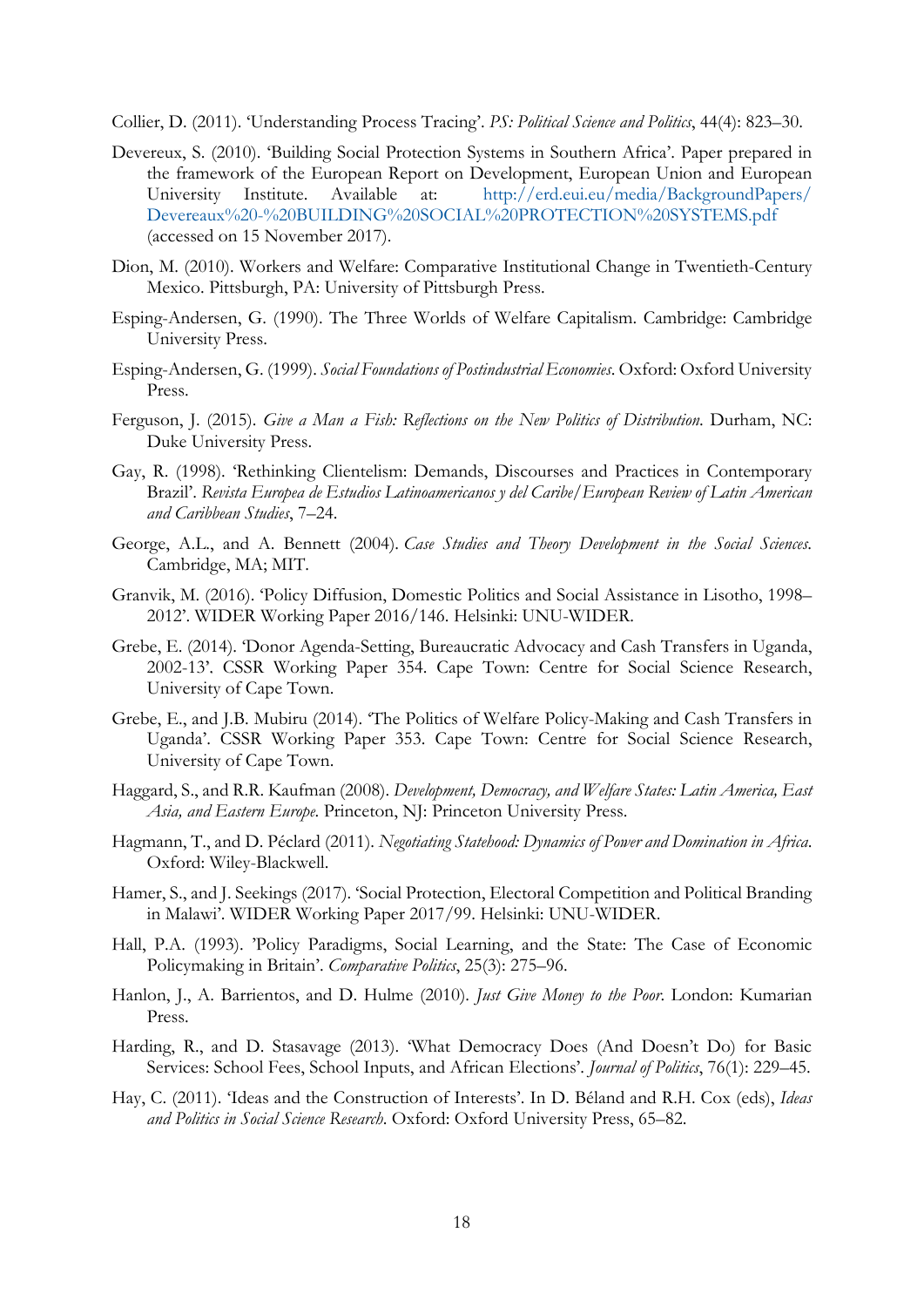- Hickey, S. (2008). 'Conceptualising the Politics of Social Protection in Africa'. In A. Barrientos and D. Hulme (eds), *Social Protection for the Poor and Poorest: Concepts, Policies and Politics*. London: Palgrave MacMillan.
- Hickey, S. (2009). 'The Politics of Protecting the Poorest: Beyond the Anti-Politics Machine'. *Political Geography*, 28: 473–83.
- Hickey, S., and B. Bukenya (2016). 'Politics of Promoting Social Cash Transfers in Uganda'. WIDER Working Paper 2016/118. Helsinki: UNU-WIDER.
- Hickey, S, and J. Seekings (2017). 'The Global Politics of Social Protection'. WIDER Working Paper 2017/115. Helsinki: UNU-WIDER.
- Hickey, S., K. Sen, and B. Bukenya (eds) (2015). *The Politics of Inclusive Development: Interrogating the Evidence.* Oxford/New York: Oxford University Press.
- Hicks, A., and G. Esping-Andersen (2005). 'Comparative and Historical Studies of Public Policy and the Welfare State'. In T. Janoski, R. Alford, A. Hicks, and M. Schwartz (eds), *Handbook of Political Sociology*. New York, NY: Cambridge University Press.
- Huber, E., and J.D. Stephens (2001). *Development and Crisis of the Welfare State: Parties and Policies in Global Markets*. Chicago, IL: University Of Chicago Press.
- Huber, E. and J.D. Stephens (2012). *Democracy and the Left: Social Policy and Inequality in Latin America*. Chicago, IL: University of Chicago Press.
- IDCPPA (Institute for Democracy, Citizenship and Public Policy in Africa) (n.d.). 'Legislating and Implementing Welfare Policy Reforms'. Available at: [http://www.idcppa.uct.ac.za/LIWPR;](http://www.idcppa.uct.ac.za/LIWPR) [www.effective-states.org](http://www.effective-states.org/) (accessed on 15 November 2017).
- ILO (2017). *World Social Protection Report, 2017–2019*. Geneva: International Labour Organisation.
- IMF (2017). 'Regional Economic Outlook: Sub-Saharan Africa. Restarting the Growth Engine'. World Economic and Financial Surveys. Washington, DC: International Monetary Fund.
- Kabandula, A., and J. Seekings (2016). 'Donor Influence, the Minister of Finance and Welfare Policy Reform in Zambia, 2003–11'. CSSR Working Paper 395. Cape Town: Centre for Social Science Research, University of Cape Town.
- Kelsall, T. (2014). 'Authoritarianism, Democracy and Development'. DLP State of the Art Paper 3. Birmingham: Development Leadership Programme. Available at: <http://publications.dlprog.org/SOTA3.pdf> (accessed on 15 November 2017).
- Khan, M. (2010). *Political Settlements and the Governance of Growth-Enhancing Institutions*. London: SOAS, Mimeo.
- Korpi, W. (1983). *The Democratic Class Struggle*. London: Routledge.
- Kudamatsu, M. (2012). 'Has Democratization Reduced Infant Mortality in Sub-Saharan Africa? Evidence from Micro Data'. *Journal of the European Economic Association*, 10: 1294–317. DOI:10.1111/j.1542-4774.2012.01092.x
- Lavers, T. (2013). 'The Political Economy of Social Policy and Agrarian Transformation in Ethiopia'. PhD Thesis. Bath: University of Bath.
- Lavers, T. (2016a). 'Social Protection in an Aspiring "Developmental State": The Political Drivers of Ethiopia's PSNP'. WIDER Working Paper 2016/130. Helsinki: UNU-WIDER.
- Lavers, T. (2016b). 'Understanding Elite Commitment to Social Protection: Rwanda's Vision 2020 Umurenge Programme'. WIDER Working Paper 2016/093. Helsinki: UNU-WIDER.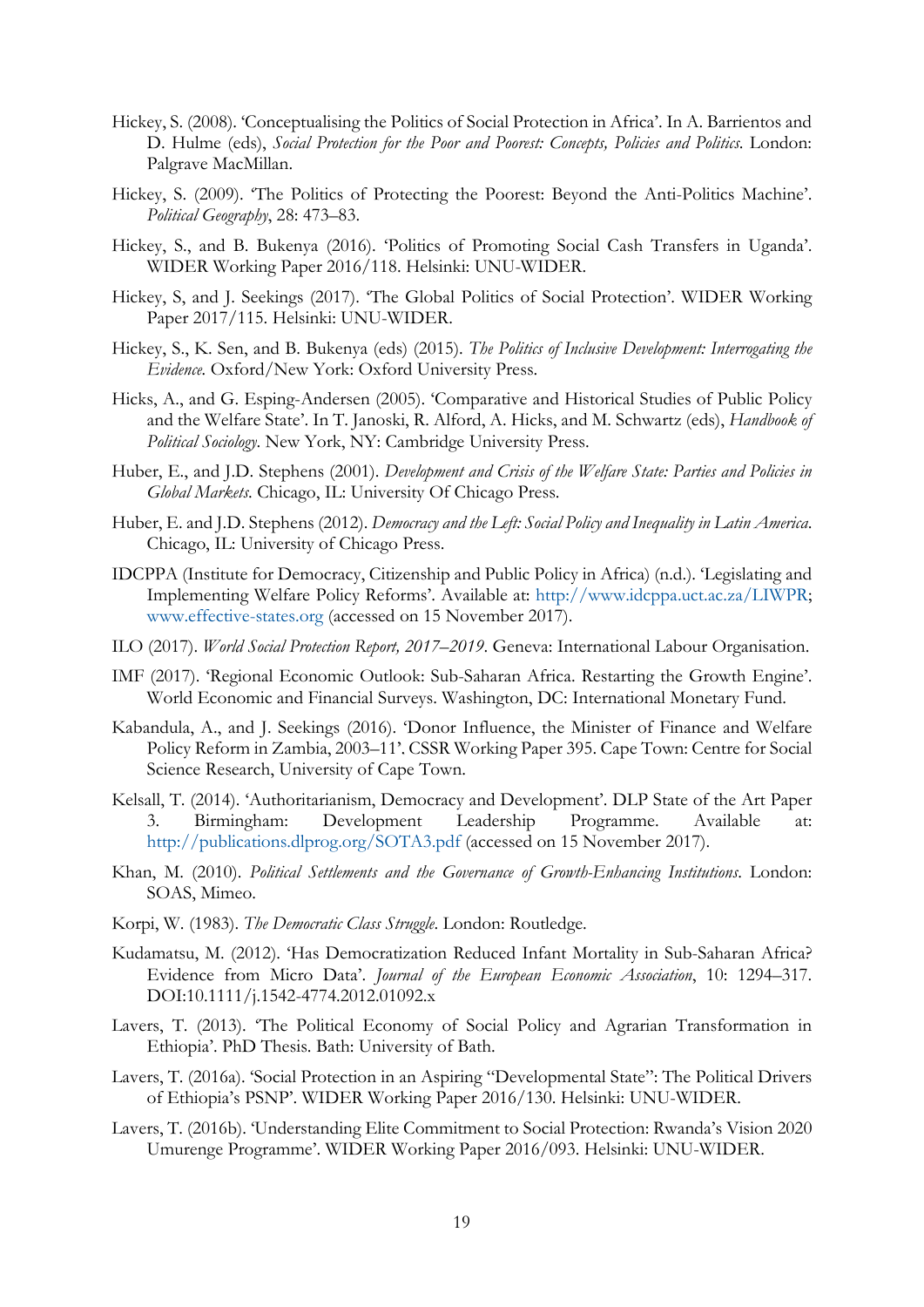- Lavers, T. (forthcoming). 'Taking Ideas Seriously within Political Settlements Analysis'. ESID Working Paper. Manchester: Effective States and Inclusive Development Research Centre, the University of Manchester.
- Lavers, T., and S. Hickey (2016). 'Conceptualising the Politics of Social Protection Expansion in Low Income Countries: The Intersection of Transnational Ideas and Domestic Politics'. *International Journal of Social Welfare*, 25(4): 388–98.
- Levitsky, S., and L.A. Way (2010). *Competitive Authoritarianism: Hybrid Regimes After the Cold War*. Cambridge: Cambridge University Press.
- Mason, N., T.S. Jayne, and N. van de Walle (2013). 'Fertilizer Subsidies and Voting Patterns: Political Economy Dimensions of Input Subsidy Programs'. Selected Paper prepared for presentation at the Agricultural & Applied Economics Association's 2013 AAEA & CAES Joint Annual Meeting, Washington, DC, 4–6August 2013. Available at: [https://ageconsearch.umn.edu/record/149580/files/Fertilizer\\_subsidies\\_\\_\\_election\\_outco](https://ageconsearch.umn.edu/record/149580/files/Fertilizer_subsidies___election_outcomes-AAEA_V2.pdf) [mes-AAEA\\_V2.pdf](https://ageconsearch.umn.edu/record/149580/files/Fertilizer_subsidies___election_outcomes-AAEA_V2.pdf) (accessed on 15 November 2017).
- Niño-Zarazúa, M, A. Barrientos, S. Hickey, and D. Hulme (2012). 'Social Protection in Sub-Saharan Africa: Getting the Politics Right'. *World Development,* 40(1): 163–76.
- Obinger, H., C. Schmitt, and P. Starke (2013). 'Policy Diffusion and Policy Transfer in Comparative Welfare State Research', *Social Policy & Administration*, 47(1), 111–29.
- ODI (2016). *Cash Transfers: What Does the Evidence Say?*. London: Oversears Development Institute.
- Osofisan, W. (2011). *Pension Watch: Social Protection in Old Age. Strengthening State-Citizen Relations in Fragile Contexts: The Role of Cash Transfers*. London: HelpAge International.
- Peck, J., and N. Theodore (2015). *Fast Policy: Experimental Statecraft at the Thresholds of Neoliberalism*. Minneapolis, MN: University of Minnesota Press.
- Pribble, J. (2011). 'Worlds Apart: Social Policy Regimes in Latin America'. *Studies in Comparative International Development*, 46(2): 191–216.
- Pruce, K., and S. Hickey (2016). 'The Politics of Promoting Social Protection in Zambia'. WIDER Working Paper 2016/156. Helsinki: UNU-WIDER.
- Schmidt, V.A. (2008). 'Discursive Institutionalism: The Explanatory Power of Ideas and Discourse'. *Annual Review of Political Science*, 11(1): 303–26.
- Schmidt, V.A. (2010). 'Taking Ideas and Discourse Seriously: Explaining Change through Discursive Institutionalism as the Fourth "New Institutionalism"'. *European Political Science Review*, 2(1): 1–25.
- Seekings, J. (2007). '"Not a Single White Person Should be Allowed to Go Under": Swartgevaar and the Origins of South Africa's Welfare State, 1924–1929'. *Journal of African History*, 48(3): 375–94.
- Seekings, J. (2011). 'British Colonial Policy, Local Politics and the Origins of the Mauritian Welfare State, 1936-1950'. *Journal of African History*, 52(2): 157–77.
- Seekings, J. (2013). 'The Politics of Social Policy in Africa'. In N. Cheeseman, D. Anderson, and A. Scheibler (eds), *Routledge Handbook of African Politics*. London: Routledge.
- Seekings, J. (2016a). '"A Lean Cow Cannot Climb Out of the Mud, But a Good Cattleman Does Not Leave it to Perish": The Origins of a Conservative Welfare Doctrine in Botswana Under Seretse Khama, 1966–1980'. CSSR Working Paper 387. Cape Town: Centre for Social Science Research, University of Cape Town.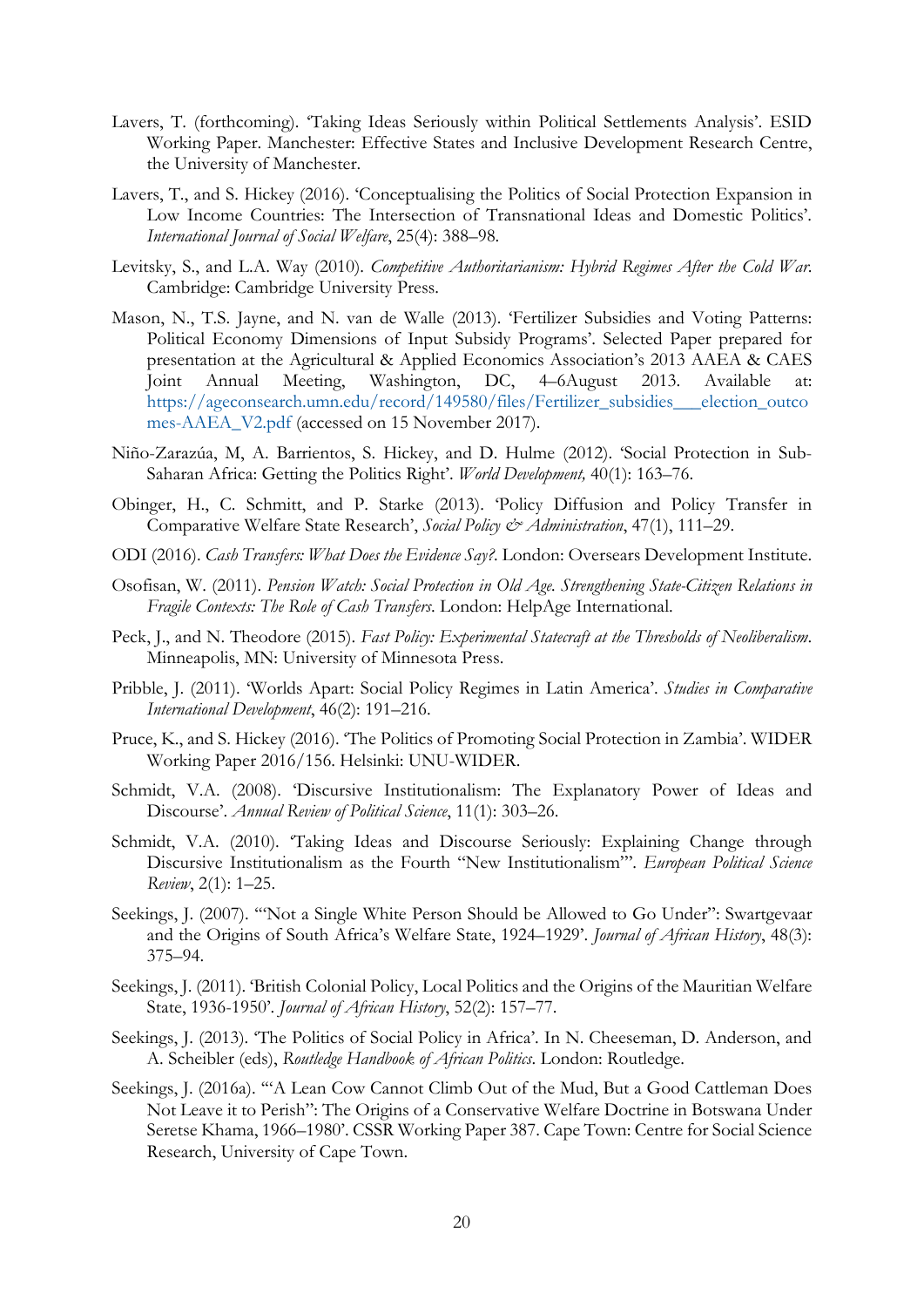- Seekings, J. (2016b). 'The Introduction of Old Age Pensions in Zanzibar'. CSSR Working Paper 393. Cape Town: Centre for Social Science Research, University of Cape Town.
- Seekings, J. (2017a). 'Building a Conservative Welfare State in Botswana'. WIDER Working Paper 2017/83. Helsinki: UNU-WIDER.
- Seekings, J. (2017b). 'Affordability and the Political Economy of Social Protection in Contemporary Africa'. WIDER Working Paper 2017/43. Helsinki: UNU-WIDER.
- Seekings, J. (2017c). 'The Discourse of Dependency and the Agrarian Roots of Welfare Doctrines in Africa: The Case of Botswana'. *SozialPolitik*, Ch 2.
- Seekings, J. (forthcoming). 'Are African Welfare States Different? Welfare State-building in (Anglophone) Africa in Comparative Perspective'. CSSR Working Paper. Cape Town: Centre for Social Science Research, University of Cape Town.
- Seekings, J., and N. Nattrass (2005). *Class, Race, and Inequality in South Africa*. London: Yale University Press.
- Seekings, J., and N. Nattrass (2015). *Policy, Politics and Poverty in South Africa*. London: Palgrave.
- Siachiwena, H. (2016). 'Social Protection Policy Reform in Zambia during the Sata Presidency, 2011–2014'. CSSR Working Paper 377. Cape Town: Centre for Social Science Research, University of Cape Town.
- Stasavage, D. (2005). 'The Role of Democracy in Uganda's Move to Universal Primary Education'. *Journal of Modern African Studies*, 43(1): 53–73.
- Tillin, L., R. Deshpande, and K.K. Kailash (eds) (2015). *Politics of Welfare: Comparisons across Indian States*. Delhi: Oxford University Press.
- Ulriksen, M.S. (2012). 'Welfare Policy Expansion in Botswana and Mauritius: Explaining the Causes of Different Welfare Regime Paths'. *Comparative Political Studies*, 45(12): 1483–509.
- Ulriksen, M.S. (2016). 'Ideational and Institutional Drivers of Social Protection in Tanzania'. WIDER Working Paper 2016/142. Helsinki: UNU-WIDER.
- UNU-WIDER (2017). 'SAPI—Social Assistance, Politics, and Institutions Database'. Available at: <https://www.wider.unu.edu/project/sapi-social-assistance-politics-and-institutions-database> (accessed on 10 October 2017).
- UNU-WIDER (n.d.). 'The Economics and Politics of Taxation and Social Protection'. Available at: [https://www.wider.unu.edu/project/economics-and-politics-taxation-and-social](https://www.wider.unu.edu/project/economics-and-politics-taxation-and-social-protection)[protection](https://www.wider.unu.edu/project/economics-and-politics-taxation-and-social-protection) (accessed on 15 January 2018).
- van de Walle, N. (2007). 'Meet the Boss, Same As the Old Boss? The Evolution of Political Clientelism in Africa'. In H. Kitschelt and S. Wilkinson (eds), *Patrons, Clients and Policies: Patterns of Democratic Accountability and Political Competition*. Cambridge: Cambridge University Press.
- van de Walle, N. (2014). 'The Democratization of Clientelism in Sub-Saharan Africa'. In D. Abente Brun and L. Diamond (eds), *Clientelism, Social Policy and the Quality of Democracy*. Baltimore, MD: Johns Hopkins University Press.
- van Oorschot, W., M. Opielka, and B. Pfau-Effinger (eds) (2008). *Culture and Welfare State: Values and Social Policy in Comparative Perspective*. Cheltenham, UK: Edward Elgar.
- Whitfield, L. (ed.) (2009). *The Politics of Aid: African Strategies for Dealing with Donors*. Oxford: Oxford University Press.
- Wilensky, H.L. (1975). *The Welfare State and Equality: Structural and Ideological Roots of Public Expenditures*. Berkeley, CA: University of California Press.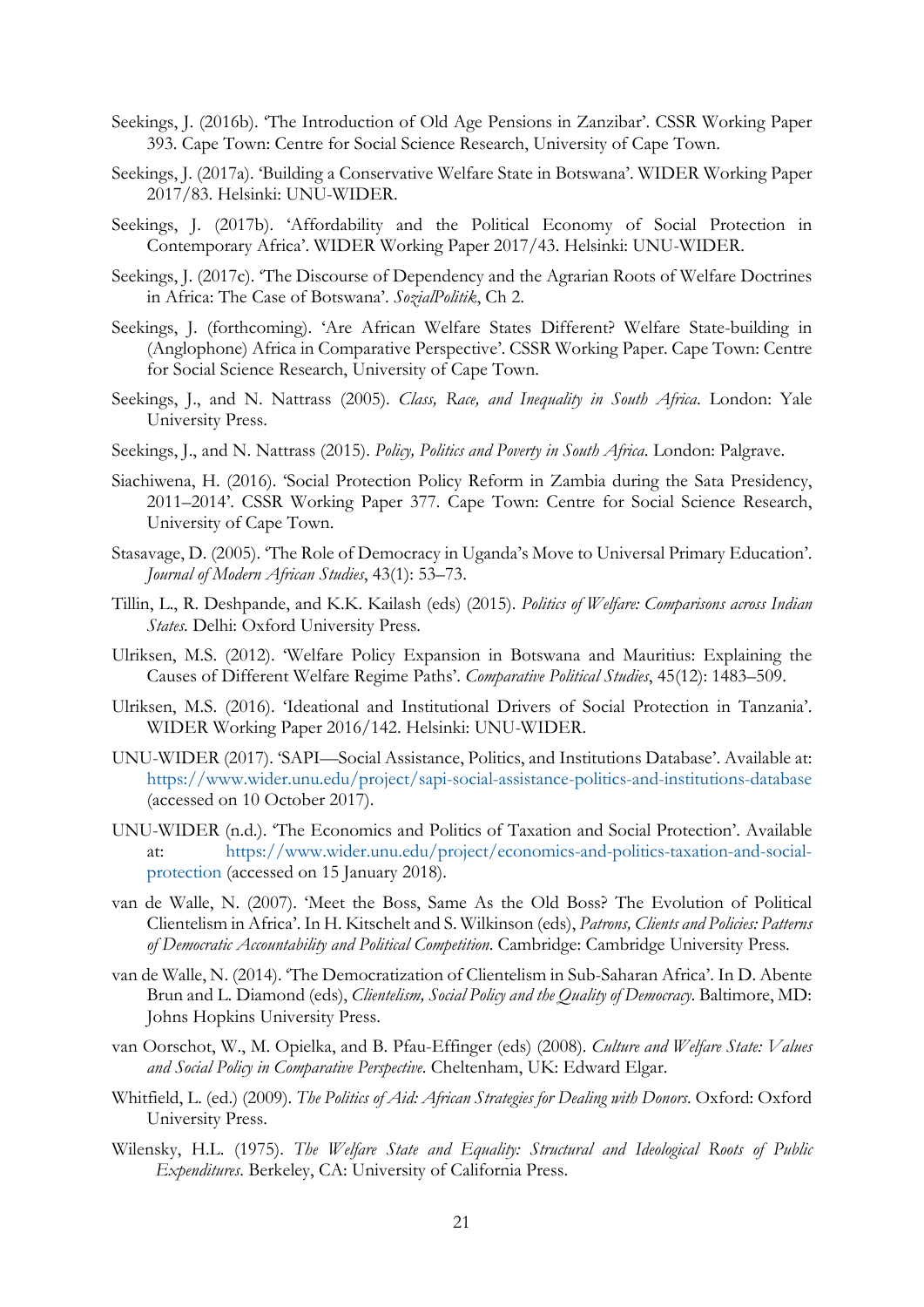- World Bank (2017a). 'World Development Indicators'. DataBank. Available at: <http://databank.worldbank.org/data/reports.aspx?source=world-development-indicators> (accessed on 15 January 2018).
- World Bank (2017b). 'ASPIRE: The Atlas of Social Protection—Indicators of Resilience and Equity'. Available at: <http://datatopics.worldbank.org/aspire/indicator/social-assistance> (accessed on 20 November 2017).
- World Bank (2018). *Realising the Full Potential of Safety Nets in Africa*. Washington, DC: World Bank.
- Yang, J-j. (2017). *The Political Economy of the Small Welfare State in South Korea*. Cambridge: Cambridge University Press.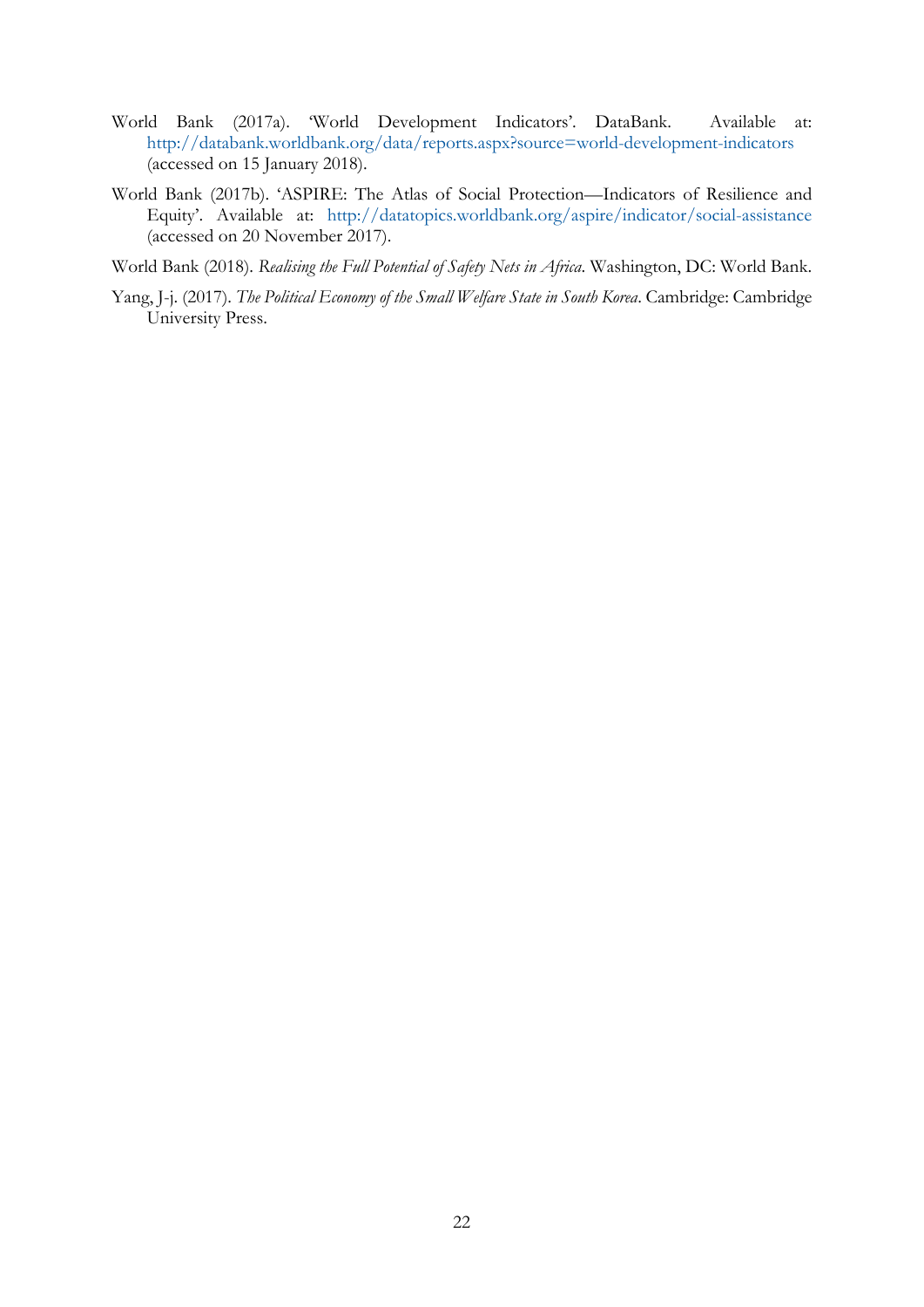# **Appendix**

| <b>Country</b>      | Programme                                        | Type of<br>programme <sup>1/</sup>             | Level of<br>Institutionalization <sup>2/</sup> | <b>Start</b><br>year |         | <b>Coverage (direct and indirect beneficiaries)</b> |         | <b>Agencies involved</b> |                                                                                                                                                                    |
|---------------------|--------------------------------------------------|------------------------------------------------|------------------------------------------------|----------------------|---------|-----------------------------------------------------|---------|--------------------------|--------------------------------------------------------------------------------------------------------------------------------------------------------------------|
|                     |                                                  |                                                |                                                |                      | 2015    | 2010                                                | 2005    | 2000                     |                                                                                                                                                                    |
| Angola              | Cartão Kikuia                                    | Pure income<br>transfer                        | Precarious<br>institutionalization             | 2013                 | 250,000 | n.e.                                                | n.e.    | n.e.                     | Ministry of Commerce                                                                                                                                               |
| Botswana            | Old Age Pension                                  | Pure income<br>transfer                        | Institutionalized                              | 1996                 | 493,570 | 450,000                                             | 400,000 | 350,000                  | Department of Social<br>Protection, Ministry of Local<br>Government and Rural<br>Development                                                                       |
| Botswana            | Ipelegeng-<br>Public Works                       | Income<br>transfers $+$<br>community<br>assets | Institutionalized                              | 2008                 | 55,000  | n.a.                                                | n.e.    | n.e.                     | Department of Social<br>Protection, Ministry of Local<br>Government and Rural<br>Development                                                                       |
| Botswana            | <b>Destitute</b><br>Persons'<br>Allowance        | Pure income<br>transfer                        | Institutionalized                              | 2003                 | 33,730  | 30,518                                              | n.a.    | n.e.                     | Department of Social<br>Protection, Ministry of Local<br>Government and Rural<br>Development                                                                       |
| Botswana            | National Orphan<br>Care<br>Programme             | Pure income<br>transfer                        | Institutionalized                              | 1999                 | 175,380 | n.a.                                                | 52,537  | n.a.                     | Department of Social<br>Protection, Ministry of Local<br>Government and Rural<br>Development and UNICEF                                                            |
| <b>Burkina Faso</b> | Orphans and<br>Vulnerable<br>Children            | Pure income<br>transfer                        | Pilot                                          | 2008                 | 16,250  | n.e.                                                | n.e.    | n.e.                     | Ministry of Social Welfare,<br>Ministry of Education and<br>Ministry of Health, Plan<br>International, the International<br>HIV/AIDS Alliance and<br><b>UNICEF</b> |
| Cameroon            | Cameroon<br>Social Safety<br><b>Nets Project</b> | Income<br>transfers $+$<br>community<br>assets | Pilot                                          | 2014                 | 200,000 | n.e.                                                | n.e.    | n.e.                     | Government of Cameroon, with<br>support from International<br>Development Association and<br>the World Bank                                                        |
| Cape Verde          | Pensão de<br>Solidariedade<br>Social             | Pure income<br>transfer                        | Precarious<br>institutionalization             | 2006                 | 105,000 | 100,000                                             | n.e.    | n.e.                     | Ministry of Youth, Employment<br>and Human Resources<br>Development of Cape Verde<br>and the National Centre of<br><b>Social Pensions</b>                          |

Table A1: Coverage of social assistance in sub-Saharan Africa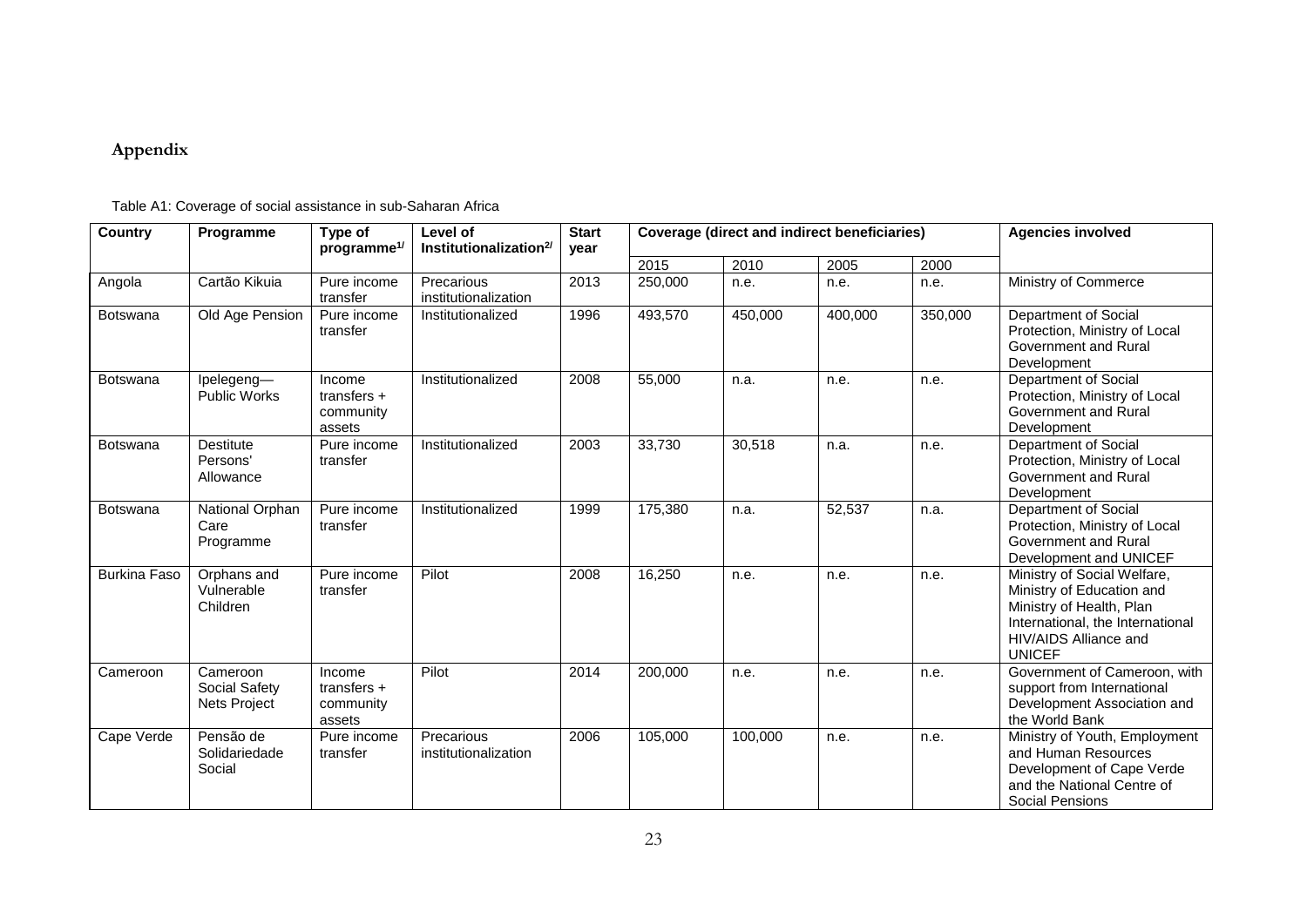| Congo,<br>Republic of | <b>LISUNGI Safety</b><br>Nets Project                                            | Income<br>transfers $+$<br>human<br>capital<br>investment | Pilot                              | 2014 | 18,704    | n.e.      | n.e.      | n.e. | Ministry of Social Affairs, World<br>Bank, French Development<br>Agency, UNICEF                                                                                                                      |
|-----------------------|----------------------------------------------------------------------------------|-----------------------------------------------------------|------------------------------------|------|-----------|-----------|-----------|------|------------------------------------------------------------------------------------------------------------------------------------------------------------------------------------------------------|
| Djibouti              | Programme<br>National de<br>Solidarité<br>Famille                                | Pure income<br>transfer                                   | Precarious<br>institutionalization | 2015 | 32,685    | n.e.      | n.e.      | n.e. | <b>State Secretariat for National</b><br>Solidarity                                                                                                                                                  |
| Djibouti              | Social Safety<br>Net Program                                                     | Income<br>transfers $+$<br>community<br>assets            | Pilot                              | 2010 | 7,500     | 7,500     | n.e.      | n.e. | Djibouti Social Development<br>Agency and the World Bank                                                                                                                                             |
| Ethiopia              | Meket<br>Livelihoods<br>Development<br>Project                                   | Income<br>transfers $+$<br>community<br>assets            | Pilot                              | 2003 | 46,600    | 45,000    | n.a.      | n.e. | Government of Ethiopia                                                                                                                                                                               |
| Ethiopia              | Productive<br><b>Safety Net</b><br>Program                                       | Income<br>transfers $+$<br>community<br>assets            | Institutionalized                  | 2005 | 7,640,000 | 7,000,000 | 5,000,000 | n.e. | Government of Ethiopia with<br>financial support of a<br>consortium of donors<br>(Canadian International<br>Development Agency (CIDA),<br>DFID, European Comission,<br>USAID and the World Bank)     |
| Gambia                | Family<br>Strengthening<br>Programme                                             | Income<br>transfers $+$<br>human<br>capital<br>investment | Precarious<br>institutionalization | 2011 | 650       | n.e.      | n.e.      | n.e. | Department of Social Welfare                                                                                                                                                                         |
| Ghana                 | Livelihood<br>Empowerment<br><b>Against Poverty</b><br>programme                 | Income<br>transfers $+$<br>human<br>capital<br>investment | Precarious<br>institutionalization | 2008 | 725,000   | 177,500   | n.e.      | n.e. | Ministry of Gender, Children<br>and Social Protection and<br>Ministry of Employment and<br>Social Welfare with financial<br>support of a consortium of<br>donor (UNICEF, DFID and the<br>World Bank) |
| Guinea                | Productive<br>Social Safety<br>Net Program-<br>Pilot Cash<br>Transfer<br>Program | Income<br>transfers $+$<br>community<br>assets            | Pilot                              | 2012 | 200,000   | n.e.      | n.e.      | n.e. | Government of Guinea and the<br><b>World Bank</b>                                                                                                                                                    |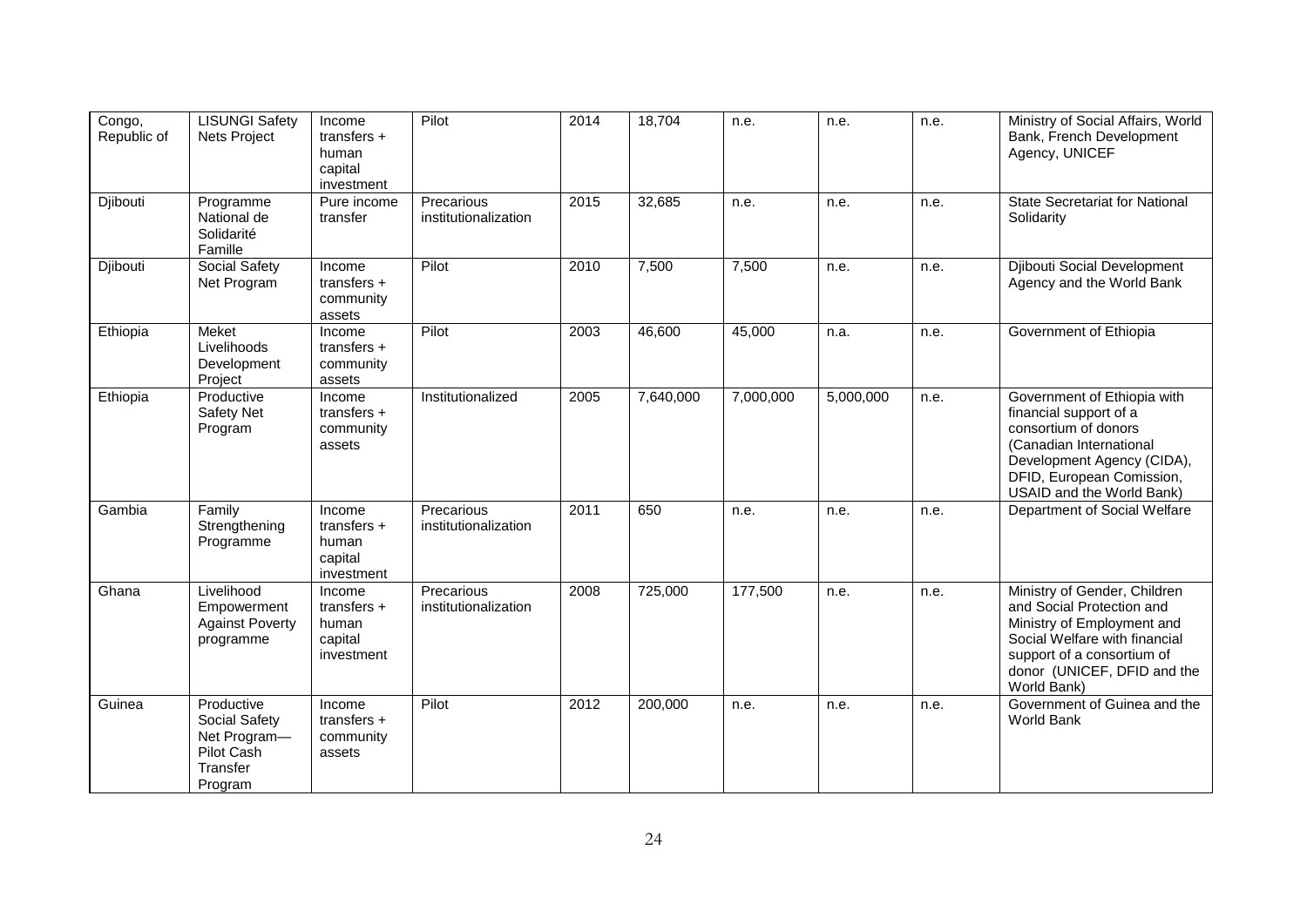| Guinea                   | Cash Transfer<br>for Health,<br>Nutrition and<br>Education                  | Income<br>transfers $+$<br>human<br>capital<br>investment | Pilot                              | 2013 | 10,000    | n.e.    | n.e.    | n.e. | Government of Guinea and the<br>World Bank                                                                                                                                                              |
|--------------------------|-----------------------------------------------------------------------------|-----------------------------------------------------------|------------------------------------|------|-----------|---------|---------|------|---------------------------------------------------------------------------------------------------------------------------------------------------------------------------------------------------------|
| Guinea-<br><b>Bissau</b> | Protecção Social                                                            | Pure income<br>transfer                                   | Precarious<br>institutionalization | 2013 | 2,000     | n.e.    | n.e.    | n.e. | Instituto Nacional de<br>Seguranca Social                                                                                                                                                               |
| Ivory Coast              | Temporary<br>Employment<br>Opportunities for<br>Youth                       | Income<br>transfers $+$<br>community<br>assets            | Pilot                              | 2011 | 12,693    | n.e.    | n.e.    | n.e. | Government of Ivory Coast,<br>French Government and the<br><b>World Bank</b>                                                                                                                            |
| Kenya                    | Cash Transfer<br>for Orphans and<br>Vulnerable<br>Children                  | Pure income<br>transfer                                   | Pilot                              | 2004 | 1,300,000 | 400,000 | n.a.    | n.e. | Ministry of Home Affairs<br>Children's Department, DFID,<br>UNICEF, Swedish International<br>Development Agency (SIDA)                                                                                  |
| Kenya                    | <b>Older Persons</b><br>Cash Transfer                                       | Pure income<br>transfer                                   | Precarious<br>institutionalization | 2006 | 295,000   | 165,000 | n.e.    | n.e. | The Ministry of Gender,<br><b>Children and Social</b><br>Development with financial<br>support of a consortium of<br>donors (the World Bank, DFID,<br>UNICEF, WFP, OXFAM and<br>Help Age International) |
| Kenya                    | The Hunger<br>Safety Net<br>Programme                                       | Pure income<br>transfer                                   | Pilot                              | 2009 | 400,000   | n.a.    | n.e.    | n.e. | Ministry for the Development of<br>Northern Kenya, DFID and<br>Australian Department for<br>Foreign Affairs and Trade                                                                                   |
| Kenya                    | Persons with<br>Severe<br><b>Disabilities Cash</b><br>Transfer<br>Programme | Pure income<br>transfer                                   | Precarious<br>institutionalization | 2012 | 45,505    | n.e.    | n.e.    | n.e. | The Ministry of Gender,<br><b>Children and Social</b><br>Development with financial<br>support of a consortium of<br>donors (the World Bank, DFID,<br>UNICEF, WFP)                                      |
| Lesotho                  | Lesotho Old Age<br>Pension                                                  | Pure income<br>transfer                                   | Institutionalized                  | 2004 | 425,435   | 415,000 | 345,230 | n.e. | Department of Pensions,<br>Ministry of Finance and<br>Development Planning                                                                                                                              |
| Lesotho                  | <b>Child Grants</b><br>Programme                                            | Pure income<br>transfer                                   | Precarious<br>institutionalization | 2007 | 122,500   | n.a.    | n.e.    | n.e. | Ministry of Social Development<br>with financial support from the<br>European Commission                                                                                                                |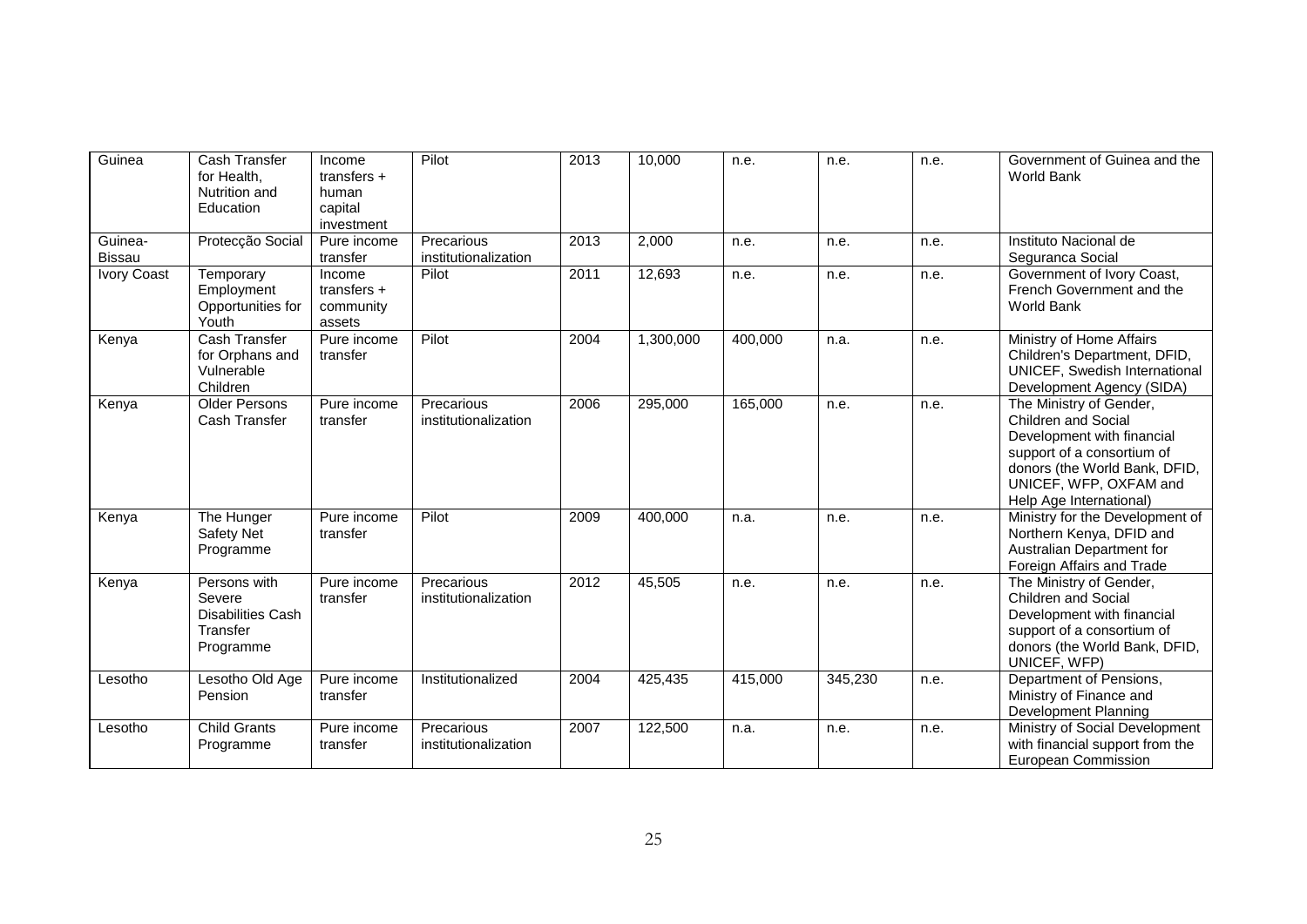| Liberia    | Social Cash<br>Transfer<br>Program                                    | Pure income<br>transfer                                   | Pilot                              | 2009 | 10,000    | 9,500   | n.e. | n.e. | <b>National Social Cash Transfer</b><br>Secretariat, Ministry of<br>Planning and Economic Affairs,<br>and the National Social<br>Protection Steering Committee,<br>with support from UNICEF and<br>European Comission |
|------------|-----------------------------------------------------------------------|-----------------------------------------------------------|------------------------------------|------|-----------|---------|------|------|-----------------------------------------------------------------------------------------------------------------------------------------------------------------------------------------------------------------------|
| Madagascar | Le Transfert<br>Monétaire<br>Conditionnel                             | Income<br>transfers $+$<br>human<br>capital<br>investment | Precarious<br>institutionalization | 2014 | 1,000     | n.e.    | n.e. | n.e. | Ministry of National Education,<br>National Office of Nutrition and<br>Ministry of Public Health                                                                                                                      |
| Malawi     | Social Cash<br>Transfer<br>Program                                    | Pure income<br>transfer                                   | Pilot                              | 2006 | 1,522,670 | 400,000 | n.e. | n.e. | Government of Malawi,<br>UNICEF, Global Fund to Fight<br>AIDS, Tuberculosis and<br>Malaria, Kreditanstalt für<br>Wiederaufbau (KfW), Irish Aid,<br>the European Union, and<br>World Bank                              |
| Malawi     | Zomba Cash<br>Transfer<br>Program                                     | Income<br>transfers $+$<br>community<br>assets            | Pilot                              | 2008 | 4,000     | n.a.    | n.e. | n.e. | World Bank                                                                                                                                                                                                            |
| Malawi     | Improved<br>Livelihoods<br><b>Through Public</b><br>Works             | Income<br>transfers $+$<br>community<br>assets            | Precarious<br>institutionalization | 1995 | 434,000   | n.a.    | n.a. | n.a. | Government of Malawi, World<br><b>Bank</b>                                                                                                                                                                            |
| Malawi     | The Irrigation,<br>Rural<br>Livelihoods and<br>Development<br>Project |                                                           | Pilot                              | 2005 | 677,502   | n.a.    | n.a. | n.e. | World Bank                                                                                                                                                                                                            |
| Malawi     | LDF/MASAF/WB<br><b>Public Works</b><br>programme                      |                                                           | Pilot                              | 2005 | 521,000   | n.a.    | n.a. | n.e. | Local Development Fund,<br>Malawi Social Action Fund and<br>World Bank                                                                                                                                                |
| Malawi     | Rural<br>Infrastructure<br>Development<br>Programme                   |                                                           | Pilot                              | 2012 | 26,201    | n.a.    | n.e. | n.e. | European Union                                                                                                                                                                                                        |
| Malawi     | Food-for-Assets<br>programme                                          |                                                           | Pilot                              | 2008 | 85,000    | 53,260  | n.e. | n.e. | <b>WFP</b>                                                                                                                                                                                                            |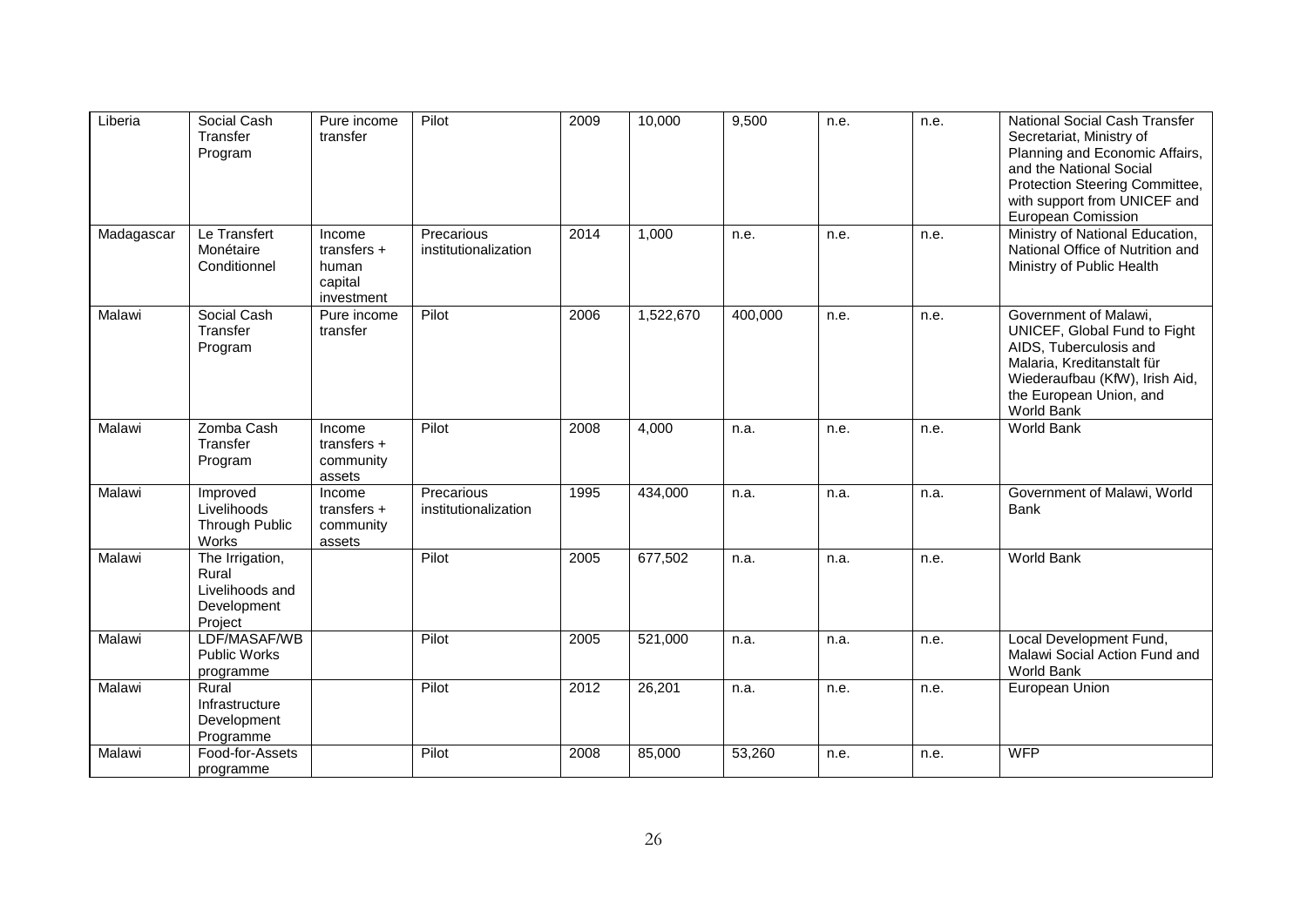| Mali             | <b>Bourses Maman</b>                     | Income<br>transfers $+$<br>human<br>capital<br>investment | Pilot                              | 2002 | 2,500   | 2,500   | n.a.    | n.e.    | Government of Mali and<br><b>UNICEF</b>                                                                                                                         |
|------------------|------------------------------------------|-----------------------------------------------------------|------------------------------------|------|---------|---------|---------|---------|-----------------------------------------------------------------------------------------------------------------------------------------------------------------|
| Mali             | Jigisemejiri-<br>Tree of Hope            | Income<br>transfers $+$<br>human<br>capital<br>investment | Pilot                              | 2013 | 218,025 | n.e.    | n.e.    | n.e.    | Government of Mali and World<br><b>Bank</b>                                                                                                                     |
| <b>Mauritius</b> | Old Age Pension                          | Pure income<br>transfer                                   | Institutionalized                  | 1958 | 737,948 | 447,540 | 483,208 | 447,540 | Ministry of Social Security,<br>National Solidarity and Senior<br>Citizens Welfare & Reform<br>Institutions/Ministry of Finance<br>and Economic Development     |
| <b>Mauritius</b> | <b>Basic Widows'</b><br>Pension          | Pure income<br>transfer                                   | Institutionalized                  | 1950 | 20,302  | 21,815  | 22,672  | 21,323  | Ministry of Social Security,<br>National Solidarity and Senior<br>Citizens Welfare & Reform<br>Institutions                                                     |
| <b>Mauritius</b> | <b>Basic Invalids'</b><br>Pension        | Pure income<br>transfer                                   | Institutionalized                  | 1950 | 30,715  | 27,679  | 25,646  | 19,958  | Ministry of Social Security,<br>National Solidarity and Senior<br>Citizens Welfare & Reform<br>Institutions                                                     |
| <b>Mauritius</b> | Basic Orphans'<br>Pension                | Pure income<br>transfer                                   | Institutionalized                  | 1950 | 400     | 369     | n.a.    | n.a.    | Ministry of Social Security,<br>National Solidarity and Senior<br>Citizens Welfare & Reform<br>Institutions                                                     |
| <b>Mauritius</b> | <b>Child Allowance</b>                   | Pure income<br>transfer                                   | Institutionalized                  | 1960 | 16,311  | 18,556  | 18,367  | n.a.    | Ministry of Social Security,<br>National Solidarity and Senior<br>Citizens Welfare & Reform<br>Institutions                                                     |
| Mozambique       | Programa<br>Subsídio Social<br>Básico    | Pure income<br>transfer                                   | Precarious<br>institutionalization | 1997 | 359,859 | 217,000 | 69,095  | n.a.    | Government of Mozambique,<br>DFID, Government of the<br>Netherlands, UNICEF, ILO,<br>IMF, the World Bank,<br>European Union, Irish AID,<br>SIDA, WFP, and USAID |
| Mozambique       | Programa De<br>Acção Social<br>Produtiva |                                                           | Precarious<br>institutionalization | 2012 | 288,267 | n.e.    | n.e.    | n.e.    | Government of Mozambique<br>and the World Bank                                                                                                                  |
| Namibia          | Old Age Pension                          | Pure income<br>transfer                                   | Institutionalized                  | 1949 | 750,000 | 754,275 | n.a.    | 483,800 | Ministry of Health and Social<br>Services                                                                                                                       |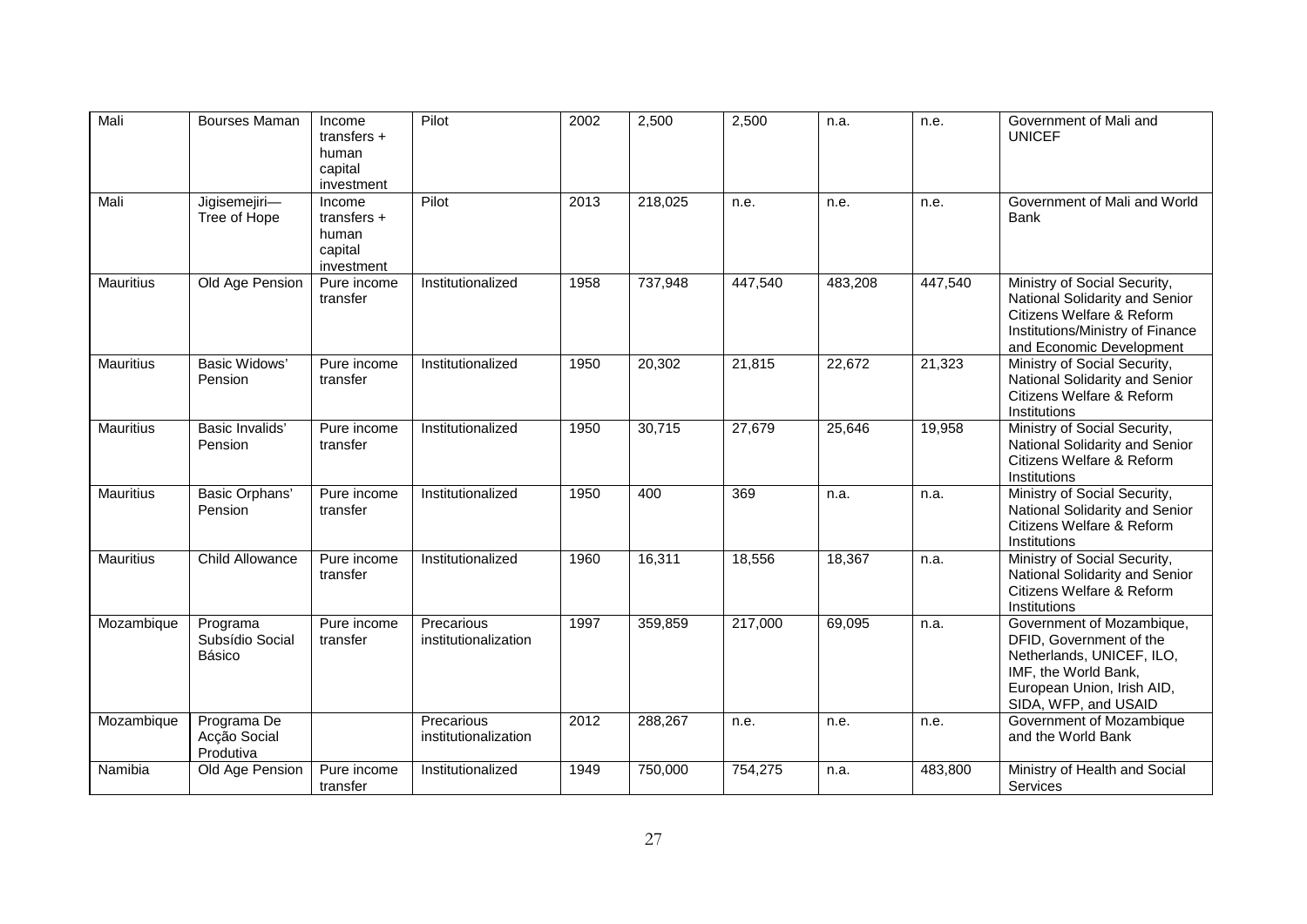| Namibia | <b>Disability Grant</b>                                            | Pure income<br>transfer                                 | Institutionalized                  | 1995 | 26,346  | n.a.   | n.a.   | n.a.   | Ministry of Labour and Social<br>Welfare                                                                         |
|---------|--------------------------------------------------------------------|---------------------------------------------------------|------------------------------------|------|---------|--------|--------|--------|------------------------------------------------------------------------------------------------------------------|
| Namibia | Child<br>Maintenance<br>Grant                                      | Pure income<br>transfer                                 | Institutionalized                  | 1977 | 117,663 | 86,086 | 34,707 | 20,000 | Ministry of Gender Equality and<br>Child Welfare                                                                 |
| Namibia | <b>Foster Parent</b>                                               | Pure income<br>transfer                                 | Institutionalized                  | 1960 | 17,825  | n.a.   | n.a.   | n.a.   | Ministry of Gender Equality and<br><b>Child Welfare</b>                                                          |
| Namibia | Special<br>Maintenance<br>Grant and<br>Safety<br>Allowance         | Pure income<br>transfer                                 | Institutionalized                  | 1960 | 114,512 | n.a.   | n.a.   | n.a.   | Ministry of Gender Equality and<br>Child Welfare                                                                 |
| Niger   | <b>Cash Transfers</b><br>for Food<br>Security and<br>Cash for Work | Income<br>transfers $+$<br>community<br>assets          | Pilot                              | 2011 | 85,988  | n.e.   | n.e.   | n.e.   | Government of Niger; World<br>Bank, UNICEF                                                                       |
| Nigeria | In Care of the<br>Poor                                             | Income<br>transfers +<br>human<br>capital<br>investment | Precarious<br>institutionalization | 2007 | 110,000 | 93,750 | n.e.   | n.e.   | National Poverty Eradication<br>Programme and Office of the<br>Senior Special Assistant to the<br>President      |
| Nigeria | <b>Ekiti State Social</b><br>Security<br>Scheme                    | Pure income<br>transfer                                 | Precarious<br>institutionalization | 2011 | 20,000  | n.e.   | n.e.   | n.e.   | Ekiti state government                                                                                           |
| Nigeria | Osun Elderly<br>Persons<br>Scheme                                  | Pure income<br>transfer                                 | Precarious<br>institutionalization | 2012 | 8,460   | n.e.   | n.e.   | n.e.   | Osun state local government                                                                                      |
| Rwanda  | Vision 2020<br>Umerenge<br>Programme                               | Income<br>transfers $+$<br>community<br>assets          | Institutionalized                  | 2008 | 643,193 | 27,200 | n.e.   | n.e.   | Ministry of Local Government                                                                                     |
| Rwanda  | Rwanda<br>Demobilization<br>and<br>Reintegration<br>Programme      | Pure income<br>transfer                                 | Institutionalized                  | 1997 | 36,000  | n.a.   | n.a.   | n.a.   | Rwanda Demobilisation and<br>Reintegration Commission and<br>Ministry of Finance and<br><b>Economic Planning</b> |
| Rwanda  | Genocide<br>Survivors<br>Support and<br>Assistance Fund            | Pure income<br>transfer                                 | Institutionalized                  | 1998 | 21,039  | n.a.   | n.a.   | n.a.   | Ministry of Local Government                                                                                     |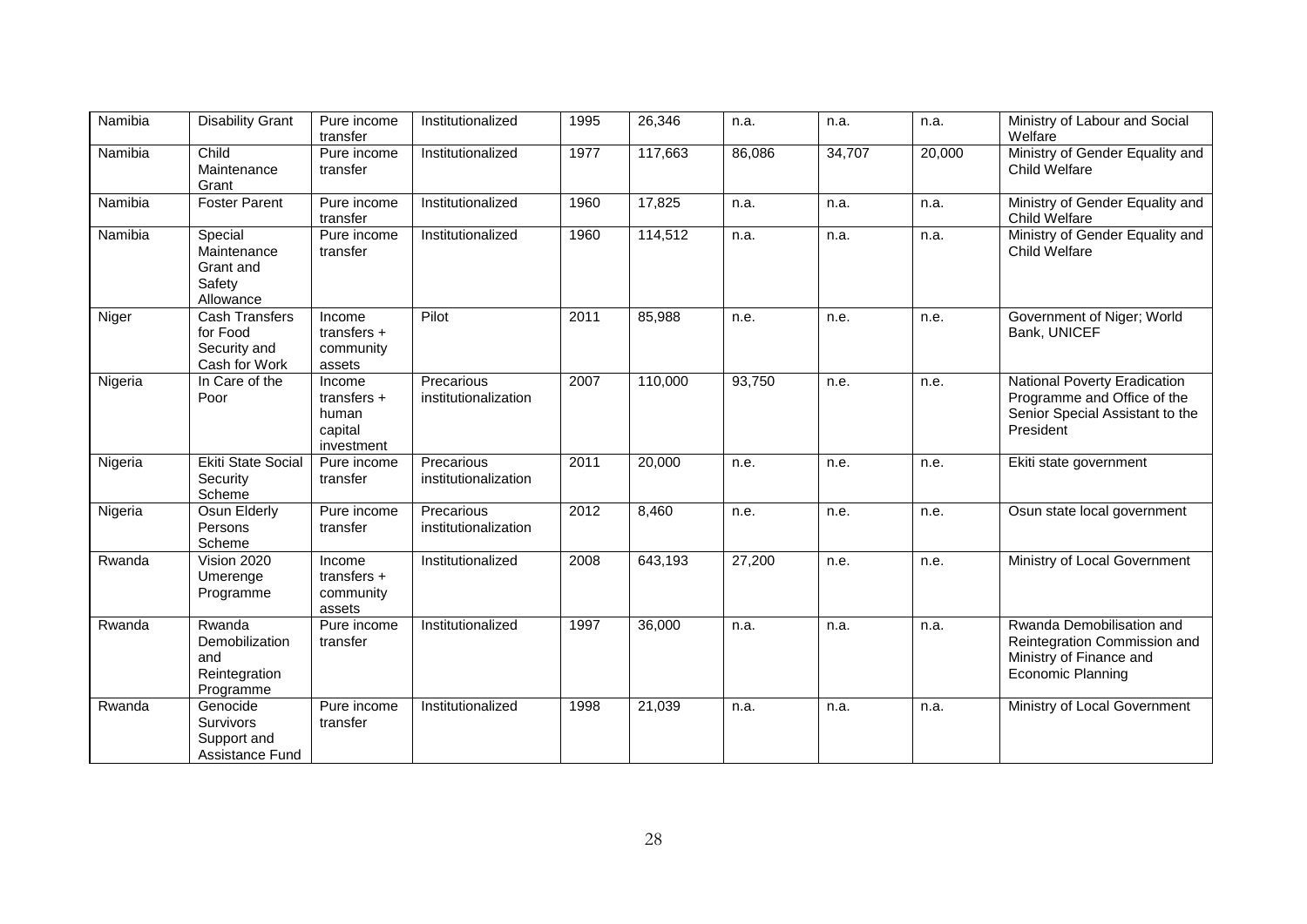| Sao Tome<br>and Principe | <b>Maes</b><br>Carenciadas                                                                        | Income<br>transfers $+$<br>human<br>capital<br>investment | Pilot                              | 2014 | 30,600     | n.e.       | n.e.       | n.e.      | Government of Sao Tome and<br>Principe/UNICEF                                                                          |
|--------------------------|---------------------------------------------------------------------------------------------------|-----------------------------------------------------------|------------------------------------|------|------------|------------|------------|-----------|------------------------------------------------------------------------------------------------------------------------|
| Sao Tome<br>and Principe | Bolsa Escola                                                                                      | Income<br>transfers +<br>human<br>capital<br>investment   | Pilot                              | 2015 | 2,000      | n.e.       | n.e.       | n.e.      | Government of Sao Tome and<br>Principe                                                                                 |
| Senegal                  | Rapid response<br>Child-focused<br>social transfer                                                | Pure income<br>transfer                                   | Precarious<br>institutionalization | 2009 | 710,000    | n.a.       | n.e.       | n.e.      | Cellule de Lutte Contre la<br>Malnutrition, Government of<br>Senegal                                                   |
| Senegal                  | Programme<br>National de<br>Bourses de<br>Sécurité<br>Familiale                                   | Income<br>transfers $+$<br>human<br>capital<br>investment | Precarious<br>institutionalization | 2013 | 1,000,000  | n.e.       | n.e.       | n.e.      | Government of Senegal                                                                                                  |
| Senegal                  | Conditional<br>Cash Transfer<br>for Orphans and<br>Vulnerable<br>Children                         | Income<br>transfers $+$<br>human<br>capital<br>investment | Pilot                              | 2008 | 5,000      | 5,000      | n.e.       | n.e.      | Ministry of Education and<br>National Committee against<br>AIDS with support from USAID,<br>World Bank, UNICEF         |
| Seychelles               | Old Age Pension                                                                                   | Pure income<br>transfer                                   | Institutionalized                  | 1979 | 45,205     | n.a.       | n.a.       | n.a.      | Seychelles Pension Fund                                                                                                |
| Sierra Leone             | Unconditional<br>Cash Transfer<br>for the Old and<br>Needy/Social<br><b>Safety Net</b><br>program | Pure income<br>transfer                                   | Precarious<br>institutionalization | 2007 | 13,547     | 16,000     | n.e.       | n.e.      | Ministy of Employment and<br>Social Security and Ministry of<br>Health                                                 |
| Sierra Leone             | Cash for Work                                                                                     | Income<br>transfers $+$<br>community<br>assets            | Precarious<br>institutionalization | 2010 | 45,993     | n.a.       | n.e.       | n.e.      | Ministry of Finance and<br>Economic Development, the<br>World Bank and National<br><b>Commission for Social Action</b> |
| South Africa             | Older Persons'<br>Grant                                                                           | Pure income<br>transfer                                   | Institutionalized                  | 1928 | 15,761,310 | 13,118,595 | 10,720,585 | 9,387,690 | South Africa's Social Security<br>Agency                                                                               |
| South Africa             | <b>Child Support</b><br>Grant                                                                     | Pure income<br>transfer                                   | Institutionalized                  | 1998 | 11,953,974 | 10,047,986 | 5,661,500  | 974,724   | South Africa's Social Security<br>Agency                                                                               |
| South Africa             | Care<br>Dependency<br>Grant                                                                       | Pure income<br>transfer                                   | Institutionalized                  | 2004 | 140,645    | 110,304    | 88,889     | n.e.      | South Africa's Social Security<br>Agency                                                                               |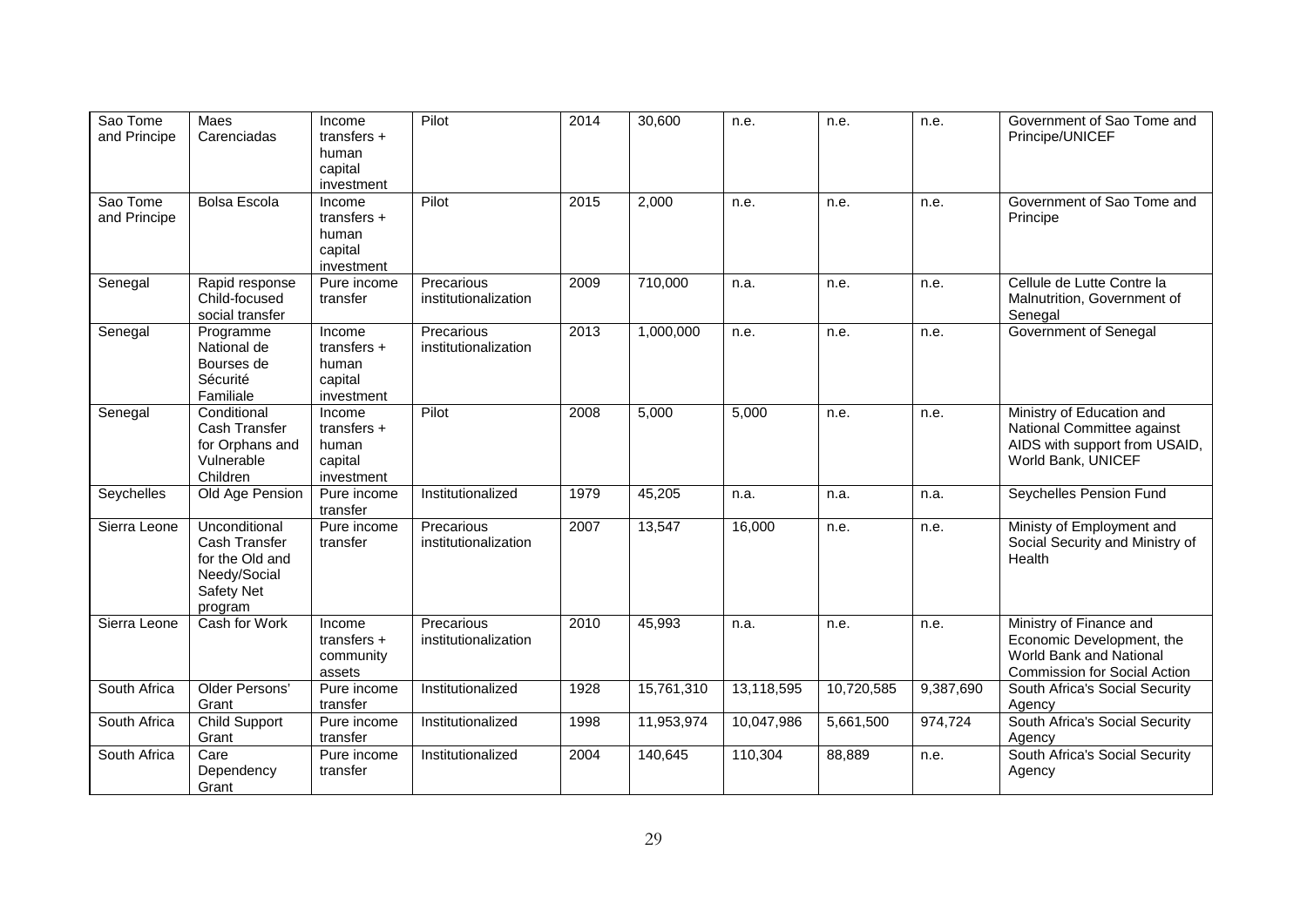| South Africa | <b>Foster Child</b><br>Grant                                                                    | Pure income<br>transfer                                   | Institutionalized                  | 2004 | 539,791   | 479,283   | 252,106   | n.e.    | South Africa's Social Security<br>Agency                                                             |
|--------------|-------------------------------------------------------------------------------------------------|-----------------------------------------------------------|------------------------------------|------|-----------|-----------|-----------|---------|------------------------------------------------------------------------------------------------------|
| South Africa | <b>Expanded Public</b><br>Works<br>Programme                                                    | Income<br>transfers $+$<br>community<br>assets            | Institutionalized                  | 2004 | 1,240,000 | 210,000   | 1,700     | n.e.    | Department of Public Works                                                                           |
| South Africa | <b>Disability Grant</b>                                                                         | Pure income<br>transfer                                   | Institutionalized                  | 1946 | 1,098,018 | 1,224,294 | 1,307,551 | 608,761 | South Africa's Social Security<br>Agency                                                             |
| South Africa | Grant-in-Aid                                                                                    | Pure income<br>transfer                                   | Institutionalized                  | 2004 | 119,541   | n.a.      | n.a.      | n.e.    | South Africa's Social Security<br>Agency                                                             |
| South Sudan  | Capacity<br><b>Building</b><br>Institutional and<br>Human<br>Resource<br>Development<br>Project | Income<br>transfers $+$<br>community<br>assets            | Precarious<br>institutionalization | 2007 | 2,000     | 2,000     | n.e.      | n.e.    | Government of South Sudan                                                                            |
| Swaziland    | Old Age Grant                                                                                   | Pure income<br>transfer                                   | Institutionalized                  | 2005 | 325,000   | 300,000   | 140,000   | n.e.    | Department of Social Welfare                                                                         |
| Swaziland    | Public<br>Assistance<br>Grant                                                                   | Pure income<br>transfer                                   | Institutionalized                  | 1985 | 5,075     | 5,000     | n.a.      | n.a.    | Department of Social Welfare                                                                         |
| Tanzania     | Tanzania<br>Community<br><b>Based</b><br>Conditional<br>Cash Transfer                           | Income<br>transfers $+$<br>human<br>capital<br>investment | Pilot                              | 2008 | 13,000    | 6,000     | n.e.      | n.e.    | Government of Tanzania;<br>International Development<br>Association, DFID, USAID,<br>UNICEF, and WFP |
| Tanzania     | <b>Tanzania Social</b><br>Action Fund/<br>Productive<br>Social Safety<br>Net Programme          | Income<br>transfers $+$<br>community<br>assets            | Precarious<br>institutionalization | 2000 | 6,000,000 | 5,000     | n.a.      | n.a.    | Government of Tanzania, IDA,<br>DFID, SIDA, USAID, UNICEF,<br>UNDP, ILO and UNFPA                    |
| Togo         | Cash Transfer<br>Programme for<br>Vulnerable<br>Children in<br>Northern Togo                    | Pure income<br>transfer                                   | Pilot                              | 2013 | 14,828    | n.e.      | n.e.      | n.e.    | Government of Togo, World<br>Bank, UNICEF                                                            |
| Togo         | Travaux à Haute<br>Intensité de<br>Main d'OEuvre                                                | <b>Public Works</b>                                       | Pilot                              | 2012 | 12,590    | n.e.      | n.e.      | n.e.    | Ministry of Community<br>Development, World Bank                                                     |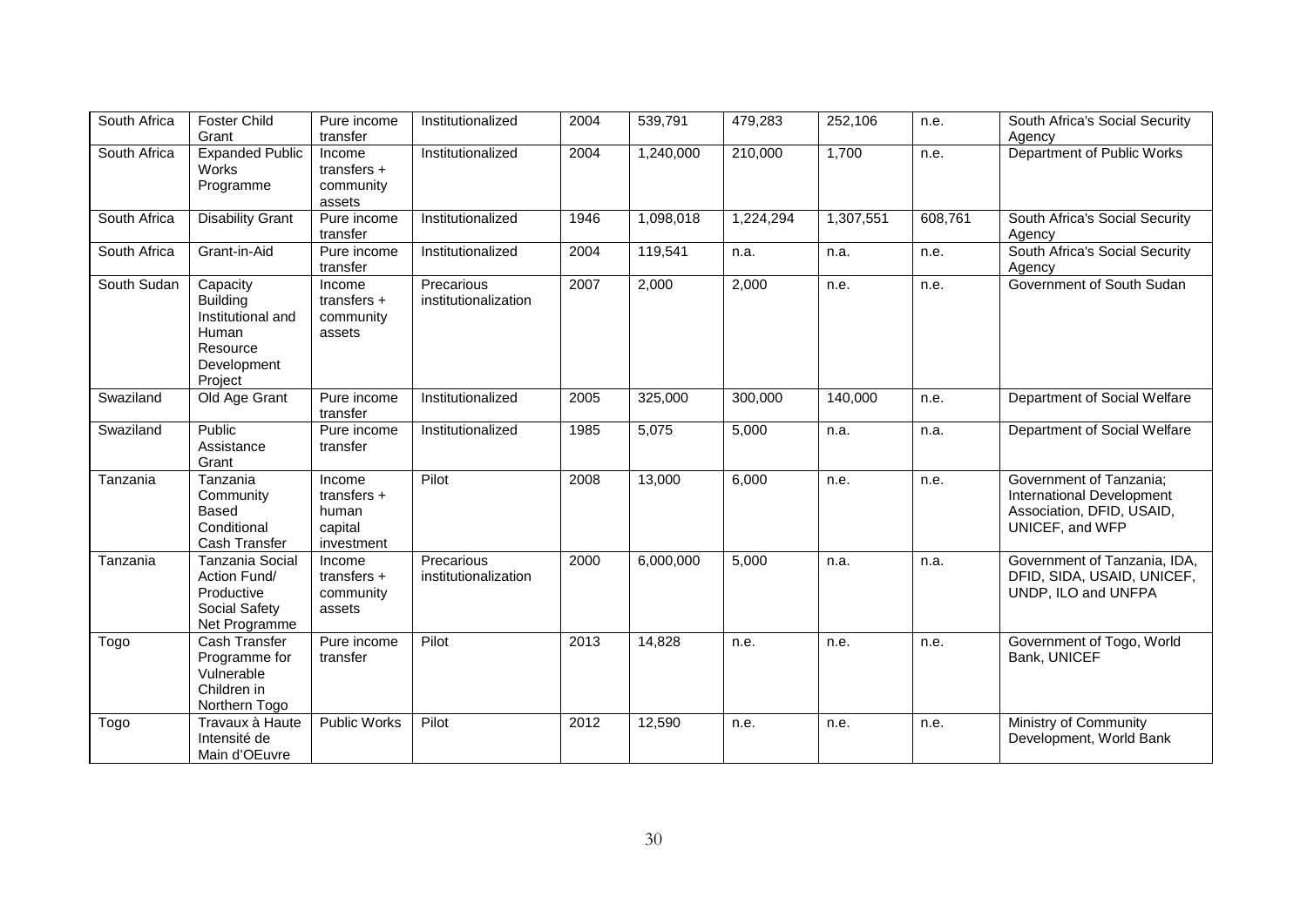| Uganda   | Social<br>Assistance<br>Grants for<br>Empowerment                                 | Pure income<br>transfer                        | Pilot                              | 2007 | 105,836 | 45,000 | n.e.   |        | Ministry of Gender, Labour and<br>Social Development, DFID,<br>Irish AID, UNICEF                                                                                                                                |
|----------|-----------------------------------------------------------------------------------|------------------------------------------------|------------------------------------|------|---------|--------|--------|--------|-----------------------------------------------------------------------------------------------------------------------------------------------------------------------------------------------------------------|
| Uganda   | Direct Income<br>Support under<br>the Expanding<br>Social Protection<br>Programme | Pure income<br>transfer                        | Precarious<br>institutionalization | 2010 | 123,153 | n.e.   | n.e.   | n.e.   | Ministry of Gender, Labour and<br>Social Development, DFID,<br>Irish AID, UNICEF                                                                                                                                |
| Uganda   | Second<br>Northern<br>Uganda Social<br><b>Action Fund</b><br>Project (NUSAF<br>2) | Income<br>transfers $+$<br>community<br>assets | Precarious<br>institutionalization | 2009 | 77,000  | n.a.   | n.e.   | n.e.   | Government of Uganda, World<br>Bank and DFID                                                                                                                                                                    |
| Zambia   | <b>Child Grant</b><br>Program                                                     | Pure income<br>transfer                        | Precarious<br>institutionalization | 2010 | 20,000  | n.e.   | n.e.   | n.e.   | Ministry of Community<br>Development, Mother and<br>Child Health                                                                                                                                                |
| Zambia   | Social Pension                                                                    | Pure income<br>transfer                        | Precarious<br>institutionalization | 2014 | 300,000 | n.e.   | n.e.   | n.e.   | Ministry of Community<br>Development, Mother and<br>Child Health                                                                                                                                                |
| Zambia   | <b>Public Welfare</b><br>Assistance<br>Scheme                                     | Pure income<br>transfer                        | Precarious<br>institutionalization | 1950 | 25,859  | n.a.   | n.a.   | n.a.   | Ministry of Community<br>Development and Social<br>Services, Ministry of Health,<br>Ministry of Education, World<br>Vision and Germany's<br>Deutsche Gesellschaft für<br>Internationale Zusammenarbeit<br>(GIZ) |
| Zambia   | Social Cash<br>Transfer<br>Programme                                              | Pure income<br>transfer                        | Pilot                              | 2004 | 900,000 | 20,000 | 5,900  | n.e.   | Government of Zambia,<br>UNICEF, DFID, Irish Aid,<br>Government of Finland, SIDA,<br>WFP, ILO                                                                                                                   |
| Zimbabwe | Public<br>Assistance<br>Monthly<br>Maintenance<br>Allowance<br>Programme          | Pure income<br>transfer                        | Precarious<br>institutionalization | 1998 | 33,440  | 29,719 | 25,997 | 20,562 | Department of Social Services                                                                                                                                                                                   |
| Zimbabwe | Harmonized<br>Social Cash<br>Transfer<br>Programme                                | Pure income<br>transfer                        | Pilot                              | 2011 | 236,013 | n.e.   | n.e.   | n.e.   | Government of Zimbabwe,<br><b>UNICEF</b>                                                                                                                                                                        |